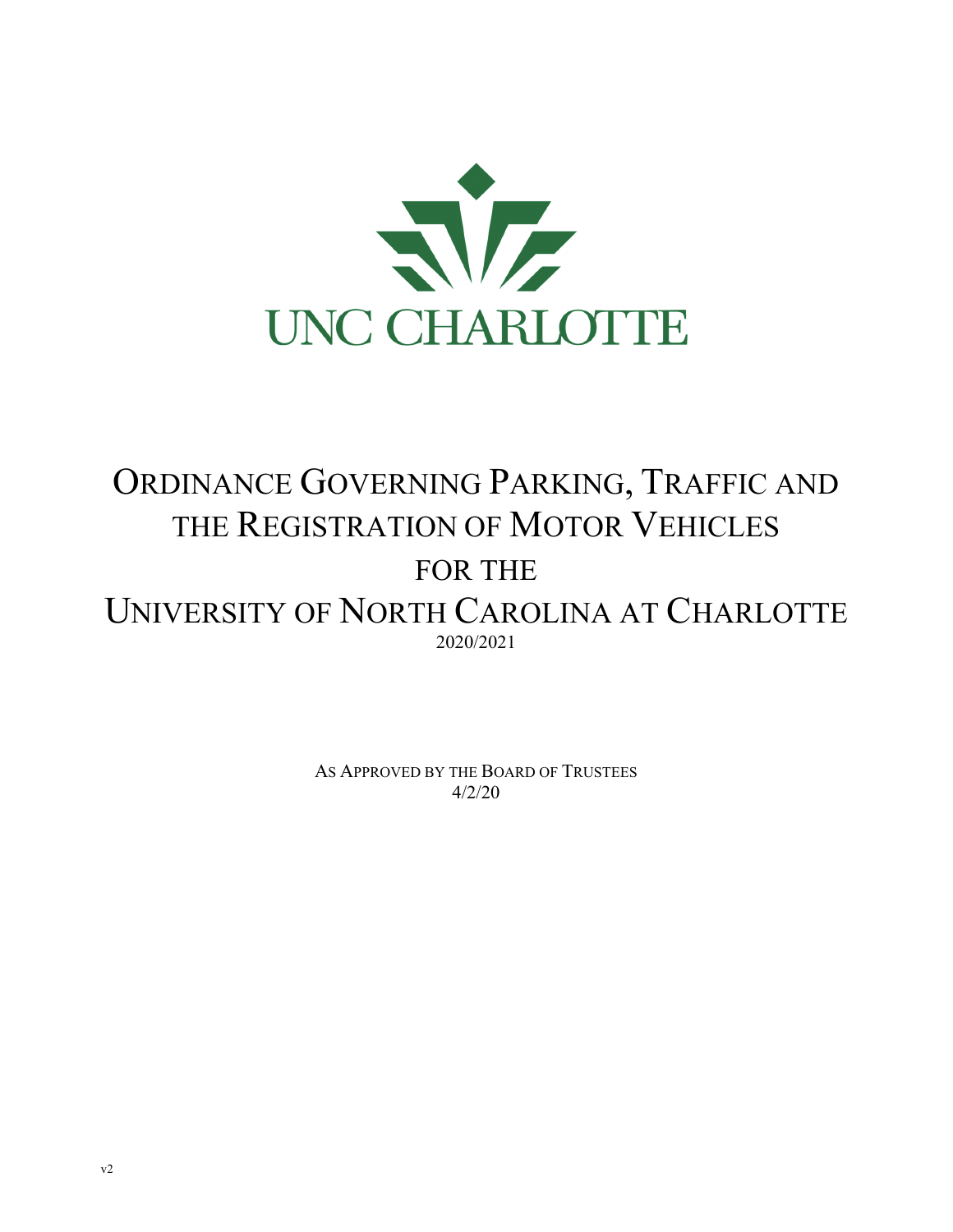## **Table of Contents**

#### **Article I - GENERAL PROVISIONS**

## **Article II – VIRTUAL AND PHYSICAL PARKING PERMITS**

| Section 2-1: Registration and Issuance of Virtual and Physical Parking Permits11           |  |
|--------------------------------------------------------------------------------------------|--|
|                                                                                            |  |
|                                                                                            |  |
|                                                                                            |  |
|                                                                                            |  |
|                                                                                            |  |
|                                                                                            |  |
|                                                                                            |  |
|                                                                                            |  |
|                                                                                            |  |
| Section 2-11: Fraudulent, Counterfeit, Altered or Unauthorized Display of Physical Parking |  |

## **Article III - PARKING CONTROL**

| Section 3-7: Grilling/Cooking and Open Flame Devices in Parking Decks or Structures23 |  |
|---------------------------------------------------------------------------------------|--|
| Section 3-8: Camping and Other Activity Prohibited in Parking Decks or Lots           |  |
| Page 2 of 33<br>BOT Approved 4/2/20 v2                                                |  |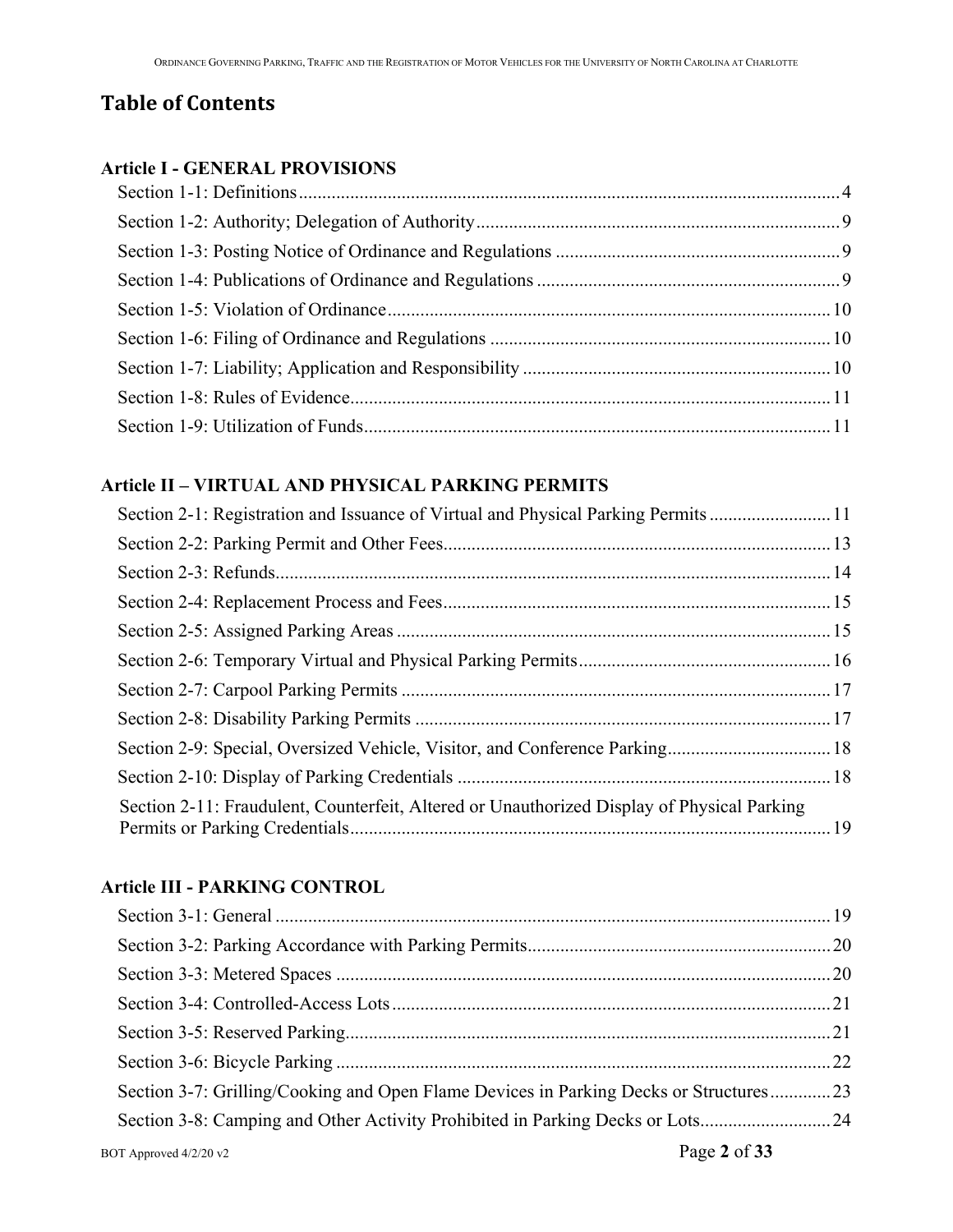#### **Article IV - TRAFFIC CONTROL**

## **Article V – CITATIONS, PENALTIES AND COLLECTIONS**

## **Article VI - APPEALS**

|--|--|--|

## **APPENDIX A: Schedule of Fees**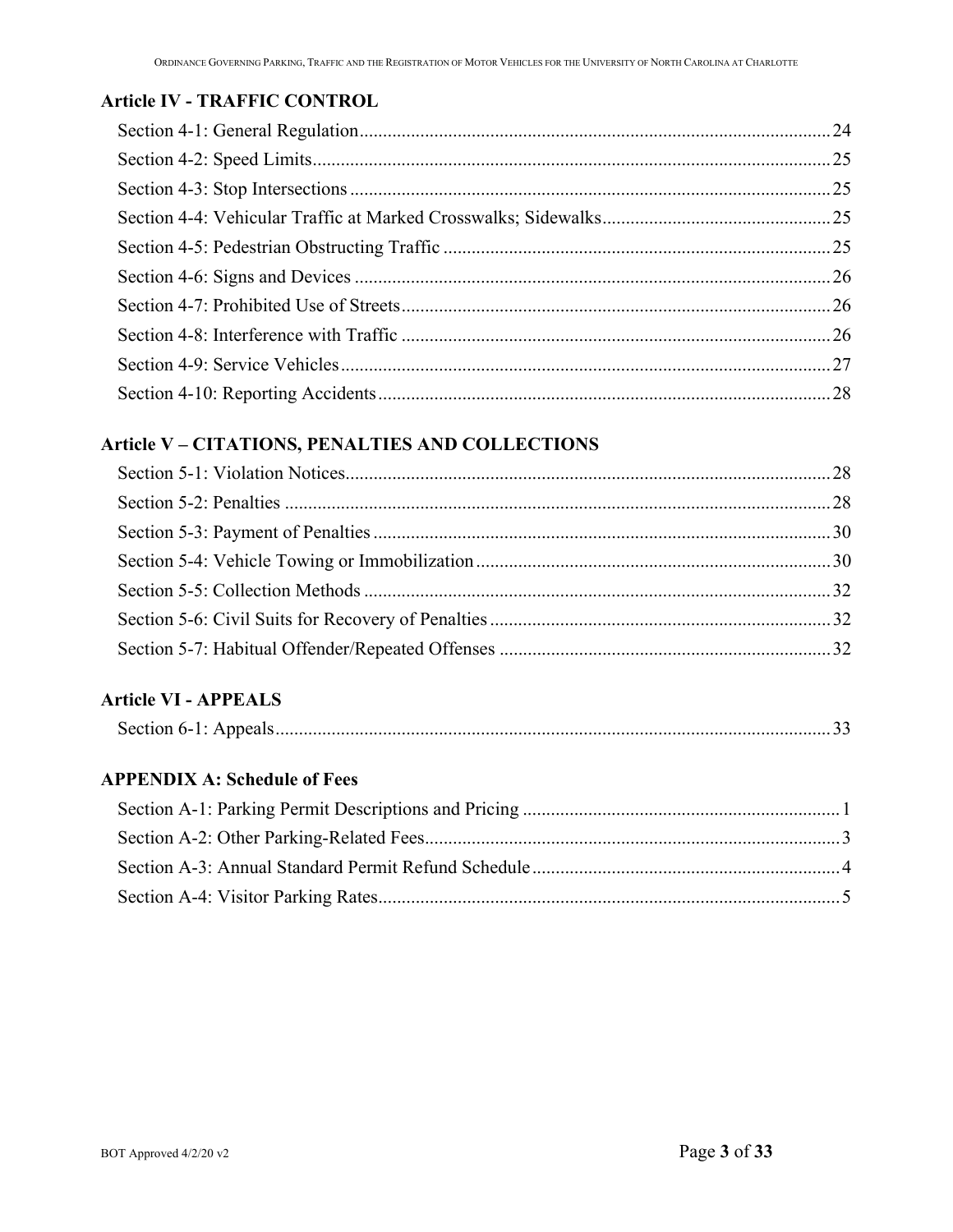BE IT RESOLVED THAT, pursuant to authority vested in it by North Carolina General Statutes 116-44.4 and 116-44.5, Sessions Law 1973 Chapter 495C, the Board of Trustees of The University of North Carolina at Charlotte hereby repeals all provisions of all previous Regulations Governing Traffic, Parking, and Registration of Motor Vehicles for The University of North Carolina at Charlotte and adopts and records in its proceedings the following Ordinances Governing Parking, Traffic, and the Registration of Motor Vehicles for The University of North Carolina at Charlotte in lieu thereof. These Ordinances are intended only to supplement the statewide motor vehicle laws, all provisions of which, under the terms of General Statutes 116-44.4 and 116-44.5, apply to the Campus of The University of North Carolina at Charlotte. From the date of filing a copy of these Ordinances in the office of the Secretary of State these Ordinances shall apply to, and be in effect on all parts of the Campus of The University of North Carolina at Charlotte.

#### ORDINANCE GOVERNING PARKING, TRAFFIC AND THE REGISTRATION OF MOTOR VEHICLES FOR THE UNIVERSITY OF NORTH CAROLINA AT CHARLOTTE 2020/2021

#### **ARTICLE I GENERAL PROVISIONS**

#### **SECTION 1-1: Definitions**

Words and phrases defined in this section have the meaning indicated below when used in these Ordinances, unless the context clearly requires another meaning:

- 1. **Academic Year**. August 15 of one year through August 14 of the following year, as defined in the University Academic Calendar.
- 2. **Account**. A system grouping of related information including individual contact information, Vehicle information, parking privileges, etc.
- 3. **Administrative Officer**. That person designated by the Chancellor who shall be responsible for implementing and enforcing these Ordinances, except where another person is specified in these Ordinances.
- 4. **Bicycle**. A device with two or three wheels, a steering handle, one or two saddle seats, and pedals by which the device is propelled, or an electric assisted bicycle, as defined by the NC General Statute 20-4.01. The term "Bicycle" includes:
	- a. **Electric-Assisted Bicycle**. A bicycle equipped with an electric motor of no more than 750 watts, whose maximum speed on a level surface when powered solely by such a motor is no greater than 20 miles per hour.
	- b. **Motor-Driven Bicycle**. A bicycle equipped with a motor that cannot propel the device at a speed greater than 20 miles per hour on a level surface. This term shall not include an electric assisted bicycle as defined in this Ordinance.
- 5. **Bicycle Locker**. An enclosure for a single bicycle with a door that can be secured by a personal lock.
- 6. **Bicycle Rack**. A non-moveable, metal furnishing provided for bicycle parking and use of personal locks.
- 7. **Bike Share**. A University-approved service for renting bicycles to registered operators, inclusive of required hardware such as designated bicycle racks and rentable bicycles. Rental locations may be referred to as Bike Share stations, hubs or racks.
- 8. **Board of Trustees**. Unless otherwise provided, the Board of Trustees of The University of North Carolina at Charlotte.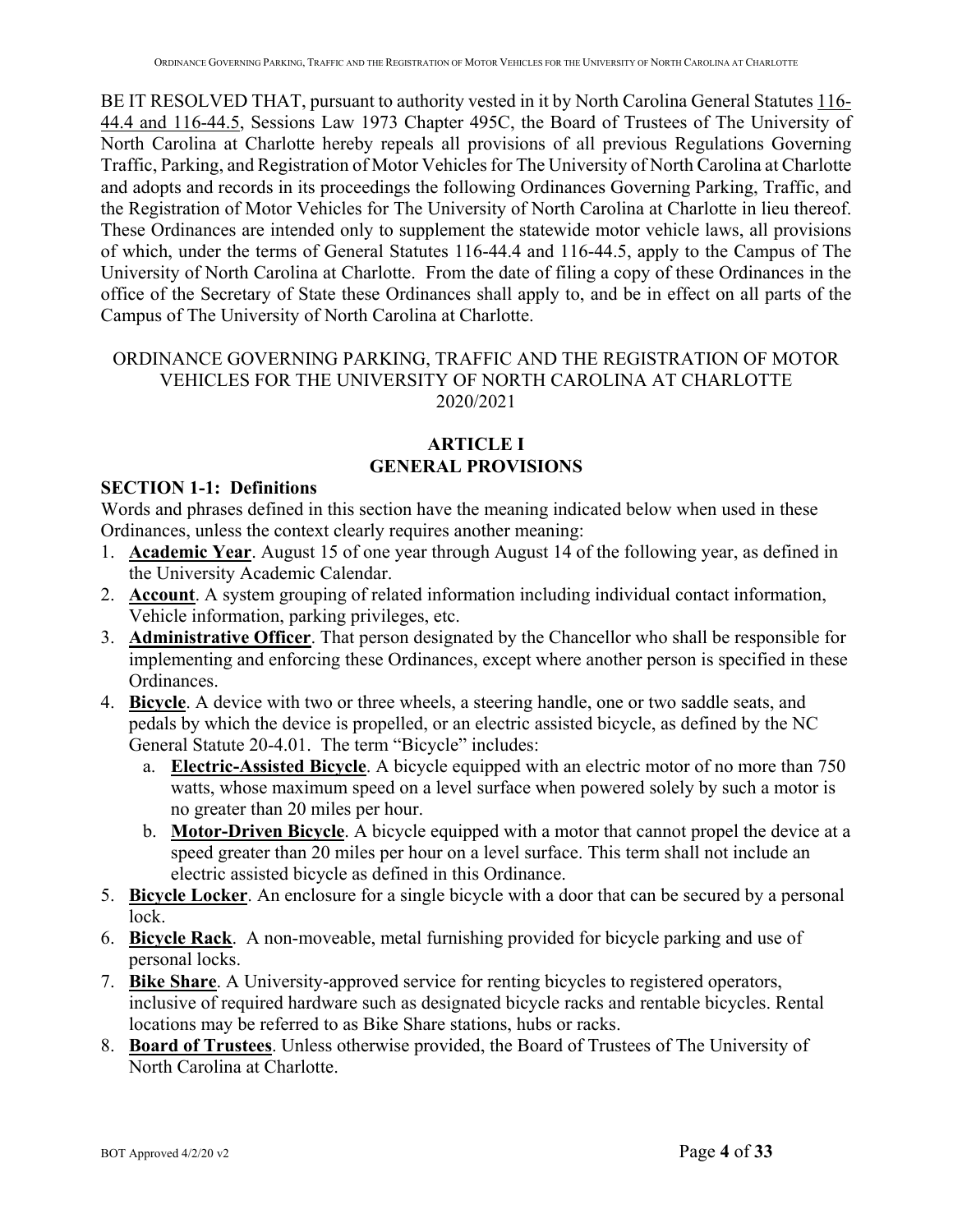- 9. **Campus**. All property located in and around Charlotte, North Carolina, which is owned by the State of North Carolina and which is under the supervision of the Board of Trustees of The University of North Carolina at Charlotte.
- 10. **Chancellor**. The Chancellor of the University of North Carolina at Charlotte.
- 11. **Citation**. Ticket issued (physically or electronically) for a parking or traffic violation of these Ordinances or regulations issued pursuant hereto.
- 12. **Classification**. A group of individuals who are linked together by similar criteria (i.e. "Faculty", "Staff", "Student", "Visitor")
- 13. **Contractor**. A company or individual under contract with the University to provide goods or services to the University.
- 14. **Crosswalk**. That portion of a roadway ordinarily included within the prolongation or connection of the lateral lines of sidewalks at intersections or any portion of a roadway distinctively indicated for pedestrian crossing by lines or other markings on the surface.
- 15. **Electric Vehicle Charging Station (EVCS)**. A device used to electrically charge an electric Vehicle while parked in a designated EVCS space.
- 16. **False Registration**. Possession or display of a UNC Charlotte physical or virtual parking permit that has been duplicated, altered, forged or reported lost or stolen.
- 17. **Habitual Offender**. Any individual who receives four (4) or more of either or a combination of the following, in a single Academic Year:
	- a. Parking citations, regardless of whether they are paid by the individual; and/or
	- b. Parking and/or restitution payment vouchers that the individual fails to pay.
- 18. **Intersections**. The area embraced within the prolongation of the lateral curb lines or, if none, then the lateral boundary lines of two or more highways, streets or roadways, which join one another at any angle whether or not one such highway, street, or roadway crosses the other.
- 19. **Liability**. Legal responsibility by Vehicle ownership, registration, payment, or appeal of citation.
- 20. **Large Scale Event**. The definition of "Large Scale Event" set forth in University Policy 601.6, Scheduling University Events, shall also apply to these Ordinances.
- 21. **Mobility Device**. A collective term including the following defined terms: Bicycle, Personal Mobility Device, Personal Motorized Mobility Device, and Shared Mobility Device. For the purposes of these Ordinances, Mobility Devices shall not include personal mobility devices that are otherwise approved in accordance with a disability accommodation from the UNC Charlotte Office of Disability Services or otherwise recognized by the Americans with Disabilities Act (ADA). All Mobility Devices operating on a Street, Roadway, or Highway are subject to Article IV of these Ordinances.
- 22. **Operator**. Every individual who shall operate a Vehicle as the owner thereof; or as the agent, employee, or permittee of the owner; or one who is in actual physical control of a Vehicle.
- 23. **Oversized Vehicle**. A Vehicle or combination of Vehicle and attached accessory such as a trailer that exceeds  $(18'6'')$  in length,  $(7')$  in width and  $(6'8'')$  in height, requiring more than  $(1)$ university standard-sized parking space to park.
- 24. **Park, Parking**. The standing of a Vehicle, whether occupied or not. "Park" or "parking" does not designate a Vehicle standing temporarily for the purpose of, and while actually engaged in: (1) receiving or discharging passengers; (2) actively loading or unloading merchandise; (3) obeying traffic regulations, signs or signals; or (4) stopping involuntarily due to causes beyond the control of the operator of the Vehicle.
- 25. **Parking Area**. Any place or area set aside, marked, or intended for parking Vehicles, either permanently or temporarily.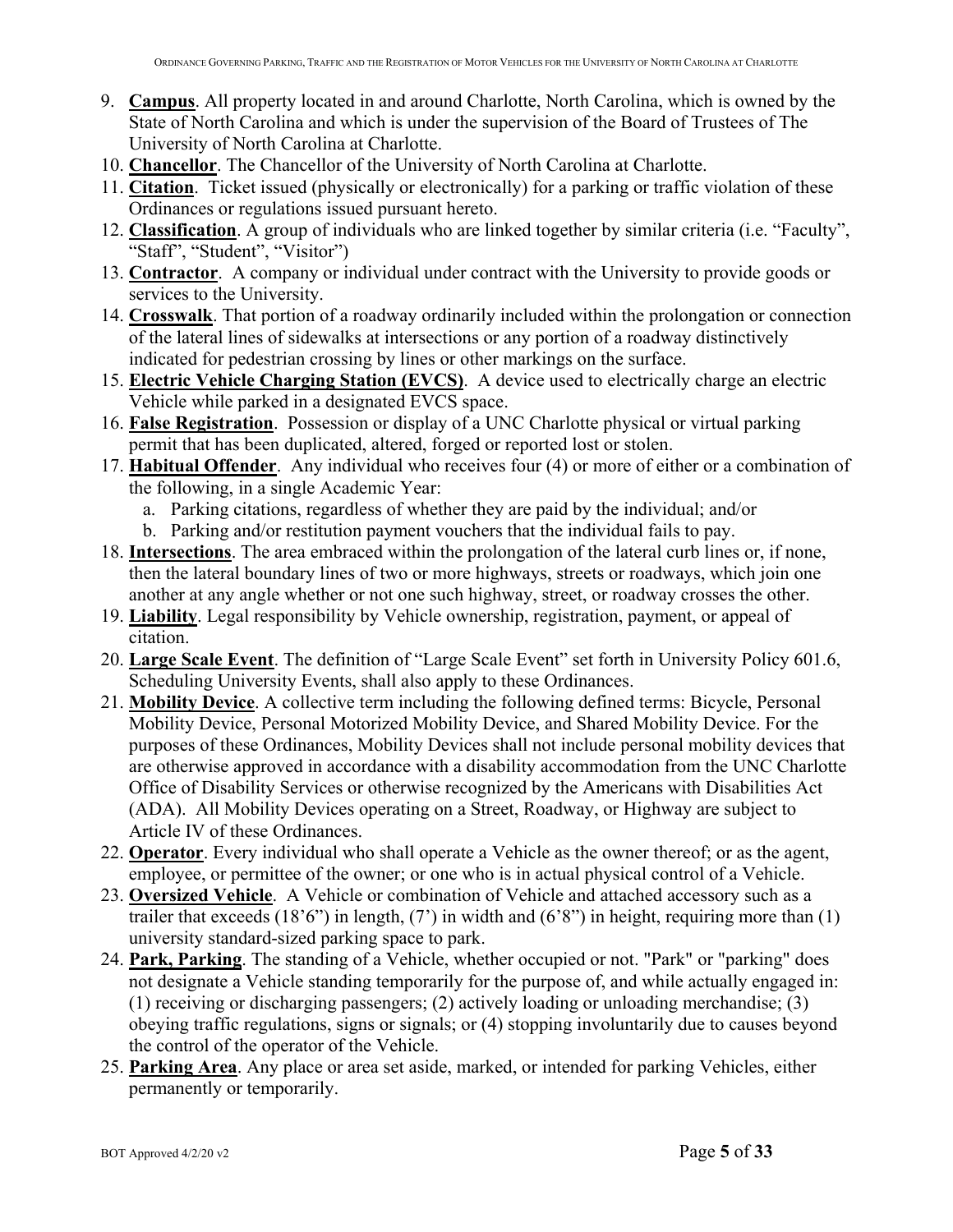- 26. **Parking Credential**. The physical form of identification linking a person and/or Vehicle to a specific Virtual Parking Permit / parking account with a set of specific parking privileges. Examples of a parking credential include but are not limited to: a Vehicle license plate or university ID card.
- 27. **Parking Meter**. Any electronic or mechanically timed device placed or erected for the regulation of parking by authority of the University. When in operation, a meter shall at all times indicate the balance of legal parking time.
- 28. **Parking Permit Physical***.* A hang-tag or paper document issued by UNC Charlotte Parking and Transportation Services bearing printed messages, including an expiration date, giving permission to park in designated parking areas.
- 29. **Parking Permit Virtual**. An electronic assignment or approval issued by UNC Charlotte Parking and Transportation Services, giving permission to park in designated parking areas.
- 30. **Parking Space**. Areas designated for Vehicle parking by durably marked white lines on the surface of the street, lot or curb. Each set of parallel white lines will designate a parking space in which one Vehicle may park.
- 31. **Parking Payment Voucher**. A request for payment of services rendered, issued for but not limited to, daily parking fees incurred in a visitor parking area, auto pay station or meter.
- 32. **Part-Time Employee**. Any employee who works (29) hours or less per week and is not enrolled in classes.
- 33. **Personal Mobility Device**. A device used to transport an individual, propelled by human power, which is distinct from a Vehicle as defined in this Section 1-1. (See also Shared Mobility Device below.) Personal Mobility Devices include:
	- a. **Human-Powered Scooter**. A device consisting of a footboard mounted on two wheels and a long steering handle, propelled by resting one foot on the footboard and pushing the other against the ground.
	- b. **In-Line Skates**. A pair of roller skates in which the wheels on each boot are fixed in a single line along its sole.
	- c. **Roller-Skates**. Each of a pair of boots or metal frames fitted to shoes with four or more small wheels, for gliding across a hard surface.
	- d. **Skateboard**. A short narrow board with two small wheels fixed to the bottom of both ends, on which a person can ride in a standing or crouching position, propelling themselves by occasionally pushing one foot against the ground.
- 34. **Personal Motorized Mobility Device**. A device used to transport an individual, propelled by an electric motor or small gasoline engine attached to the device or a combination of electric motor and human power, which is distinct from a Vehicle as defined in this Section 1-1. (See also Shared Mobility Device below.) Personal Motorized Mobility Devices include:
	- a. **E-Scooter**. A device with no more than three twelve-inch or smaller diameter wheels that has handlebars, is designed to be stood upon by the user while riding, and is powered by an electric motor that is capable of propelling the device with or without human propulsion at a speed no greater than 15 miles per hour on a paved level surface. The device shall not exceed 50 pounds in weight.
	- b. **Hoverboard / Segway**. A motorized or propellant-driven device consisting of a platform for the feet mounted on two wheels, has no manufacturer-issued Vehicle Identification Number (VIN), and is controlled by the way the rider distributes their weight.
	- c. **Motorized Skateboard / Foot Scooter**. A device, regardless of the number of its wheels in contact with the ground, that (i) has no seat, but is designed to be stood upon by the operator, (ii) has no manufacturer-issued Vehicle Identification Number (VIN), and (iii) is powered by an electric motor having an input of no more than 1,000 watts or a gasoline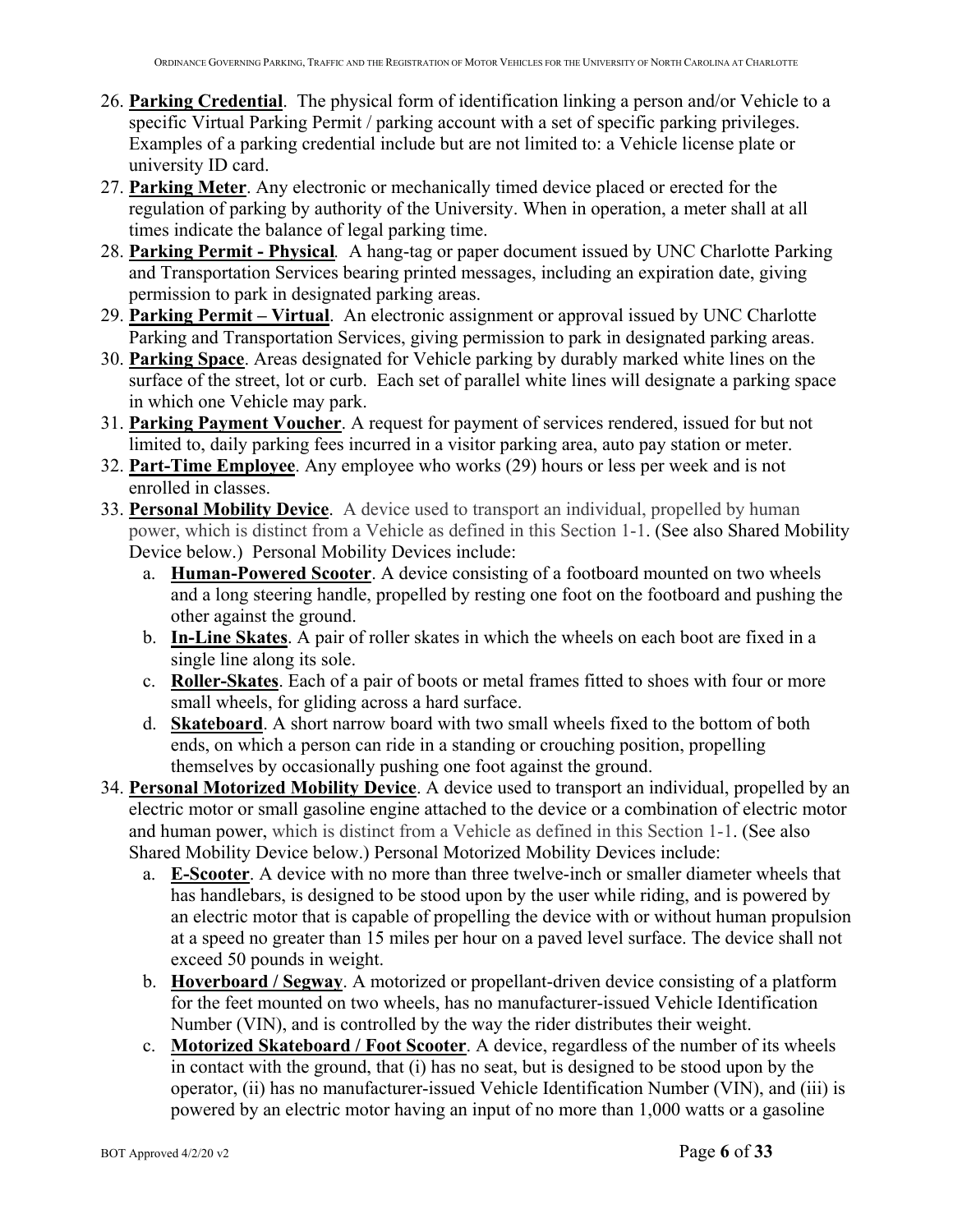engine that displaces less than 36 cubic centimeters. "Motorized Skateboard/Foot Scooter" may include devices with or without handlebars, but does not include "E-Scooters."

- 35. **Public Vehicular Area**. Any drive, driveway, road, roadway, street, or alley upon the grounds and premises of the University.
- 36. **Registered Vehicle**. Any Vehicle registered with UNC Charlotte Office of Parking and Transportation Services by means of the purchase or issuance of a Parking Permit.
- 37. **Reserved**. Any space that has been signed as "RESERVED" for an individual, for a campus entity, for a campus event, or for a service.
- 38. **Restitution Payment Voucher**. A request for payment of theft, mis-use or damage to University property associated with the parking operation such as but not limited to, damage to an immobilization device, running through and damaging a barrier gate arm or physical abuse of parking equipment.
- 39. **Restricted**. Any space, lot or deck that has been designated for a specific use and so signed by Parking and Transportation Services, including but not limited to, Premium Parking, Athletic or other Event, Departmental use, Construction use or other specific use.
- 40. **Service Vehicles** (*see University Policy 604.3, Service Vehicles on Campus*). Service Vehicles are any means of transportation owned by the University, other State agency, or contractor that are used on Campus in the conduct of University business, including, but not limited to, the following:
	- a. Utility/golf carts;
	- b. Other "unlicensed off-the-road Vehicles";
	- c. Three  $(3)$ , four  $(4)$ , and six  $(6)$  wheel Vehicles;
	- d. Electric or gas powered, and alternative fuel Vehicles used for transportation of people, equipment, products, etc.;
	- e. Segways; and
	- f. Vehicles of contractors or vendors working on Campus.

*Admissions Tour Trams operated by the Office of Undergraduate Admissions and paratransit Vehicles operated by Parking and Transportation Services are not considered Service Vehicles for the purposes of these Ordinances.* 

- 41. **Shared Mobility Device**. A device used to transport an individual or individuals which can be shared among a group of users, typically through a common provider associated with the University's Shared Mobility Device program, by use of technology. Shared Mobility Devices include but are not limited to: Bicycles, Pedal-Assist Bicycles and E-Scooters.
- 42. **Sidewalk**. All property along or by any street, highway, or roadway which is intended for pedestrian use and which lies between the curb line or lateral line; or any street, highway, or roadway and the line at which the use of property for purposes other than pedestrian traffic ends. This includes areas designated as greenways.
- 43. **Staff Member**. All full-time, part-time, temporary (including adjunct faculty), and permanent employees of The University of North Carolina at Charlotte and all employees of other entities providing contracted services.
- 44. **Standing or Stopping**. The complete cessation of movement for any reason, impeding regular traffic flow or access, including but not limited to loading/unloading and/or pedestrian drop off or pickup.
- 45. **Stop**. The complete cessation of movement.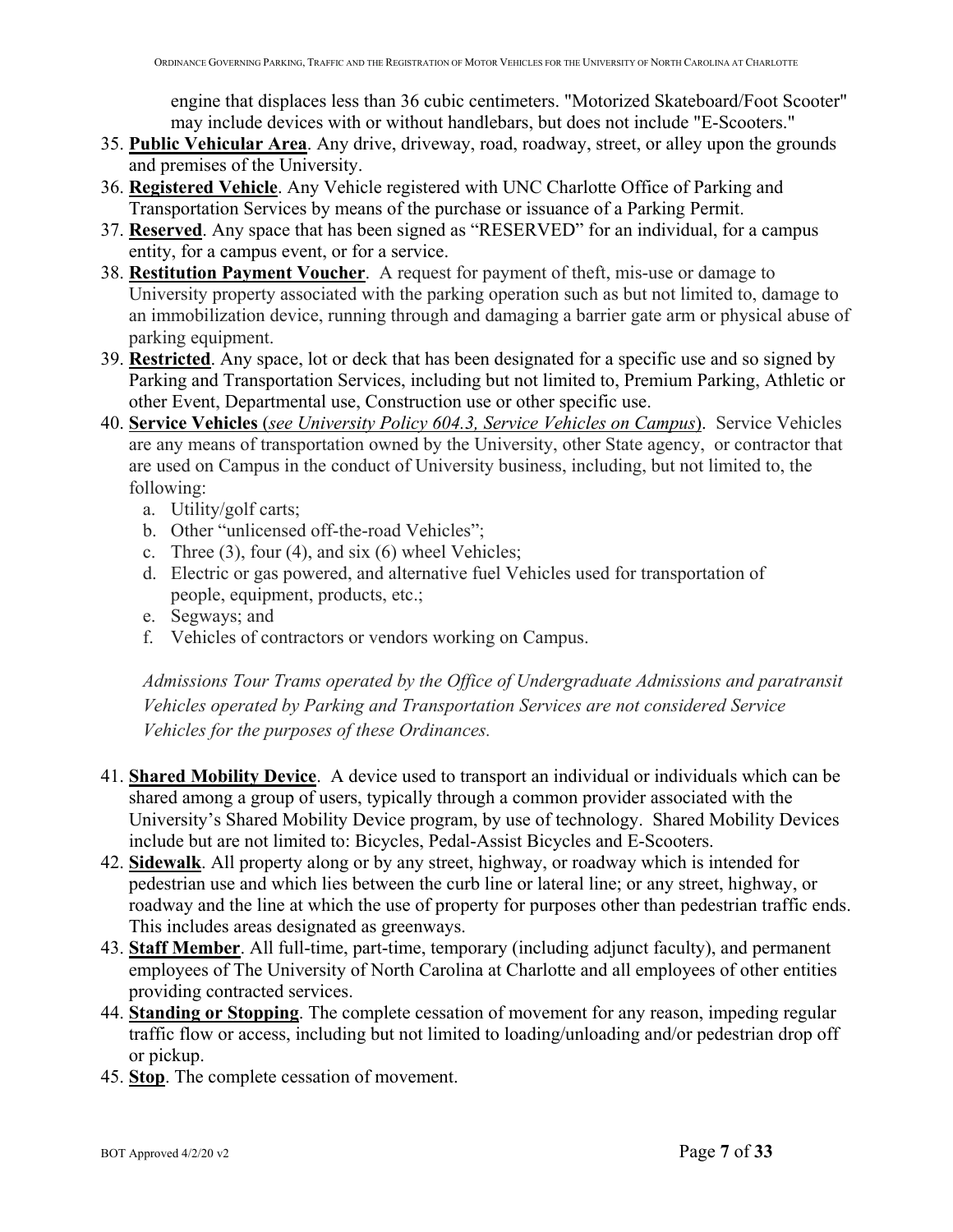- 46. **Street, Highway, or Roadway**. The entire width of every way or place of whatever nature designed or marked by proper authorities for vehicular travel. Any Vehicle or Mobility Device operating on a Street, Highway, or Roadway shall be subject to Article IV of these Ordinances.
- 47. **Student**. Any person who has been properly admitted as a student to UNC Charlotte.
	- a. **Commuter**. A registered student who has not contracted to live on Campus.
	- b. **Resident**. A registered student who is contracted to live on Campus and is assigned to reside in Campus housing.
	- c. **Greek**. A registered student who is contracted to live on Campus and is assigned to reside in Greek Village.
	- d. Any UNC Charlotte Temporary or Part-Time employee registered for seven (7) or more credit hours per semester will be classified as a student for issuance of a Virtual or Physical Parking Permit.
- 48. **Traffic Offense**. Any moving violation under these Ordinances. Traffic Offenses are enforced by Police and Public Safety.
- 49. **University**. Unless otherwise provided, The University of North Carolina at Charlotte.
- 50. **University Police**. The Campus law enforcement agency authorized by N.C. General Statutes  $§ 116-40.5.$
- 51. **University Property**. Property that is owned or leased in whole or in part by the State of North Carolina and which is subject to the general management and control of the Board of Trustees of The University of North Carolina at Charlotte.
- 52. **Unregistered Vehicle**. Any Vehicle not registered to UNC Charlotte Office of Parking and Transportation Services through purchase of a parking permit.
- 53. **Vehicle**. The term "Vehicle," as used in these Ordinances, shall mean every device in, upon, or by which any person or property is or may be transported or drawn upon a Street, Highway, or Roadway and are not otherwise defined in these Ordinances. A "Vehicle" shall not include a device that is designed for and intended to be used as a means of transportation for a person with a mobility impairment. The term "Vehicle" includes, but is not limited to, the following:
	- a. **Autocycle**. A three-wheeled Vehicle that has a steering wheel and seating that does not require the operator to straddle or sit astride and is manufactured to comply with federal safety requirements for motorcycles.
	- b. **Automobile**. A Vehicle, typically with four wheels, powered by an internal combustion engine or electric motor, designed for operation on ordinary roads, and able to carry a small number of people. Automobiles include, but are not limited to: sedans, coupes, SUVs, trucks & vans.
	- c. **Moped**. A Vehicle, other than a motor-driven bicycle or electric assisted bicycle, that has two or three wheels, no external shifting device, a motor that does not exceed 50 cubic centimeters piston displacement and cannot propel the Vehicle at a speed greater than 30 miles per hour on a level surface. The motor may be powered by electricity, alternative fuel, motor fuel, or a combination of each.
	- d. **Motorbike**. Any motorcycle that has a gasoline engine that (i) displaces less than 150 cubic centimeters; (ii) has a seat less than 24 inches in height, measured from the middle of the seat perpendicular to the ground; and (iii) has no manufacturer-issued Vehicle identification number.
	- e. **Motorcycle**. Vehicles having a saddle for the use of the rider and designed to travel on not more than three wheels in contact with the ground, excluding Vehicles while being used by law-enforcement agencies.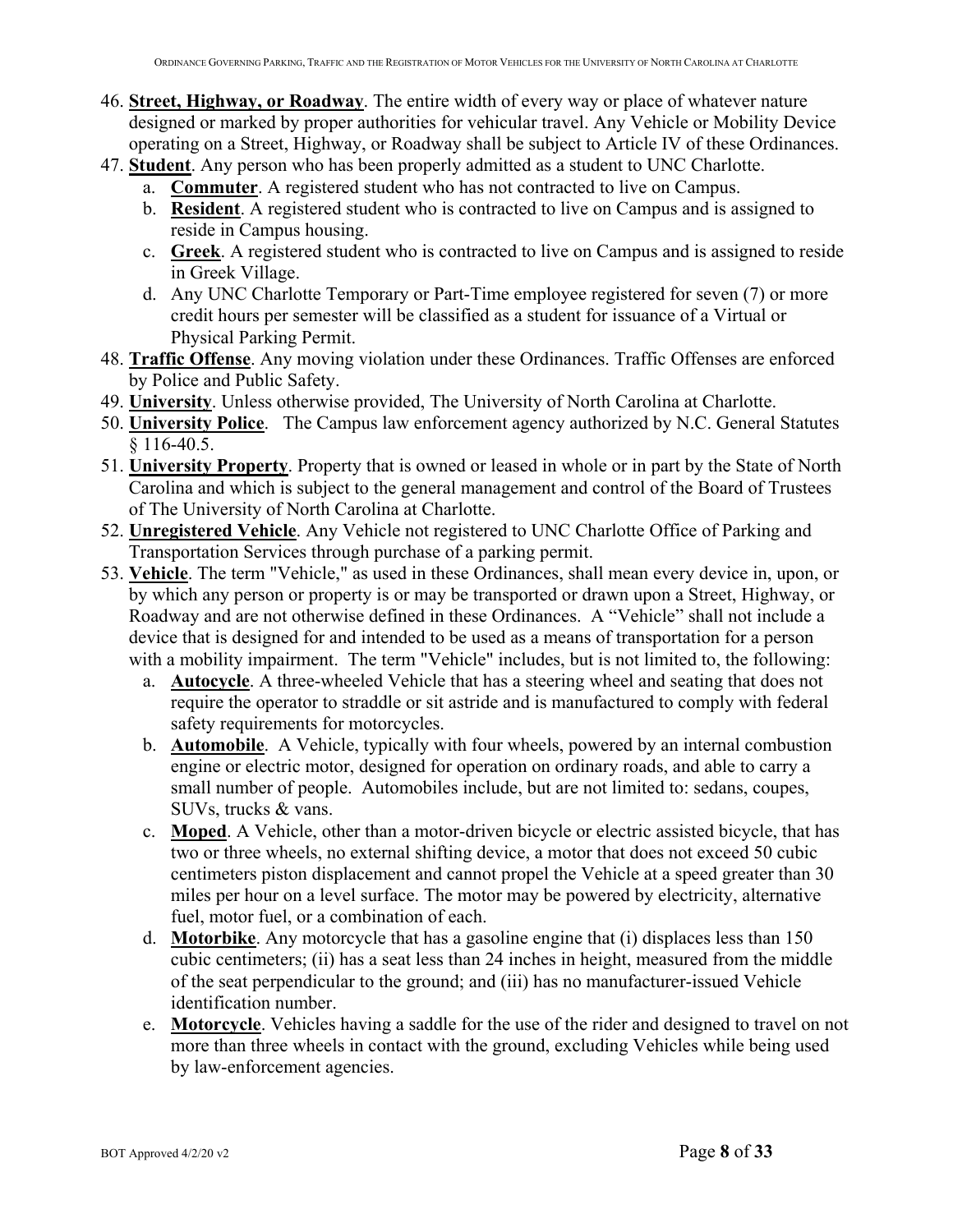- 54. **Vehicle Tailgating**. The act of improperly entering or exiting a controlled area by following too closely to the Vehicle in front, forcing the barrier gate to not fully close between Vehicles or not permitting the rear license plate of the front Vehicle to be read.
- 55. **Vendor**. Any person on the Campus of The University of North Carolina at Charlotte who is neither a student nor a staff member, but in providing goods or services for the Campus qualifies for the purchase of a vendor Parking Permit. Vendors do not receive commission from sales or services rendered.
- 56. **Violation; Violate**. An act prohibited by or inconsistent with these Ordinances or other law or failure to act in accordance with these Ordinances or other law.
- 57. **Visitor**. Any person on the Campus of The University of North Carolina at Charlotte who is neither a student nor a faculty or staff member and is not otherwise defined in these Ordinances.
- 58. **Walk or Walkway**. A path or route designed for or marked by proper authorities for exclusive use of pedestrians.

#### **SECTION 1-2: Authority; Delegation of Authority**

- 1. The Chancellor is authorized to adopt and promulgate such rules and regulations and to establish such administrative procedures as he/she may deem necessary or advisable for the administration, interpretation, and enforcement of these Ordinances.
- 2. The Chancellor shall exercise his/her discretion and authority in such a manner as to ensure the proper conduct of the necessary business of the University, as well as the effective utilization and control of the available parking areas and facilities on the Campus of the University for the benefit and maximum convenience of faculty and staff members, students and visitors.
- 3. The Chancellor shall delegate to the Vice Chancellor for Business Affairs, hereinafter referred to as Administrative Officer, or his/her appointed delegate, the responsibility for oversight of the implementation, administration and enforcement of the provisions of these Ordinances.
- 4. The Department of Police and Public Safety and the Office of Parking and Transportation Services, under the supervision of the Administrative Officer or his/her appointed delegate and to the extent permitted by law, are authorized to enforce these Ordinances and all applicable state, county and municipal laws and ordinances, to assist in the prosecution of persons charged with violations of state, county and municipal laws and ordinances, and to investigate accidents occurring on Campus.

#### **SECTION 1-3: Posting Notice of Ordinance and Regulations**

1. The Administrative Officer or his/her appointed delegate shall cause to be posted a public notice of these Ordinances and any regulations issued pursuant hereto. Once posted, these restrictions are in effect at all times unless otherwise stated.

#### **SECTION 1-4: Publications of Ordinance and Regulations**

1. The Administrative Officer or his/her appointed delegate shall cause copies of these Ordinances and any regulations issued pursuant hereto to be made available to faculty, staff, and students of the University.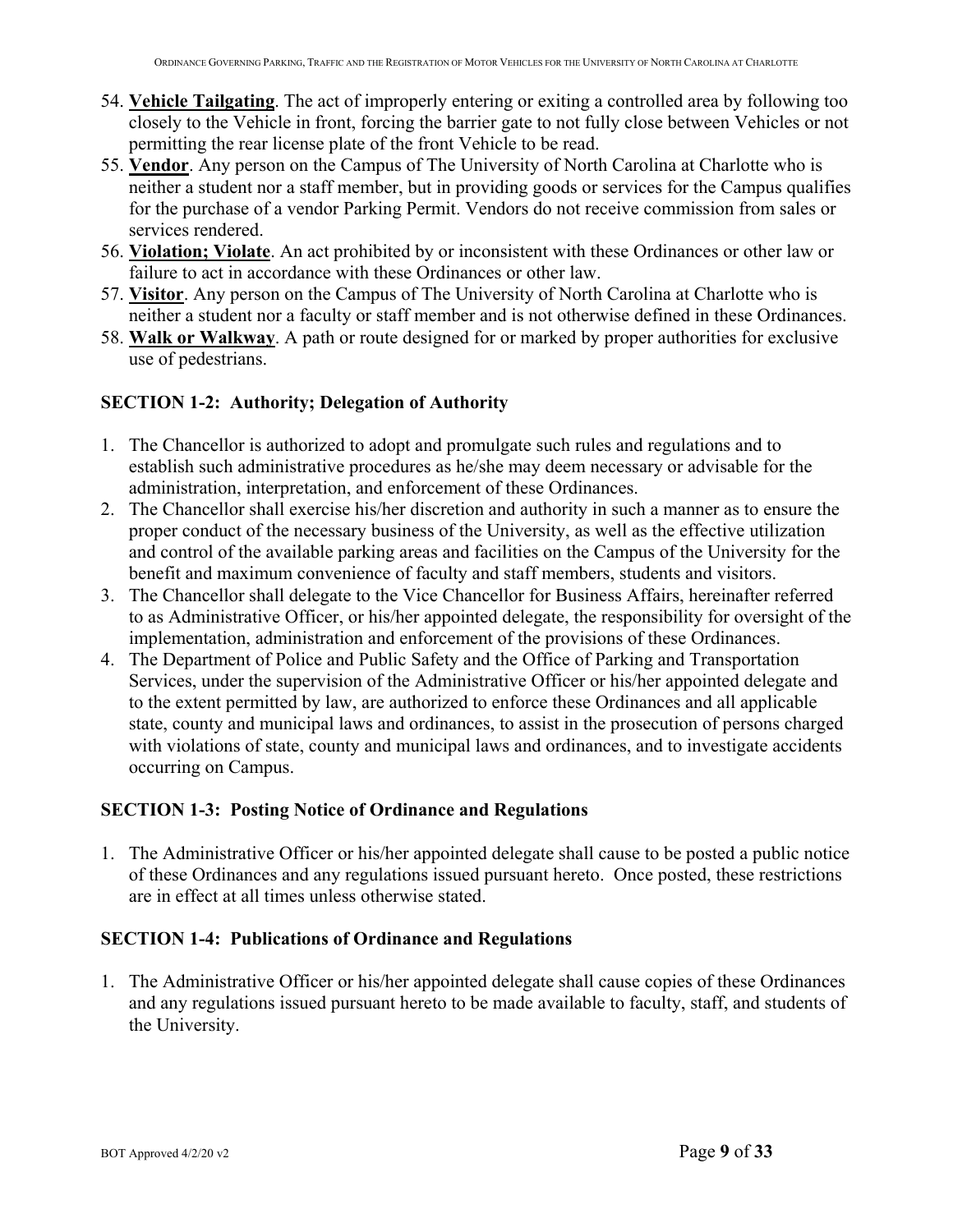#### **SECTION 1-5: Violation of Ordinance**

1. Violations of these Ordinances shall result in civil penalties and/or appropriate administrative sanctions.

#### **SECTION 1-6: Filing of Ordinance and Regulations**

- 1. A certified copy of these Ordinances and any regulations issued hereunder shall be filed in:
	- a. the Office of the Secretary of the State of North Carolina;
	- b. the Office of the President of The University of North Carolina;
	- c. the Office of the Chancellor of The University of North Carolina at Charlotte;
	- d. the Office of the UNC Charlotte Director of Public Safety;
	- e. the Office of Business Affairs; and
	- f. the Office of Student Affairs.

#### **SECTION 1-7: Liability; Application and Responsibility**

- 1. The University assumes no liability or responsibility for damage or theft to any Vehicle or Mobility Device parked in or on University properties subject to the jurisdiction or control of the Board of Trustees.
- 2. The provisions of these Ordinances shall apply to all operators of all Vehicles or Mobility Devices, public and private, and they shall be enforced twenty-four hours a day unless otherwise specified by these Ordinances. No person shall violate any of the provisions of these Ordinances except as otherwise permitted by these Ordinances, North Carolina General Statutes, or police officers and other authorized officials.
- 3. The operator of any Vehicle or Mobility Device shall obey the lawful instruction of any police officer, parking enforcement officer, official traffic signs or control devices appropriately placed and in accordance with provisions of these Ordinances.
- 4. The faculty or staff member or student to whom a Vehicle Virtual or Physical Parking Permit is issued as herein provided shall be responsible for parking violations of the Vehicle for which the Virtual or Physical Parking Permit is issued.
- 5. Upon separation from the University, parking privileges will be terminated under guidelines provided by the Administrative Officer or appointed delegate. Faculty, staff or student must notify PaTs upon separation and is responsible for any new parking violations associated with the Parking Permit until separation notification (and return of physical parking permit if applicable) is received by PaTS. Upon separation notice and physical permit (if applicable) being received, faculty, staff or student is still responsible for any outstanding account balances.
- 6. All faculty, staff, and students are responsible for maintaining an accurate permanent address, phone number and email address with PaTS, including after their relationship with the University has ended. PaTS is not responsible for any communication to the individual that has been sent to an improper address on file (physical or email) due to the individual not providing current information.
- 7. Any citation received by a Vehicle not registered with the Office of Parking and Transportation Services will be billed to the owner of the Vehicle or to a son, daughter, spouse, or ward of the registered owner, if such person is employed with or enrolled in the University. This information is obtained from the Department of Motor Vehicles.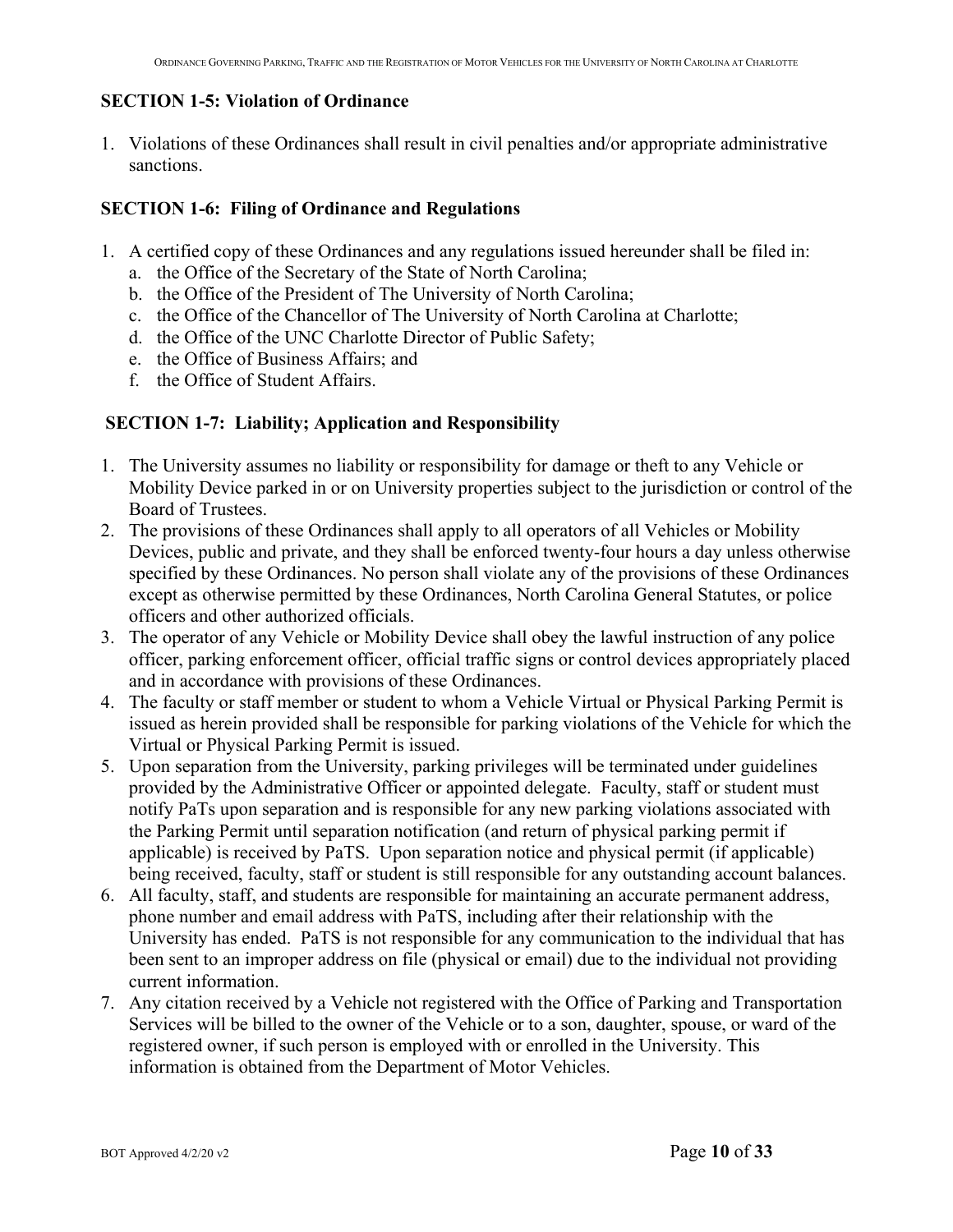## **SECTION 1-8: Rules of Evidence**

- 1. Evidence that a motor Vehicle was found parked or unattended in violation of these Ordinances is prima facie evidence that the Vehicle was parked by:
	- a. the person holding a University Virtual or Physical Parking Permit for the Vehicle; or
	- b. if no University Virtual or Physical Parking Permit has been issued for the Vehicle and the Vehicle is not registered with the University, the person in whose name it is registered with the North Carolina Department of Motor Vehicles or the corresponding agency of another state or nation; or
	- c. a son, daughter, spouse, or ward of the registered owner, if such person is employed with or enrolled in the University.

## **SECTION 1-9: Utilization of Funds**

- 1. The funds, which accrue from the sale of Virtual or Physical Parking Permits, shall be used:
	- a. to defray the cost of administering and enforcing ordinances adopted pursuant to these Ordinances;
	- b. to develop, maintain, and supervise parking areas and facilities;
	- c. to provide bus service or other transportation systems and facilities including payments to any public or private transportation system serving University faculty, staff, or student members;
	- d. as a pledge to secure revenue bonds for parking facilities; and
	- e. for other purposes related to parking, traffic and transportation on Campus.

## **ARTICLE II VIRTUAL OR PHYSICAL PARKING PERMITS**

#### **SECTION 2-1: Registration and Issuance of Virtual or Physical Parking Permits**

- 1. In order to relieve and control the congested traffic conditions on Campus, any faculty or staff member or student who owns or operates one or more Vehicles on Campus (including motorcycles, motorbikes, and mopeds) must register his/her motor Vehicle(s) with the Administrative Officer or his/her appointed delegate. Presentation of state Vehicle registration or appropriate proof of ownership may be required.
- 2. Virtual and Physical Parking Permits are intended to support general access to workplaces and classrooms but do not guarantee the available space will be in close proximity to the desired location.
- 3. During Large Scale Events, the Administrative Officer, or his/her designee, reserves the right to remove any parking spaces for normal or reserved permitted use and designate the spaces as restricted for event parking. Every effort will be made to provide alternative parking for those who desire to access Campus academic facilities or workspace during a Large Scale Event.
- 4. It shall be the responsibility of the faculty, staff or student to provide accurate and up to date Vehicle and contact information when obtaining a Virtual or Physical Parking Permit and to ensure that any changes are reported to Parking and Transportation Services to keep account information current.
- 5. No faculty, staff member, or student may register a Vehicle not owned by that individual, his/her spouse, a parent or guardian, or assigned to the individual by his/her employer (proof of employment will be required).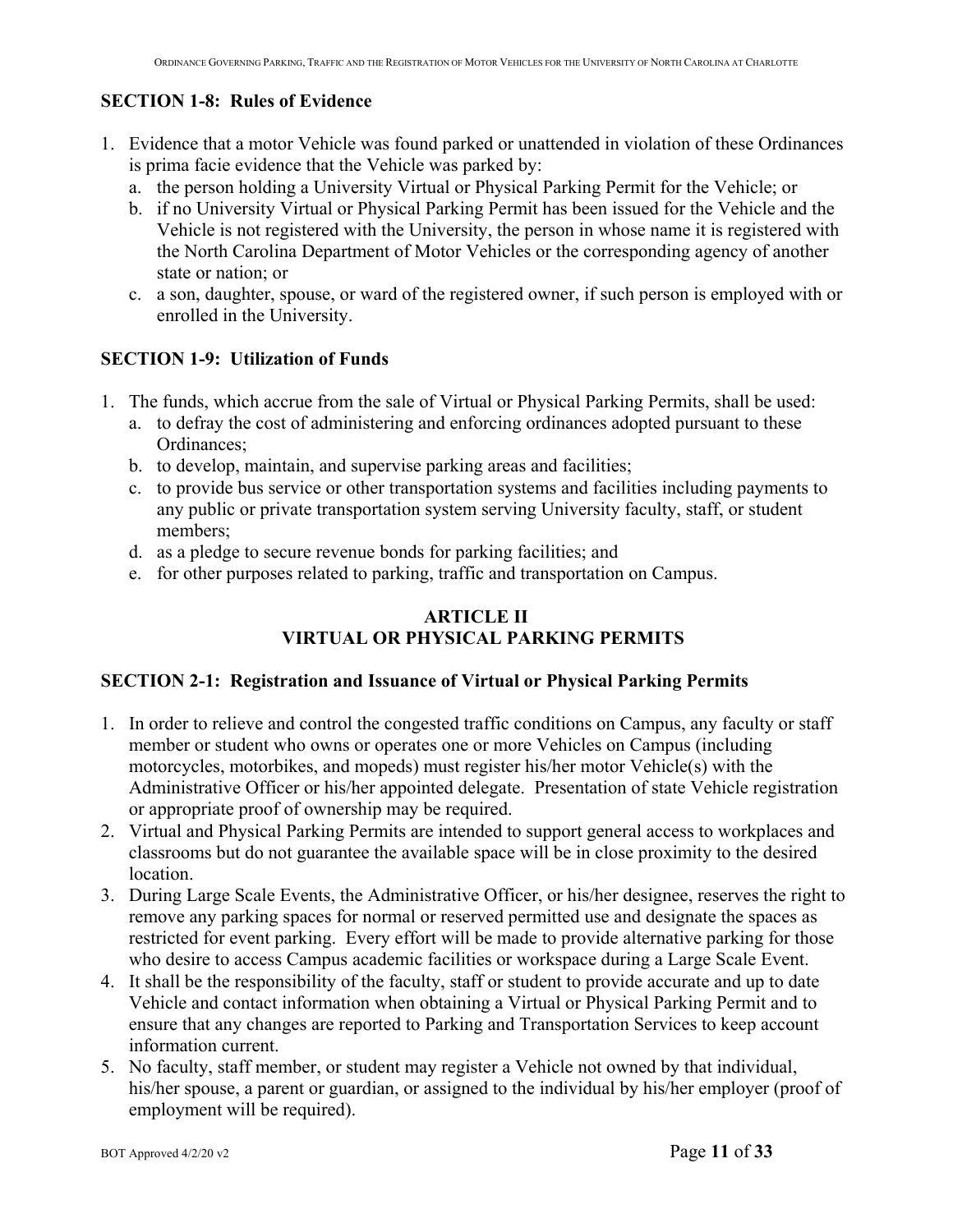- 6. A Vehicle may be assigned to multiple accounts so long as the accounts are properly associated with the Vehicle (See Section 2-1(5) and Section 2-1(13-14)).
- 7. Only (1) Vehicle associated with the same account is permitted to park on campus at the same time (in locations other than visitor parking areas). If multiple Vehicles associated with the same account are found to be on campus at the same time (in locations other than visitor parking areas), citations may be written to ALL Vehicles associated with the same account on campus at the same time.
- 8. Because Dealer License Plates may be moved from one Vehicle to another Vehicle without changing registration, Parking and Transportation Services requires the Vehicle operator to contact the PaTS Communication Center with Vehicle and license plate information so it can be temporarily linked to the Vehicle operator's parking account on a temporary basis for only the amount of time the Vehicle will be used. Failure to inform Parking and Transportation Services of the use of a Vehicle with dealer plates may result in the Vehicle operator being responsible for citations associated with the dealer Vehicle that were not incurred by the Vehicle operator.
- 9. The Administrative Officer or his/her appointed delegate shall have the authority to establish the number of Vehicles which any faculty or staff member or student may register and operate pursuant to these Ordinances.
- 10. Customers who have a Vehicle with a temporary tag will need to use the last eight (8) digits of the Vehicle's Vehicle Identification Number (VIN) when adding the Vehicle to their account.
- 11. Except as otherwise provided in these Ordinances, faculty and staff members and students *must* purchase a Virtual or Physical Parking Permit to park on Campus. Upon agreement to the parking terms and conditions and payment of the appropriate fees, Parking and Transportation Services shall issue an individual a Virtual or Physical Parking Permit. The parking permit entitles the individual to park in designated campus parking areas but does not entitle the parking permit holder to a reserved space within said parking areas, except as provided in these Ordinances.
- 12. Faculty, staff, and students may register additional Vehicles to their Virtual or Physical Parking Permit online or by notifying Parking and Transportation Services and supplying the required information as described in these Ordinances so long as the additional Vehicles meet the proper criteria stated in these Ordinances.
- 13. Adding Vehicles to Faculty/Staff parking accounts:
	- a. Up to three (3) Vehicles per Virtual or Physical Parking Permit may be registered at one time to any Faculty/Staff account. However, only one (1) Vehicle is permitted to park on campus at any given time (unless parking in a visitor parking area with proper visitor parking fees being paid).
	- b. If the same Vehicle is being registered to two (2) different accounts within the same classification (i.e. spouses who are both Faculty/Staff), parking privileges associated with the account which lists the shared Vehicle as the "primary" Vehicle will supersede any other privileges.
	- c. Vehicles cannot be shared between different accounts outside the same classification (i.e. parent is Faculty/Staff, son/daughter is Student). Temporary exceptions to this policy must be granted by the Director of Parking and Transportation Services or their designee.
	- d. Vehicles assigned to multiple accounts must be properly associated with those account holders (See Section 2-1(5)).
- 14. Adding Vehicles to Student parking accounts
	- a. Up to two (2) Vehicles per Virtual or Physical Parking Permit may be registered at one time to any Student account. However, only one (1) Vehicle is permitted to park on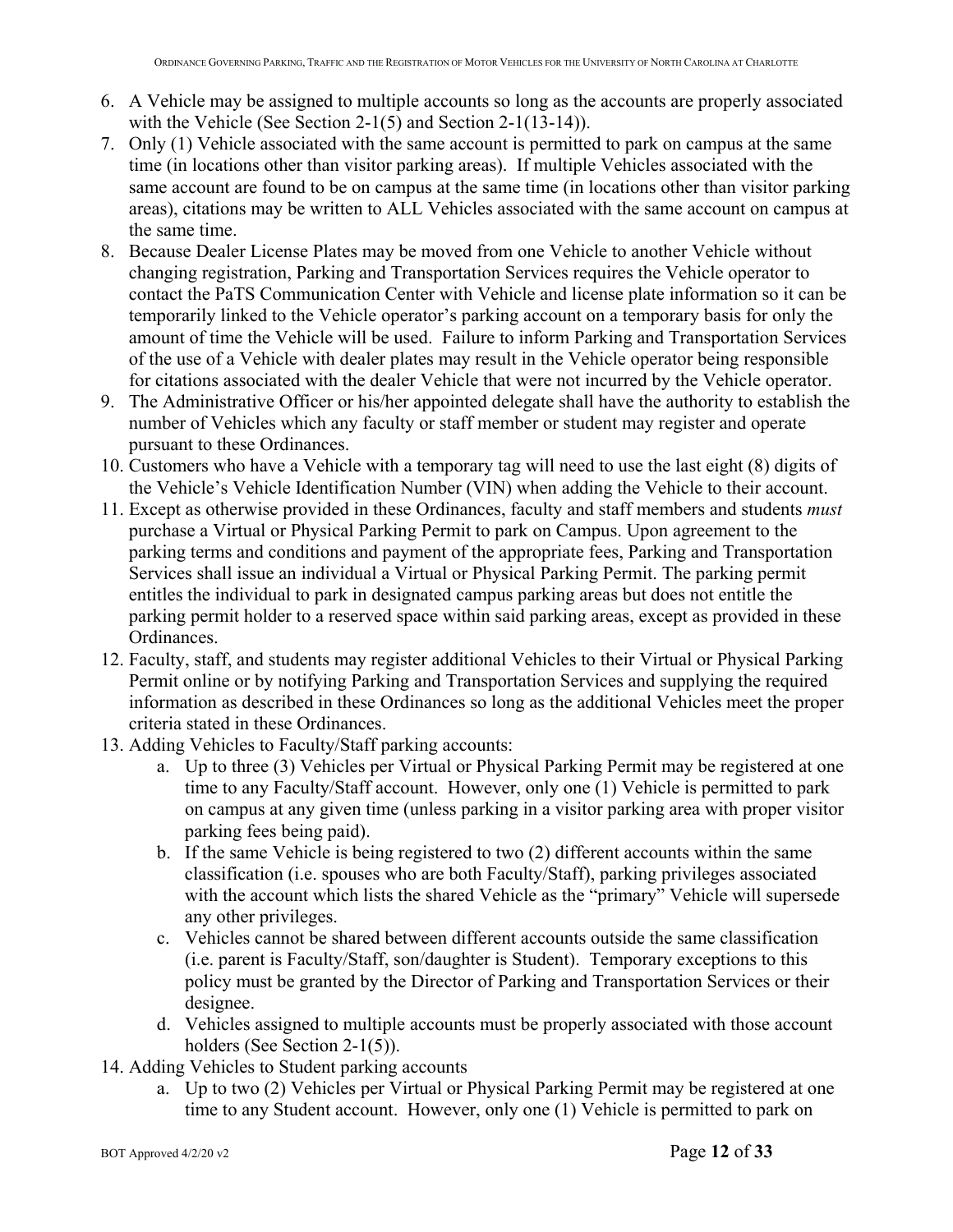campus at any given time (unless parking in a visitor parking area with proper visitor parking fees being paid).

- b. One (1) Vehicle can only be associated with one (1) student account and cannot be shared between other student accounts. Vehicles also cannot be shared between different accounts outside the same classification (i.e. parent is Faculty/Staff, son/daughter is Student). Temporary exceptions to this policy must be granted by the Director of Parking and Transportation Services or their designee.
- c. Vehicles assigned to multiple accounts must be properly associated with those account holders (See Section 2-1(5)).
- 15. Only one Vehicle per Virtual or Physical Parking Permit shall be operated on Campus at one time. If operation of more than one Vehicle on Campus at the same time is necessary, faculty and staff members and students must purchase a full-fee Virtual Parking Permit for each Vehicle.
- 16. Full-Year Virtual Parking Permits issued at the beginning of the Academic Year are valid until the day prior to the beginning of the next Academic Year.
- 17. Partial-Year Virtual Parking Permits are valid until the end date stated during purchase.
- 18. Physical Parking Permits are valid until the stated expiration date on the Physical Parking Permit.
- 19. No Virtual or Physical Parking Permit shall be issued to a student until the student requesting the Parking Permit provides the name of his/her insurer, the policy number under which the student has financial responsibility, and certification that the Vehicle is insured at the levels set out in North Carolina General Statutes 20-279, or agrees to terms and conditions if ordering online
- 20. Official state Vehicles that park in assigned spaces or assigned parking areas must be registered with Parking and Transportation Services. The department to which the Vehicle is assigned will register the Vehicle's state-issued license plate number, which will serve as the Vehicle's virtual permit. If the Vehicle does not have a state-issued license plate (i.e. electric carts, utility/golf carts), a University-issued license plate must be purchased through Parking and Transportation Services.
- 21. The Administrative Officer or his/her designee may prohibit issuance of a Virtual or Physical Parking Permit until all outstanding fines and fees are paid.

## **SECTION 2-2: Parking Permit and Other Fees**

- 1. The Administrative Officer or his/her appointed delegate is hereby authorized and directed to collect Parking-related fees.
- 2. Full-Year Virtual Permits The Full-Year Virtual Parking Permit fee for Vehicles shall be paid at the beginning of the Fall Semester of each year; or when any person first becomes a faculty or staff member or student of the University; or when a Vehicle is first acquired by a faculty or staff member or student and at the beginning of the Fall Semester of each year thereafter.
- 3. Semester Virtual Permits The Semester Virtual Parking Permit fee for Vehicles shall be paid at the beginning of each Semester needed.
- 4. Purchase of a Virtual or Physical Parking Permit may be made with cash, check, money order, Visa, MasterCard, American Express, or 49er ID account.
- 5. Payroll deduction may be used as an approved payment method for qualified Permanent Faculty and Staff who purchase a qualifying Virtual Parking Permit.
- 6. If a Virtual Parking Permit is purchased via payroll deduction, the total cost of the permit at time of purchase will be divided equally among the number of remaining pay periods between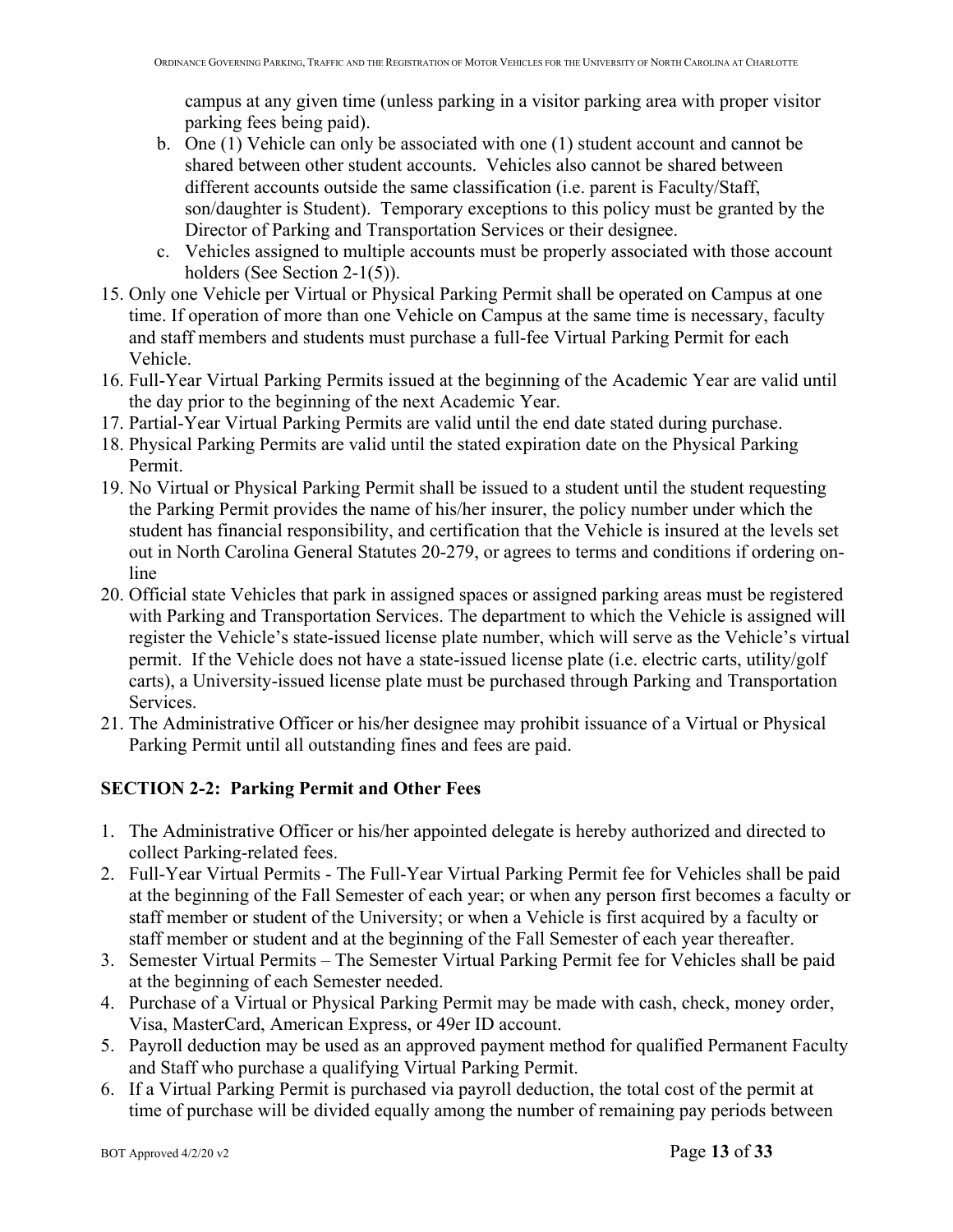time of purchase and May 30 of the current academic year or the expiration date of an employee's contract, whichever comes first.

- 7. Recurring Credit Card-on-File payments may be used as an approved payment method for qualified transactions.
- 8. Pursuant to University Policy 601.8, Appropriate Use of University Funds, no University fund type may be used for purchase of personal Virtual or Physical Parking Permits.
- 9. See Appendix A: Schedule of Fees for a list of parking permit and other parking-related fees.
- 10. The Board of Trustees may approve changes in the schedule of fees at any time prior to the semester or summer session during which the changes are to be effective.
- 11. Failure to make fee payments, acts of fraud, returned checks, chargebacks, or other actions that result in non-payment may result in the University sending the amount owed through student accounts (Student), payroll (Faculty/Staff) or third-party billing and collections and may also incur additional administrative fees.

#### **SECTION 2-3: Refunds**

- 1. Full-Year Virtual Parking Permits are sold at full price for the entire Academic Year or prorated for a portion thereof. Students who graduate in December, transfer, or withdraw prior to expiration of a Parking Permit may apply for a prorated refund. Faculty and staff members who terminate employment prior to expiration of a Parking Permit and have paid for their Parking Permit by cash, check or credit card, may apply for a prorated refund. Permits purchased via Payroll Deduction are not eligible for a prorated refund.
- 2. All Virtual and Physical Parking Permit sales include a nonrefundable administrative fee of \$25.00.
- 3. The Administrative Officer or his/her appointed delegate may grant refunds in special circumstances on a case-by-case basis.
- 4. If a student withdraws from the University and has been assigned a physical or virtual parking permit, the student must return the physical permit to Parking and Transportation Services or contact Parking and Transportation Services with the request for return of the virtual parking permit upon withdrawal. If the student qualifies for a prorated refund, the refund will be based on the date the permit is returned to the office or when the office was contacted regarding return of the virtual parking permit.
- 5. Refunds are not granted for Temporary Parking Permits.
- 6. Refunds are granted as shown on the prorated refund schedule.
- 7. Once validated parking exit tickets are purchased and delivered, refunds are not granted for such tickets.
- 8. The University will honor an approved request for a refund upon proof of liquidation of all debts to the University.
- 9. The University will issue refunds by:
	- a. check mailed to the Parking Permit purchaser if permit was initially purchased by cash or check.
	- b. credit if permit was initially purchased by credit card, only to the credit card with the same account number used at initial purchase.
	- c. payroll deposit, if permit was purchased by a payroll deduction.
- 10. See Appendix A: Schedule of Fees for a permit refund schedule.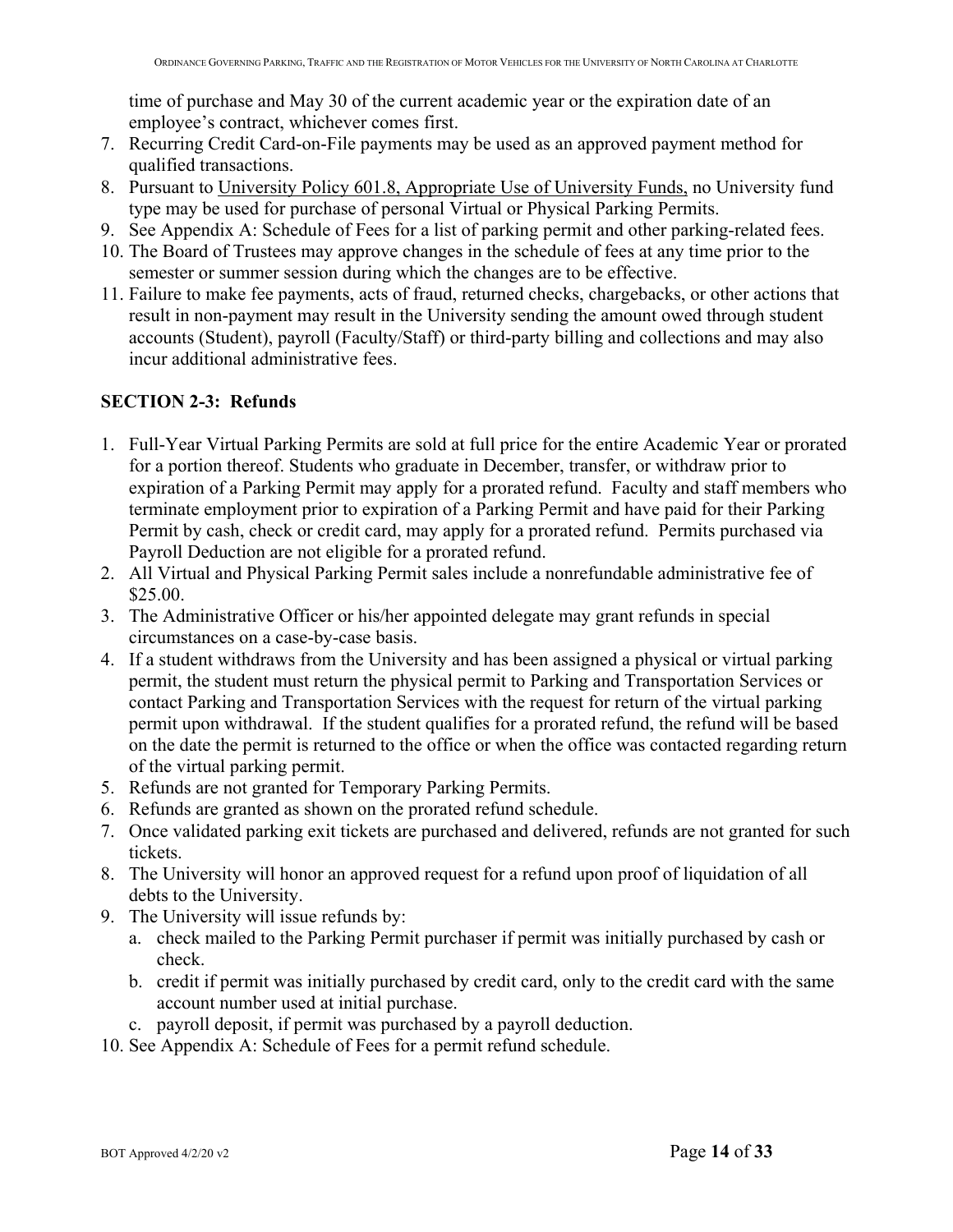#### **SECTION 2-4: Replacement Process and Fees**

- 1. Persons who sell or otherwise dispose of a Vehicle and replace that Vehicle with another Vehicle may make changes to their parking account on-line, at the Parking and Transportation Services Office, by phone call to the Parking and Transportations Services Office or by email request to unccpark@uncc.edu.
- 2. Persons who sell or otherwise dispose of a Vehicle are still responsible for any fees and/or fines associated with that Vehicle's license plate until person updates their Vehicle information in their parking account.

#### **SECTION 2-5: Assigned Parking Areas**

- 1. Virtual or Physical Parking Permits issued will consist of certain parking privileges which would fall in to one or more of the following categories. A Virtual or Physical Parking Permit shall be valid only for the registered Vehicle(s) and license plate(s) (if a Virtual Parking Permit) and for the following designated area(s) for which it is issued:
	- a. "**C**" parking designation is issued only to eligible Commuter Students as defined in Section 1-1(47) of these Ordinances and is valid in areas designated by the Administrative Officer or his/her appointed delegate.
	- b. "**FE**" parking designation is issued only to eligible Faculty Emeritus and is valid in gated areas and any non-reserved space designated by the Administrative Officer or his/her delegate.
	- c. "**FS**" parking designation is issued only to eligible faculty and staff members and is valid in non-premium gated areas or any non-reserved space designated by the Administrative Officer or his/her appointed delegate.
	- d. "**FSC**" parking designation is issued only to eligible faculty and staff members assigned to the Center City Building valid in the designated faculty/staff parking area, also valid on UNC Charlotte main Campus in all faculty/staff designated parking areas as defined in c. above.
	- e. "**HS**" parking designation is issued to eligible housing services staff members and is valid in Housing & Resident Life Reserved areas or any faculty/staff space (as described in 2-5(1)(c) above) or as designated by the Administrative Officer or his/her appointed delegate.
	- f. "**M**" parking designation is issued to eligible motorcycle and/or moped owners and is valid in areas designated for motorcycles and/or mopeds only.
	- g. "**N**" parking designation is issued only to faculty, staff and commuter students. "N" permits are valid between 3:00 p.m. and midnight in commuter lots and between 6:00 p.m. and midnight in available faculty/staff and resident student lots.
	- h. "**P**" parking designation is issued to eligible part-time employees and is valid in areas designated by the Administrative Officer or his/her appointed delegate.
	- i. "**R**" parking designation is issued only to eligible resident students as defined in Section 1- 1(47) of these Ordinances and is valid in areas designated by the Administrative Officer or his/her appointed delegate.
	- j. "**G**" parking designation is issued only to eligible Greek Village resident students as defined in Section 1-1(47) of these Ordinances and is valid in areas designated by the Administrative Officer or his/her appointed delegate.
	- k. "**6L**" parking designation is issued only to eligible faculty/staff and valid only in Lot 6 (signed, remote area) or as designated by the Administrative Officer or his/her appointed delegate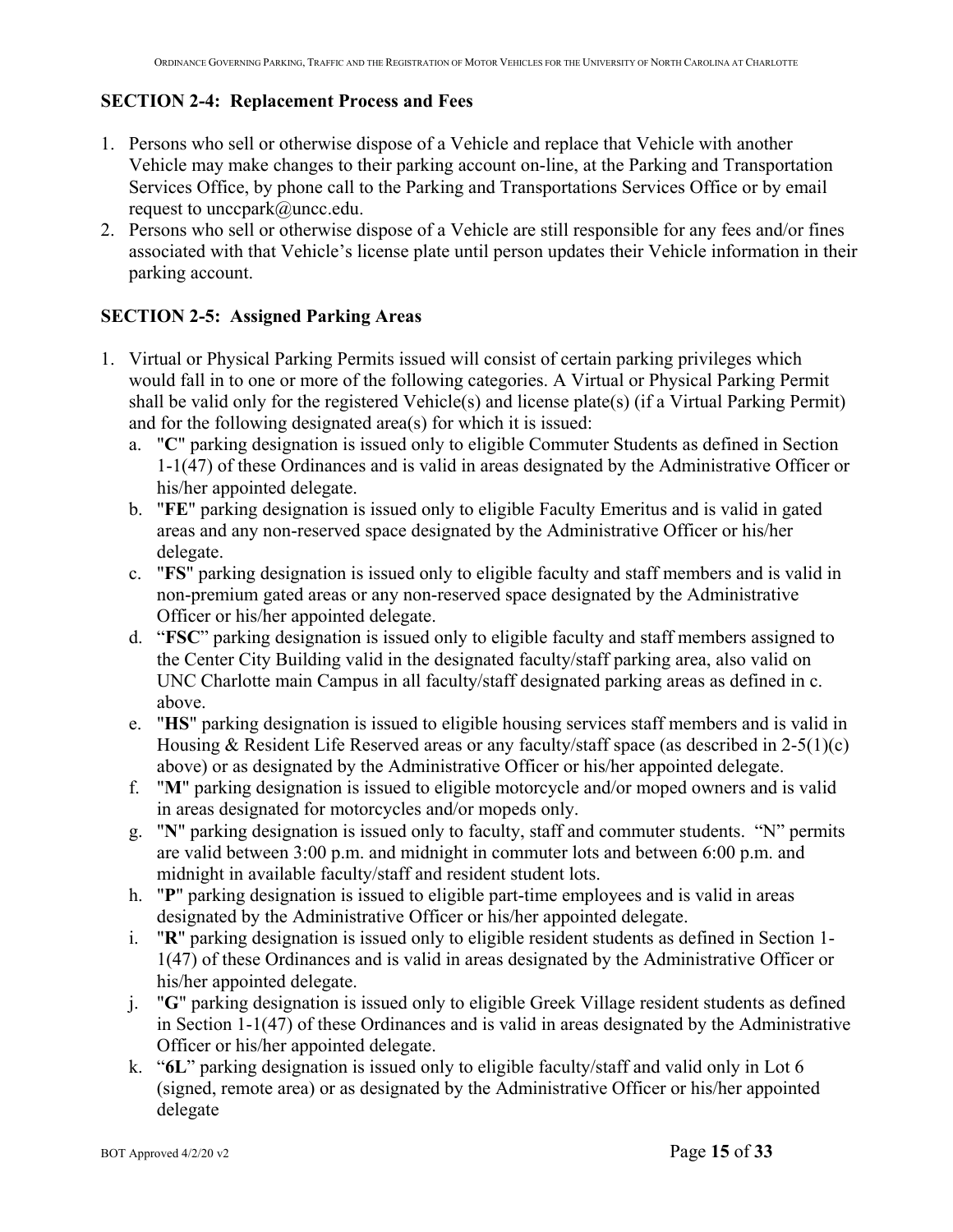- l. "**27L"** parking designation is issued only to eligible faculty/staff and Commuter Students, valid only in the remote section of Lot 27, or as designated by the Administrative Officer or his/her appointed delegate
- m. **"ND"** parking designation is issued only to eligible Commuter Students, valid only in North Deck, or as designated by the Administrative Officer or his/her appointed delegate
- n. Temporary Parking Permits See Section 2-6.
- o. Carpool Parking Permits See Section 2-7.
- p. Special, Oversized Vehicle, Visitor and Conference Parking Permits See Section 2-9
- q. Additional Virtual and Physical Parking Permit types may be created by the Administrative Officer or his/her delegate as deemed necessary to accommodate UNC Charlotte Campus parking needs, including but not limited to:
	- i. Off-Campus sites as leased by UNC Charlotte
	- ii. remote parking areas located on Campus
- 2. A map depicting the parking areas is available at Parking and Transportation Services and online at https://pats.uncc.edu.
- 3. Parking areas may be changed or modified, temporarily or permanently, as deemed necessary by the Administrative Officer or his/her appointed designee.

#### **SECTION 2-6: Temporary Virtual and Physical Parking Permits**

- 1. Faculty, Staff and Students who have already purchased a current Virtual Parking Permit and who need to drive another Vehicle not already associated with their account on a temporary basis should call the Parking and Transportation Services Communication Center to temporarily add the Vehicle to their account.
- 2. Vehicles can be temporarily added and subtracted from a Faculty, Staff or Student's parking account by accessing their account on-line, so long as the following requirements are met:
	- a. The maximum number of Vehicles on their account has not yet been reached (Section 2-  $1(13-14)$ .
	- b. The temporary Vehicle is associated with the account holder as stated in Section 2-1(5)
	- c. Temporary Vehicle is not already linked to another account (if a Student account).
- 3. Temporary Virtual Parking Permits will inherit the same parking privileges as the primary Vehicle listed on the parking account and must follow the same guidelines described in Section  $2-1(7)$ .
- 4. Individuals who do not have a current Virtual Parking Permit can purchase temporary virtual daily parking permits as defined in Section 2-2 by logging-in to their on-line parking account (or creating a parking account on-line). Temporary virtual daily parking permits can also be purchased at the Parking and Transportation Services office.
- 5. The Administrative Officer may delegate the authority to issue Temporary Parking Permits for other purposes under guidelines provided by the Director of Parking and Transportation Services. Temporary Physical Parking Permits may be issued by Parking and Transportation Services or delegated authority and must comply with the following:
	- a. must be dated.
	- b. must indicate the parking area(s) in which parking is authorized.
	- c. must be signed by an individual authorized to grant the parking permit by these Ordinances.
	- d. do not authorize free parking in a metered zone.
	- e. may not be altered in any way.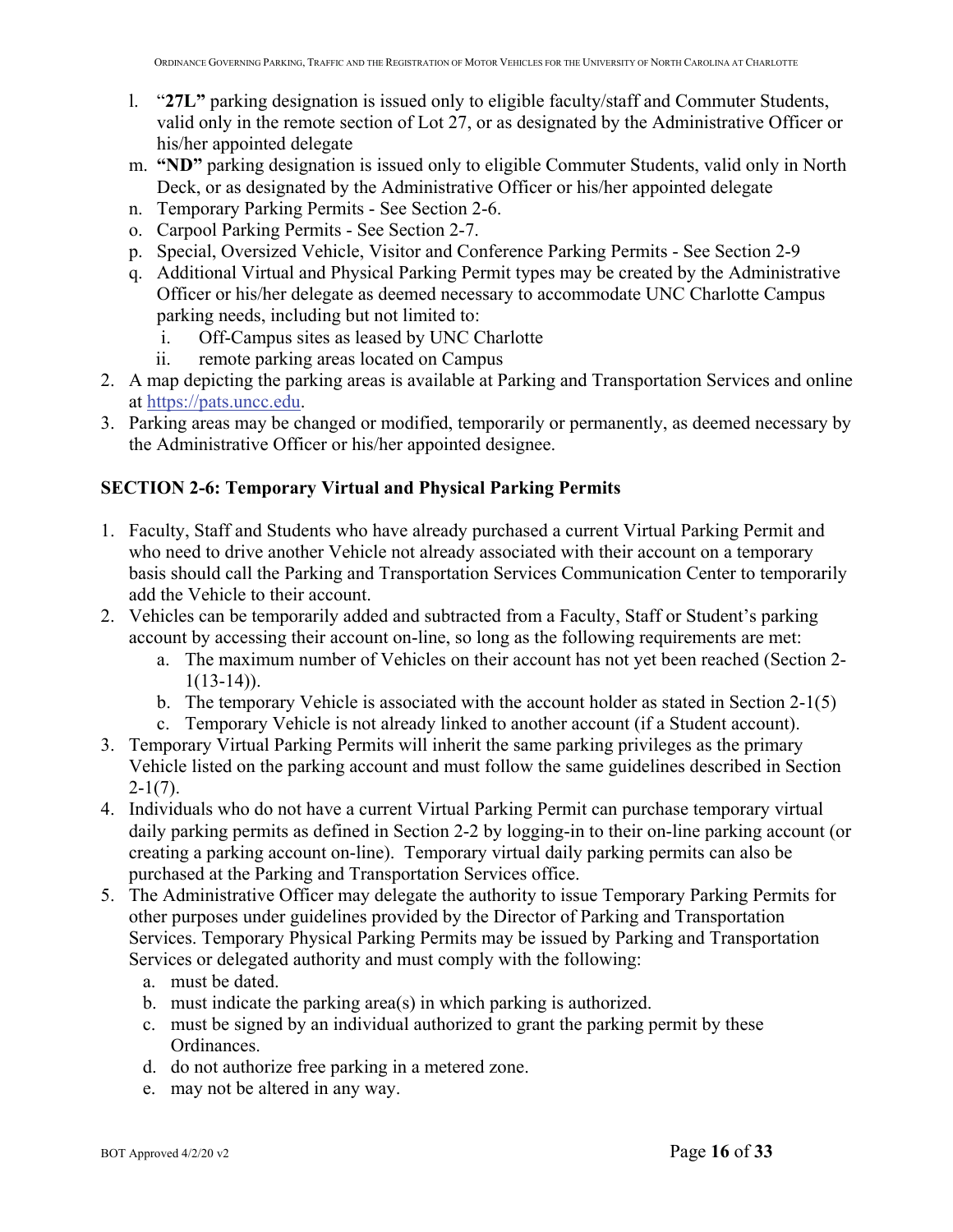## **SECTION 2-7: Carpool Parking Permits**

- 1. If a group of two or more faculty or staff members who have similar schedules on the same campus; or commuter students who have classes at least 3 days per week and share the same class schedule, desire to carpool to the University or register more than one Vehicle they must purchase one Virtual Carpool Parking Permit which can be used on any one of the carpool Vehicles registered with the Parking and Transportation Services.
	- a. This section is not intended to promote permit sharing, but to reduce Vehicles on campus by riding together.
- 2. Virtual Carpool Parking Permits are valid in designated parking areas as authorized by the Administrative Officer or his/her appointed delegate.
- 3. The schedule of fees for Virtual Carpool Parking Permits is as follows:

| \$480 | per Academic Year beginning with the Fall Semester;                                                                                                                                                                       |
|-------|---------------------------------------------------------------------------------------------------------------------------------------------------------------------------------------------------------------------------|
| \$300 | for the period beginning with the Fall Semester and ending with<br>the beginning of Spring Semester OR for the period beginning<br>with the Spring Semester and ending with the beginning of the<br>first Summer Semester |
| \$195 | for the period beginning with a Summer Session and ending with<br>the beginning of the next Fall Semester.                                                                                                                |

- 4. An individual terminating membership in a carpool shall negotiate a refund of their portion of the cost of a parking permit with the remaining carpool members. Refunds to individual carpool members will be granted once refund is authorized.
- 5. Virtual Carpool Parking Permits are transferable between registered carpool Vehicles on a dayto-day basis.
- 6. The Administrative Officer or his/her appointed delegate may issue ten (10) temporary daily Virtual Parking Permits per year at no charge as described in Section 2-6 of these Ordinances, for the Carpool Permit.
- 7. Carpool Vehicles on Campus without a Virtual Carpool Parking Permit must park in a visitor parking space in an area controlled by parking gates, parking meters or mobile payment and pay any related fees.
- 8. A parking violation involving a registered Vehicle not having a Virtual Carpool Parking Permit assigned at the time of the violation is the responsibility of the registered owner of the Vehicle whether or not he/she is a member of a carpool.

## **SECTION 2-8: Disability Parking Permits**

- 1. Any faculty or staff member or student who is temporarily disabled may apply for a Temporary Disability Permit for up to a two-week period at Parking and Transportation Services. Standard parking fees may apply. A completed Student Health Center Temporary Permit Application or a signed and dated letter from the individual's attending physician stating the need for temporary disabled parking must be provided.
- 2. Any faculty or staff member or student with a disability for more than two weeks and needs to utilize a disability parking space must obtain a State issued disability placard from the North Carolina Department of Motor Vehicles, register the placard with Parking and Transportation Services, and purchase an appropriate campus parking permit.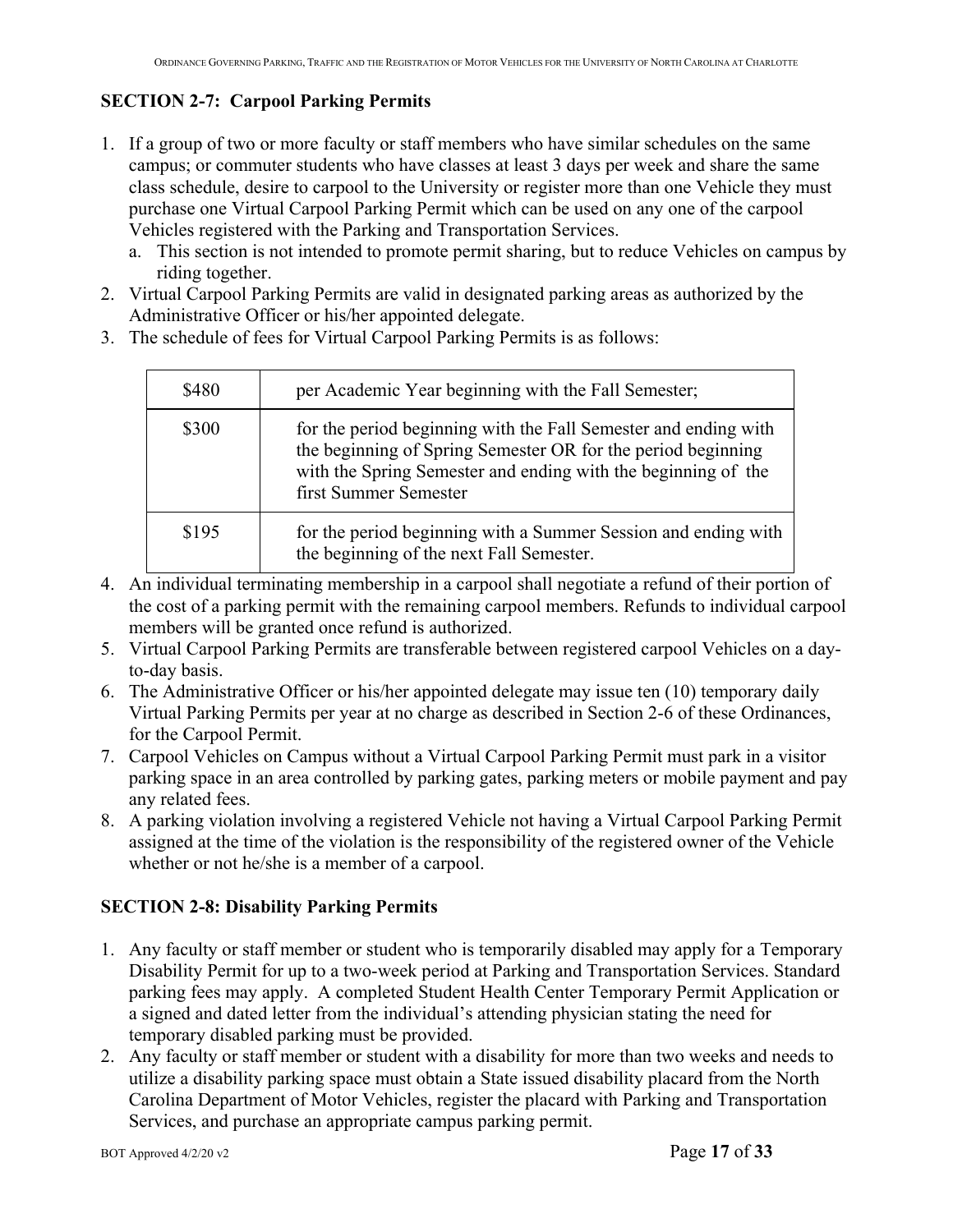- 3. Disability parking privileges are not transferable to any other person or account and may only be utilized on the Vehicle(s) registered with Parking and Transportation Services.
- 4. Disability Placards must be used in accordance with State of North Carolina Disability Placard policies NCGS §20-37.6.

#### **SECTION 2-9: Special, Oversized Vehicle, Visitor, Conference and Event Parking**

- 1. Special Parking Permits shall be issued at the direction of the Administrative Officer or his/her designee and shall be valid in any authorized parking area on the Campus for a defined period of time.
- 2. Oversized Vehicle parking arrangements should be made in advance of parking on campus by contacting UNC Charlotte Parking and Transportation Services. Additional parking fees may apply.
- 3. Visitors may park in metered spaces or designated visitor parking.
- 4. The Administrative Officer or his/her appointed delegate is authorized to issue Conference or Event Parking Permits for designated periods of time to persons attending seminars, conferences and events on Campus and assess parking fees as appropriate.
- 5. The University Conferences, Reservations and Events Services (CRES) Coordinator shall request Conference or Event Parking Permits from Parking and Transportation Services and shall invoice them as part of the conference costs at a rate as defined in Section 2-2. Conference and Event Parking Permits will indicate the title of the seminar, conference or event, the date(s) for which the parking permit is valid and the areas authorized for parking.
- 6. A person attending a seminar, conference or event who does not display a Special / Conference / Event Parking Permit is a visitor and is restricted to parking in metered zones, gated visitor areas or areas which permit the use of mobile payment.
- 7. Event hosts on campus may elect to offer a validation option where guests can park in gated visitor facilities, bring their entry ticket to the event and have the event validate the ticket to be used to exit the facility. These validations can be in to form of a type of discount or full validation. Validation amounts would then be billed back to the event host by Parking and Transportation Services.
- 8. Monies collected for conference and event parking shall be deposited into the UNC Charlotte Parking and Transportation Services Account unless otherwise authorized in advance by the Administrative Officer or his/her appointed delegate.

## **SECTION 2-10: Display of Parking Credentials**

- 1. Parking Credentials or Physical Permits are required at all times when parking on University property.
- 2. Parking Credentials or Physical Permits shall be properly displayed on the Vehicles for which they are issued.
- 3. The location of a properly displayed Parking Credential or Physical Permit, unless otherwise provided by the Administrative Officer or his/her appointed delegate, shall be in accordance with the instructions in these Ordinances or as associated with the Parking Credential or Physical Permit.
- 4. The entire Parking Credential or Physical Permit shall be clearly visible and legible.
- 5. Parking Credentials or Physical Permits must be properly displayed at all times when parked at the University unless parked at a meter or in a visitor parking area.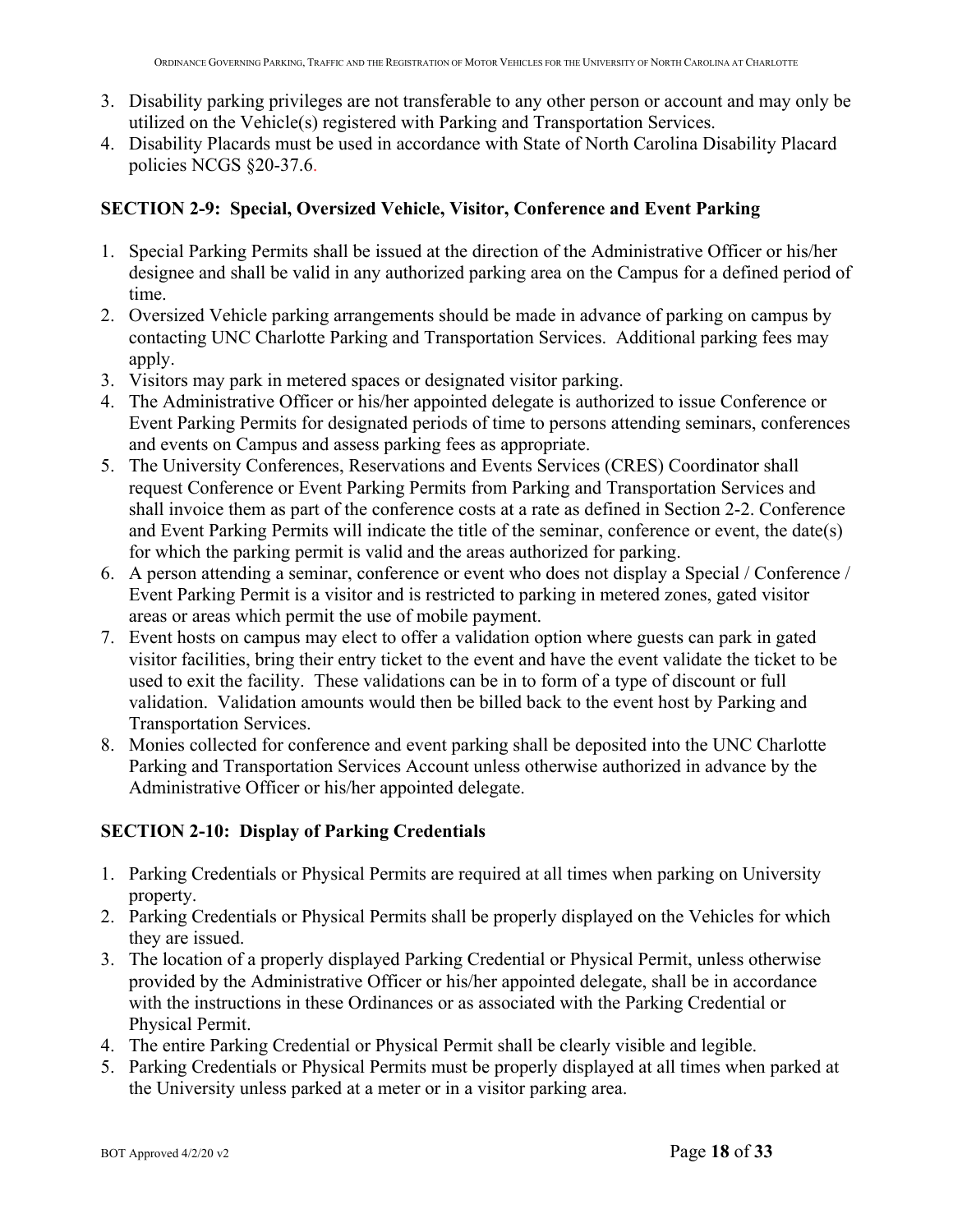- 6. Physical Parking Permits shall be displayed (hung) from the interior rearview mirror of the (front) windshield with the valid date(s) and Vehicle information facing the front windshield when such Vehicles are parked on Campus.
- 7. If a printed Physical Parking Permit is used, it must be clearly visible on the driver's side front windshield or dash with the valid date(s) and Vehicle information facing the front windshield when such Vehicles are parked on Campus.
- 8. Physical Parking Permits are not transferable to another person and may only be used on a Vehicle registered with UNC Charlotte Parking and Transportation Services.
- 9. Motorcycle and moped permits are digitally assigned to the eligible motorcycle/moped owners.
- 10. Vehicles who have registered their Virtual Parking Permit with their Vehicle license plate, must pull in to a parking space so that license plate on the rear of the Vehicle can be easily seen from the drive lane, unless Vehicle has a state-issued front license plate or plate issued by UNC Charlotte Parking and Transportation Services.
- 11. All Vehicle license plates (front and rear) must be properly mounted on the Vehicle using the Vehicle manufacturer's license plate mounting location in order to allow LPR systems to properly read license plate. License plates mounted in such a way where LPR systems cannot properly read license plate may result in the issuance of a citation.

#### **SECTION 2-11: Fraudulent, Counterfeit, Altered or Unauthorized Display of Physical Parking Permits or Parking Credentials**

- 1. No person shall obtain, attempt to obtain, or use in a manner contrary to these Ordinances an altered, stolen, counterfeit, or improperly issued Physical Parking Permit or Parking Credential or shall assist in such an offense. Fraudulent registration of a Vehicle shall include the provision of a false name, address, university ID number, Vehicle license plate, or any other information known to be false.
- 2. No person shall display a Physical Parking Permit or Parking Credential on a Vehicle that was not issued to that person for use with that specific motor Vehicle.
- 3. No person shall display a lost, stolen, counterfeit, or an altered Physical Parking Permit or Parking credential or a Physical Parking Permit or Parking Credential issued to another person.
- 4. Valid University-Issued Physical Parking Permits or Parking Credentials are non-transferable and may only be obtained through the Parking and Transportation Services Office.

#### **ARTICLE III PARKING CONTROL**

#### **SECTION 3-1: General**

- 1. The control of parking on Campus is required to protect the health and safety of faculty, staff, students, and visitors and to permit the conduct of University business. Responsibility for finding a legal parking space rests with the Vehicle operator. Vehicle operators shall obey any parking sign or control device placed in accordance with the provisions of these Ordinances unless otherwise directed by police officer or other official.
- 2. The Administrative Officer or his/her appointed delegate, in his/her discretion, is authorized to install signs in conspicuous places prescribing a maximum permissible time that a Vehicle may park in any parking area or parking lot. No person shall park a Vehicle for a period of time longer than that indicated by such signs.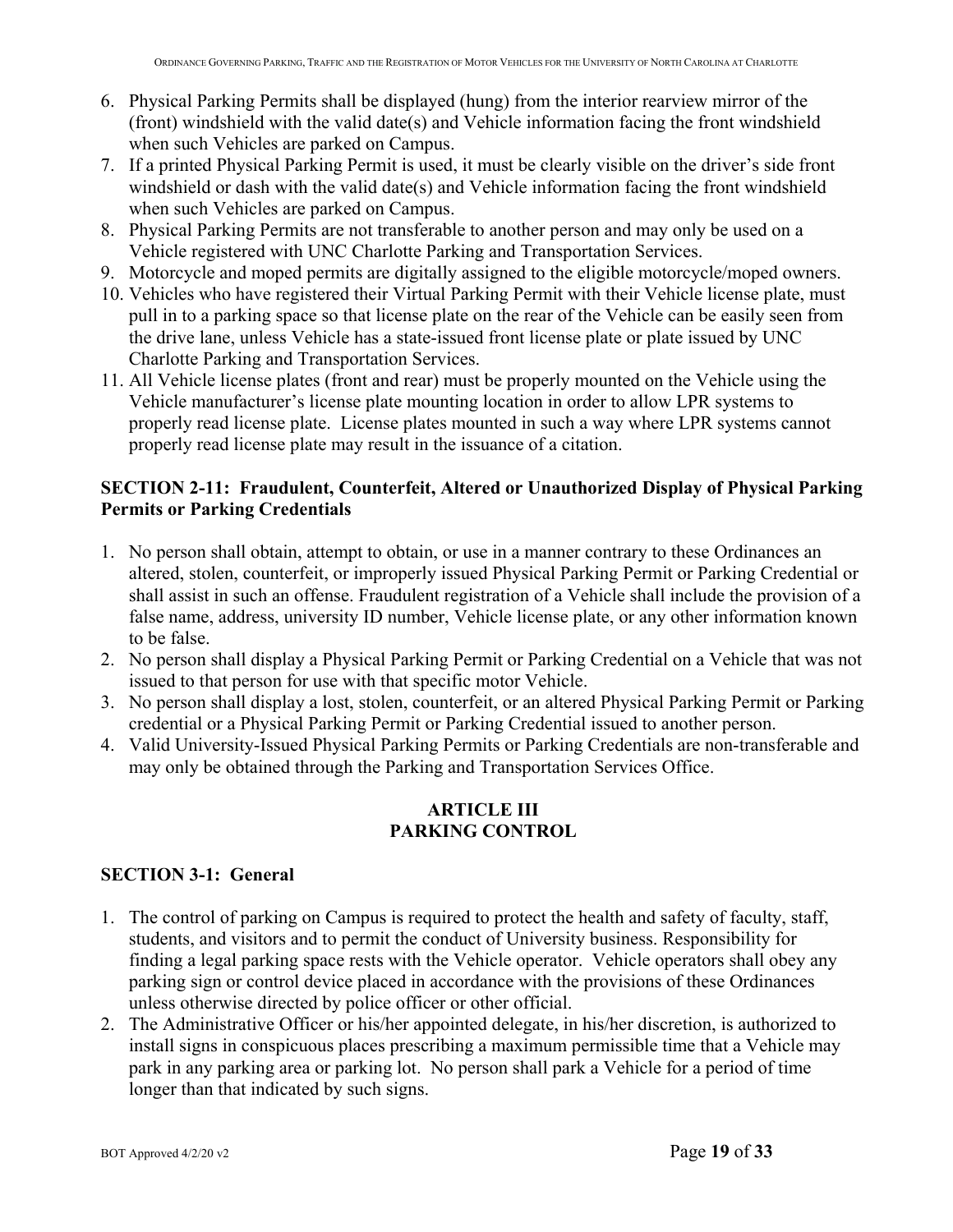- 3. The Administrative Officer or appointed delegate, in his/her discretion, is authorized to create lines, signs, or other markings to indicate a particular angle or manner of parking in a parking area.
- 4. No person shall park a Vehicle except at the angle or in the manner so indicated, and no person shall park a Vehicle in such a manner as to occupy more than the space indicated with lines, signs or markings for one Vehicle unless authorized in advance by the Administrative Officer or his/her appointed delegate.
- 5. The absence of "No Parking" or "Fire Lane" signs or lack of curb paint cannot be interpreted as meaning that parking is permitted.
- 6. Parking is prohibited in all areas except those specifically authorized in these Ordinances.
- 7. A valid license plate must be clearly displayed on a Vehicle at all times while on campus property, per N.C.G.S. 20-63(g).
- 8. Any Vehicle parked in the same area for longer than (72) hours, (defined as "Vehicle storage") without prior authorization from Parking and Transportation Services is prohibited and may result in a citation and/or boot/tow violation.
	- a. Any Vehicle assigned to a valid Resident permit, parked in a resident parking area may be deemed as a "stored Vehicle" if left in the same area for longer than (1) semester and may also be subject to a citation and/or a boot/tow violation.
- 9. Proper Parking Credentials are still required in gated facilities where gates may be in the raised position unless stated otherwise.

#### **SECTION 3-2: Parking in Accordance with Parking Permits**

1. No person shall park a Vehicle within any area other than the one authorized by a Virtual or Physical Parking Permit associated with the Vehicle. Vehicles associated with a Virtual or Physical Parking Permit in accordance with these Ordinances may park only as indicated by use of those Virtual or Physical Parking Permits and their related restrictions.

#### **SECTION 3-3: Metered Spaces**

- 1. The Administrative Officer or his/her appointed delegate is authorized to designate, at his/her discretion, locations for the installation of parking meters or multi-space parking pay stations or use of mobile payment on Campus.
- 2. All persons with delegated authority to enforce the observance of traffic, parking, and registration of motor Vehicles on the Campus are hereby authorized and directed to enforce the parking time limits prescribed by these parking meters, multi-space parking pay stations or mobile payment application.
- 3. Metered parking and mobile payment shall be enforced at all times, except during University holidays.
- 4. Vehicles associated with the "N" parking designation and parked on Campus between the hours of 8:00 a.m. and 3:00 p.m. must park at meters, in visitor decks or use mobile payment in an approved visitor space and pay the required amount.
- 5. The operator of any Vehicle, including those with Virtual or Physical Parking Permits, parked at a metered space must pay the meter fee.
- 6. When a meter is broken the operator must move the Vehicle to another metered space.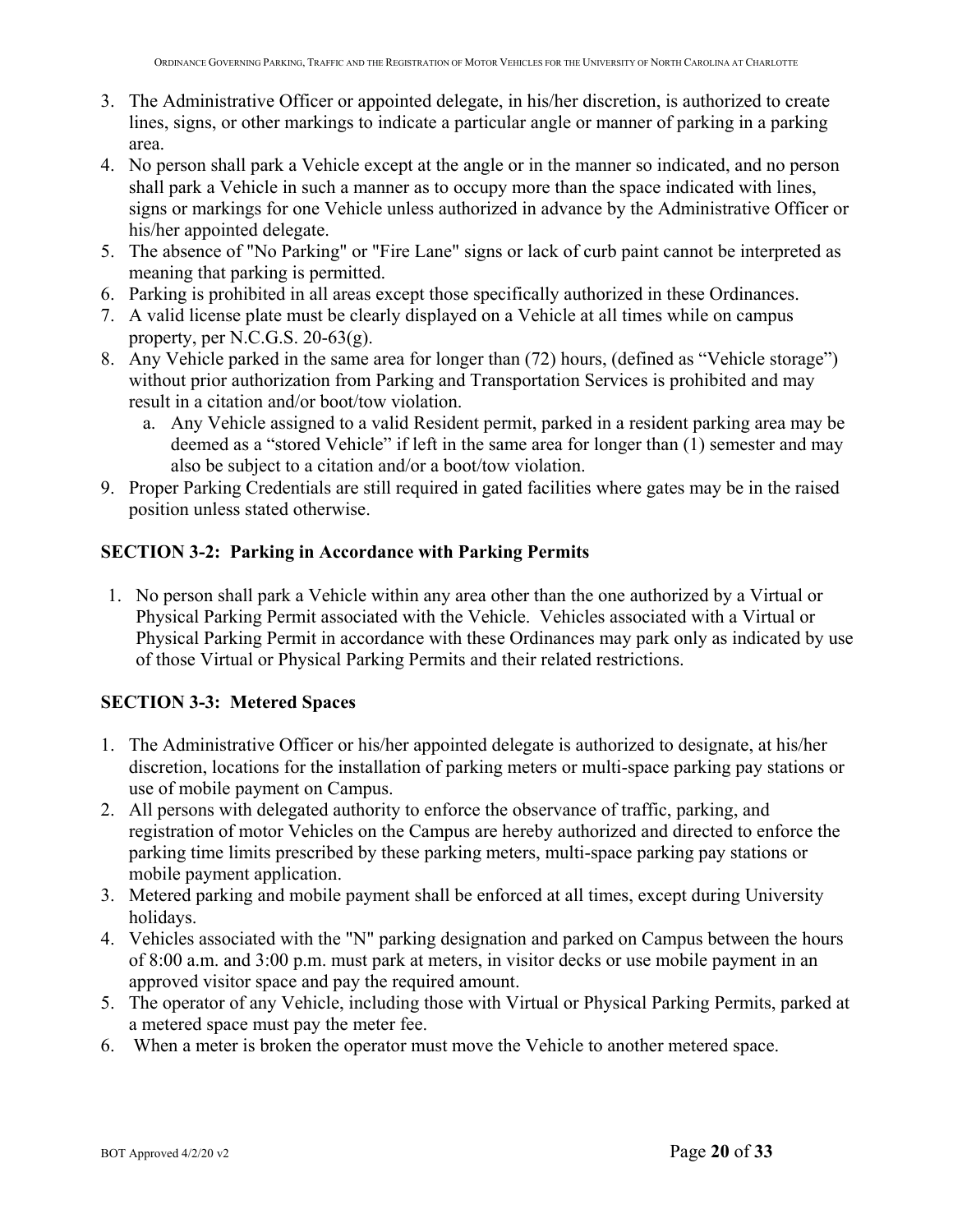#### **SECTION 3-4: Controlled-Access Lots**

- 1. To ensure availability of visitor parking and provide control of certain reserved areas, access to such areas may be controlled by:
	- a. pay-as-you-exit
	- b. pay-as-you-enter
	- c. access controlled gates
	- d. pay-on-foot station
	- e. license plate recognition
	- f. pay-by-license station
	- g. multi-space meter
	- h. mobile payment
- 2. The Administrative Officer or his/her appointed delegate is responsible for allocating premium parking areas, and collecting the premium access fee. The fee associated with this access is stated in Section 2-2.
- 3. A fee will be collected based on length of time parked in pay-as-you-enter/exit lots, not to exceed a daily, per visit fee unless parked in a mixed use facility during peak hours as stated in Section 2-2.
- 4. No person shall enter or park in controlled-access lots during the posted hours without paying the appropriate fee or using a valid Virtual or Physical Parking Permit for that parking area as described in these Ordinances.
- 5. The fee as defined in Section 2-2 will be assessed for a lost payment ticket in a visitor parking area or for issuance of a Parking Payment Voucher.
- 6. Access to gated parking areas is non-transferable and may only be used in conjunction with the Vehicle Parking Credential or Physical Permit to which the access has been assigned by Parking and Transportation Services.
- 7. Access to gated areas issued to state Vehicles are valid only for the Vehicle to which it is assigned by Parking and Transportation Services.

#### **SECTION 3-5: Reserved Parking**

- 1. A sufficient number of parking spaces shall be reserved to accommodate Service Vehicles, State-owned Vehicles, motorcycles/mopeds, visitors, and to meet special needs as they arise. The Administrative Officer or his/her appointed delegate shall determine the precise location and status of reserved spaces.
- 2. The Administrative Officer or his/her designee must approve reserved spaces for individuals or departments.
- 3. Reserved parking spaces as approved by the Administrative Officer or his/her designee, except those reserved for Handicap Parking or University Owned Vehicles registered to the State of North Carolina or other governmental agency, will be assessed a one-time Reserved Parking Assignment fee and an annual Reserved Parking fee as defined in Section 2-2. *The Reserved Parking Fees shall be in addition to any applicable Virtual or Physical Parking Permit fees.*
- 4. *Reserved parking spaces are intended to support restricted parking access to designated workplaces. During Large Scale Events, the University reserves the right to designate any reserved parking spaces for exclusive use of the event. Every effort will be made to provide those who have purchased a reserved space an alternative parking area to access their Campus workplace or academic facility during a Large Scale Event.*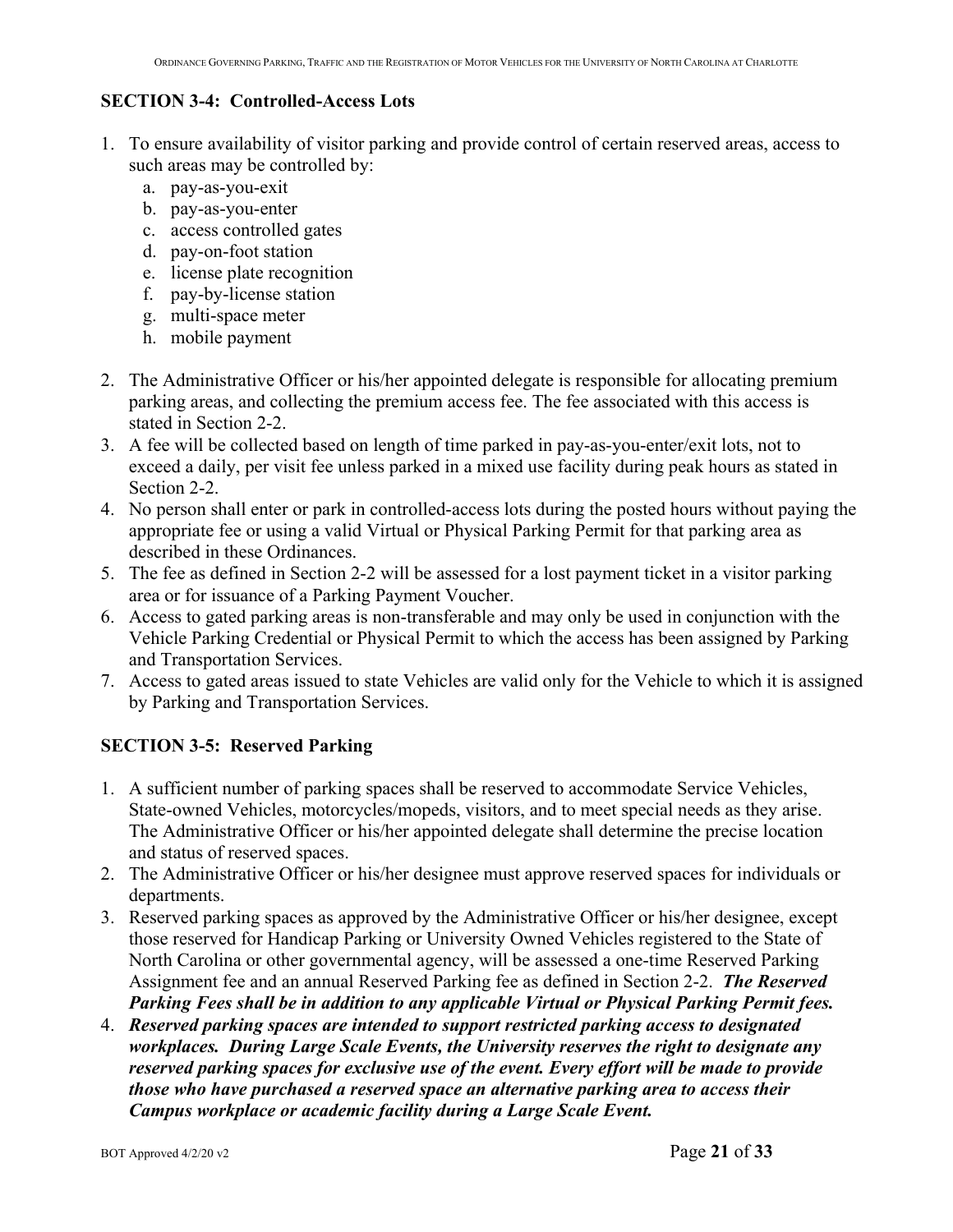- 5. Certain parking spaces across campus are designated for the campus' car share Vehicles only. Parking any non-campus car share Vehicle in these spaces may result in the Vehicle being cited, immobilized or towed at the owner's expense.
- 6. Certain parking spaces across campus are equipped with electric Vehicle charging stations (EVCS), permitting electric Vehicles to charge while parking. Parking in these spaces while not actively charging your Vehicle or utilizing the space with a Vehicle that does not require charging may result in the Vehicle being cited, immobilized or towed at the owner's expense. Certain EVCS spaces may have usage fees and/or a maximum parking time limit associated with the space. Those fees/limits (if applicable) will be clearly marked on signage at the head of the space.

#### **SECTION 3-6: Mobility Device Parking**

- 1. No person shall leave a Mobility Device parked or left in any manner that blocks or impedes a sidewalk, stairway, doorway, or accessible ramp, or otherwise restricts ingress and egress to university facilities. No person shall secure a Mobility Device to any structure not intended for such parking, including a light pole, tree, bench, handrail, fence or waste receptacle. Mobility Devices must be parked and/or secured in accordance with these Ordinances.
- 2. Bicycles must be secured to bicycle racks / or inside bicycle lockers.
- 3. Mobility Devices may not be operated inside any Campus building, including parking decks.
- 4. University Police or Parking and Transportation Services may remove locks and impound Mobility Devices that are illegally parked or deemed as abandoned. Upon identification of the owner and addressing related penalties, the Mobility Device shall be released to the owner. In addition to impoundment, a parking citation may be issued. University Police may also issue a Campus appearance ticket or university citation.
- 5. For Mobility Device use policies while on campus, refer to the University's Transportation Policies Manual.
- 6. Individuals may register their personal bicycle and obtain a registration sticker through the Office of Parking and Transportation Services. There is no charge for registration of bicycles. The University will use registration information to assist in providing notice to the owner before removing and impounding a bicycle, to request the owner take action, to assist with recovery of property and other reasonable purposes.
- 7. Shared Mobility Devices must be registered with Parking and Transportation Services and cannot exceed the maximum quantity of devices permitted on campus at any given time. Shared Mobility Devices must be owned or operated by a Shared Mobility Device vendor approved by Parking and Transportation Services.
- 8. Shared Mobility Devices must be parked in a designated rack/hub or campus bike rack when not in use and will not be permitted to be left in the open.
- 9. Certain bicycle/device racks and hubs on campus are reserved for the University's Shared Mobility Device program only. These racks/hubs are spread out across campus and have a different appearance than the University's standard racks/hubs. Visit https://pats.uncc.edu/ for a visual representation of these racks/hubs and a campus map of these locations. Shared Mobility Devices unassociated with the University's Shared Mobility Device program that are found utilizing these racks/hubs may be cited or impounded.
- 10. Parking and Transportation Services, University Police or Facilities Management may publish special regulations prohibiting Mobility Device parking and allowing for removal of Mobility Devices in a specified area(s) of Campus during designated periods for building construction, ground maintenance and improvements, university functions, or for other reasons. The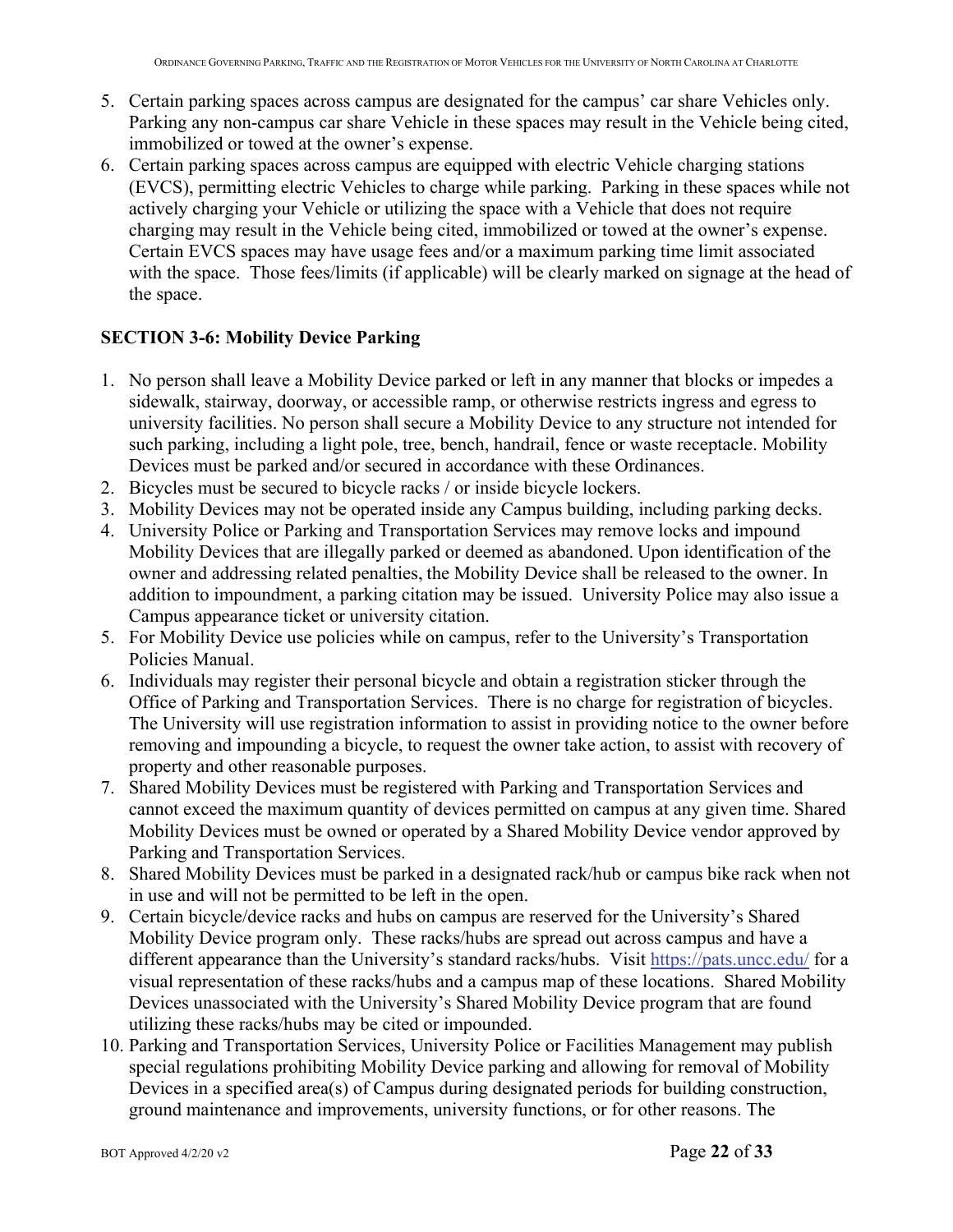University will post notice of such special regulation in the affected Mobility Device parking area in advance of the special regulation taking effect. The University will provide alternative Mobility Device parking areas when parking is prohibited for more than 30 days. Mobility Devices not removed from such areas or parked after the special regulations are in effect may be cited or impounded.

- 11. Operators shall not abandon their Mobility Devices on campus. A Mobility Device may be deemed abandoned if it is left unattended for long periods of time (>30 days) or is determined to be "derelict" under North Carolina General Statute 20-137.7. Mobility Devices deemed abandoned may be removed and impounded. The University is not liable for any damages caused to a Mobility Device during impoundment, including damage to device locks. After graduations, the end dates of standard housing contracts, and at other times as reasonably necessary, the University will identify Mobility Devices it deems to be abandoned and proceed with removal and impoundment.
- 12. Fines may be imposed for improper parking of a Mobility Device. Fees may be reduced for first offense and/or for registration of the device. Impounded Mobility Devices that remain unclaimed after attempted notice may be disposed of by University Police in accordance with NCGS §15-12.

| 13. Below, is a chart which summarizes where certain mobility devices can be used on campus: |  |  |
|----------------------------------------------------------------------------------------------|--|--|
|                                                                                              |  |  |

|                                                     | <b>Public</b><br>Vehicular<br><b>Areas</b> | <b>Sidewalks</b> | Pedestrian<br><b>Areas</b> | Parking<br>Lots | Parking<br><b>Decks</b> | <b>Inside</b><br>Campus<br><b>Buildings</b> |
|-----------------------------------------------------|--------------------------------------------|------------------|----------------------------|-----------------|-------------------------|---------------------------------------------|
| Vehicle                                             |                                            | Х                | X                          |                 |                         |                                             |
| <b>Bicycle</b>                                      |                                            | 55               | 55                         |                 | X                       | Х                                           |
| <b>Personal Mobility</b><br><b>Device</b>           | X                                          | 岁                | 55                         | X               | X                       | Х                                           |
| <b>Personal Motorized</b><br><b>Mobility Device</b> |                                            | 岁                | 宋                          | $\sqrt{2}$      | X                       | Х                                           |
| <b>Shared Mobility Device</b>                       |                                            | 怂                | $\frac{11}{25}$            |                 | X                       |                                             |

*Restrictions apply. See UNC Charlotte Transportation Policies Manual for details.*

#### **SECTION 3-7: Grilling/Cooking and Open Flame Devices in Parking Decks or Structures**

- 1. Grills and other open flame cooking activities are prohibited, with the exception of events where the Parking Deck Expanded Tailgating Program is in effect. Prohibited items in parking decks include but are not limited to:
	- a. charcoal, propane, butane or electric grills
	- b. smokers
	- c. deep fryers
	- d. generators
- 2. Parking Deck Expanded Tailgating Program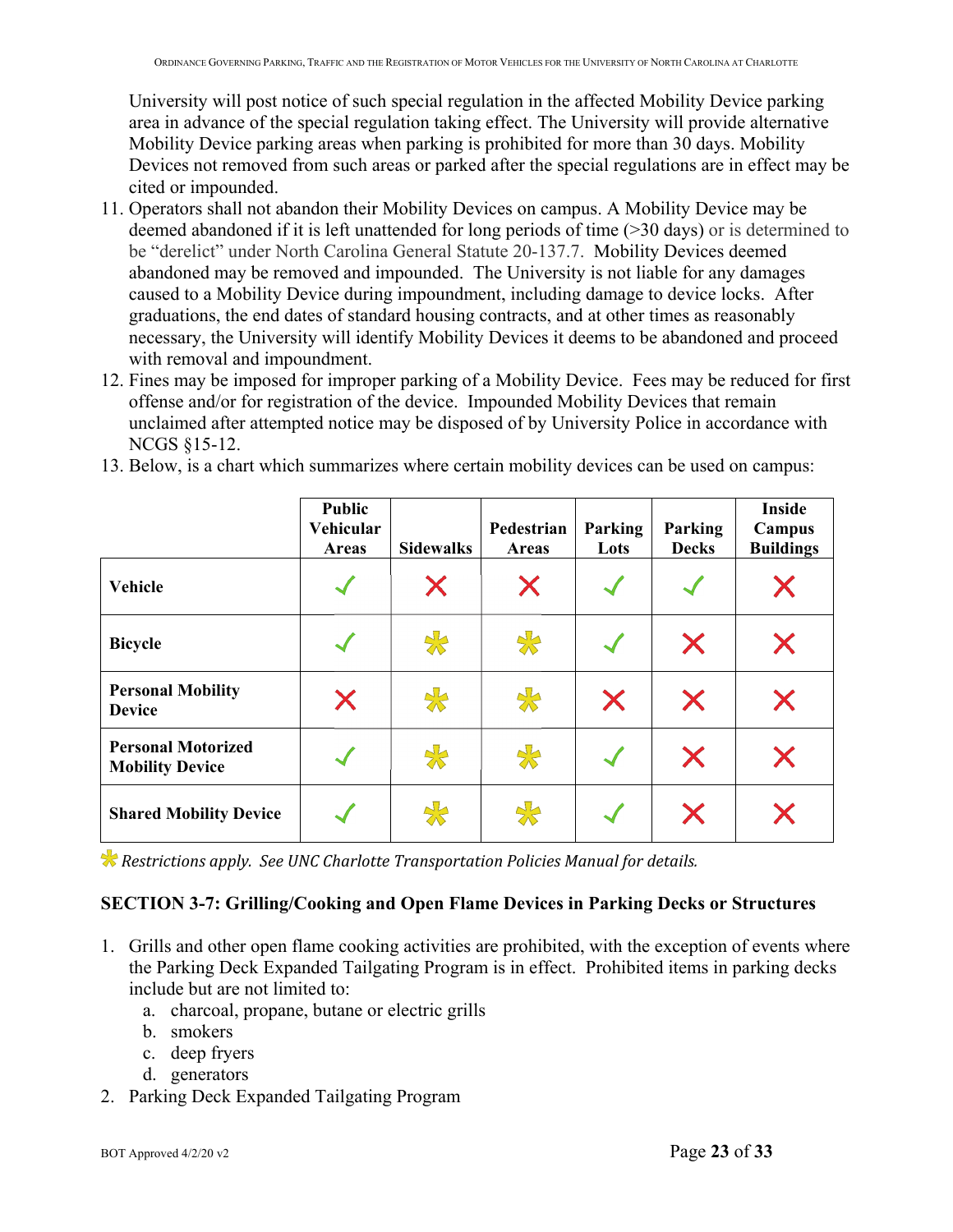- a. Propane grills will be permitted on the top levels of the West Deck, Union Deck and CRI Deck only.
- b. Only those spaces on the level sections of the top of the decks will be permitted for expanded tailgating, i.e. expanded tailgating will not be permitted on the ramps between levels.
- c. Tailgates, tailgate supplies, grills, and attendees will not be permitted in the drive lanes as this creates fire, safety, and emergency vehicular egress issues.
- d. To accommodate tailgating activities in these areas one third  $(1/3)$  of the parking spaces will be used for parking Vehicles and the other 2/3 of the parking spaces will be reserved for tailgating activities and equipment; propane grills will be permitted in these areas only.
- e. Propane is the only fuel permitted in these locations to avoid the danger created by other fuels (sparks, ashes, tipping and spillage, etc.) and the need for ash receptacles.

#### **SECTION 3-8: Camping and Other Activity Prohibited in Parking Decks or Lots**

- 1. Use of UNC Charlotte parking decks, parking lots, Vehicles parked in UNC Charlotte decks or lots, or bus shelters for living accommodation purposes such as sleeping, or making preparations to sleep (including the laying down of bedding for the purpose of sleeping), or storing personal belongings, or placing any tents or other temporary shelters is prohibited.
- 2. Use of University parking decks or lots to facilitate Vehicle repair, maintenance, or customization shall be strictly prohibited without prior authorization from the Administrative Officer or his/her designee. Vehicles must be fully operable, completely assembled, supported by inflated tires and not supported by blocks, jacks or similar supports. Any damage to University property, as a result of such use, shall be billed back to the Vehicle owner or Virtual or Physical Parking Permit holder.
- 3. Violators may have their parking privileges revoked without refund.
- 4. Use of electrical outlets and/or electrical service inside or outside parking decks or lots is prohibited unless prior written approval has been granted by Parking and Transportation Services.
- 5. Loitering or the gathering of large groups in University Parking Decks or Lots without prior written permission from the Administrative Officer or his/her appointed delegate or University Police is prohibited.
- 6. Any solicitation, flyering, polling/surveying, advertising, chalking, graffiti, etc. in parking decks and lots, at Shared Mobility Device hubs/racks or lockers, or at bus stops/shelters without prior written approval by the Administrative Officer or his/her appointed delegate is prohibited and may be cause for incurring fees. See also University Policy 601.9 (https://legal.uncc.edu/policies/up-601.9).

#### **ARTICLE IV TRAFFIC CONTROL**

#### **SECTION 4-1: General Regulation**

- 1. The operator of any Vehicle or Mobility Device shall obey the lawful instruction of any police officer, parking/traffic control officer and of any official traffic sign or control device placed in accordance with the provisions of these Ordinances, unless otherwise directed by a police officer.
- 2. Any moving violation of Article IV shall constitute a Traffic Offense.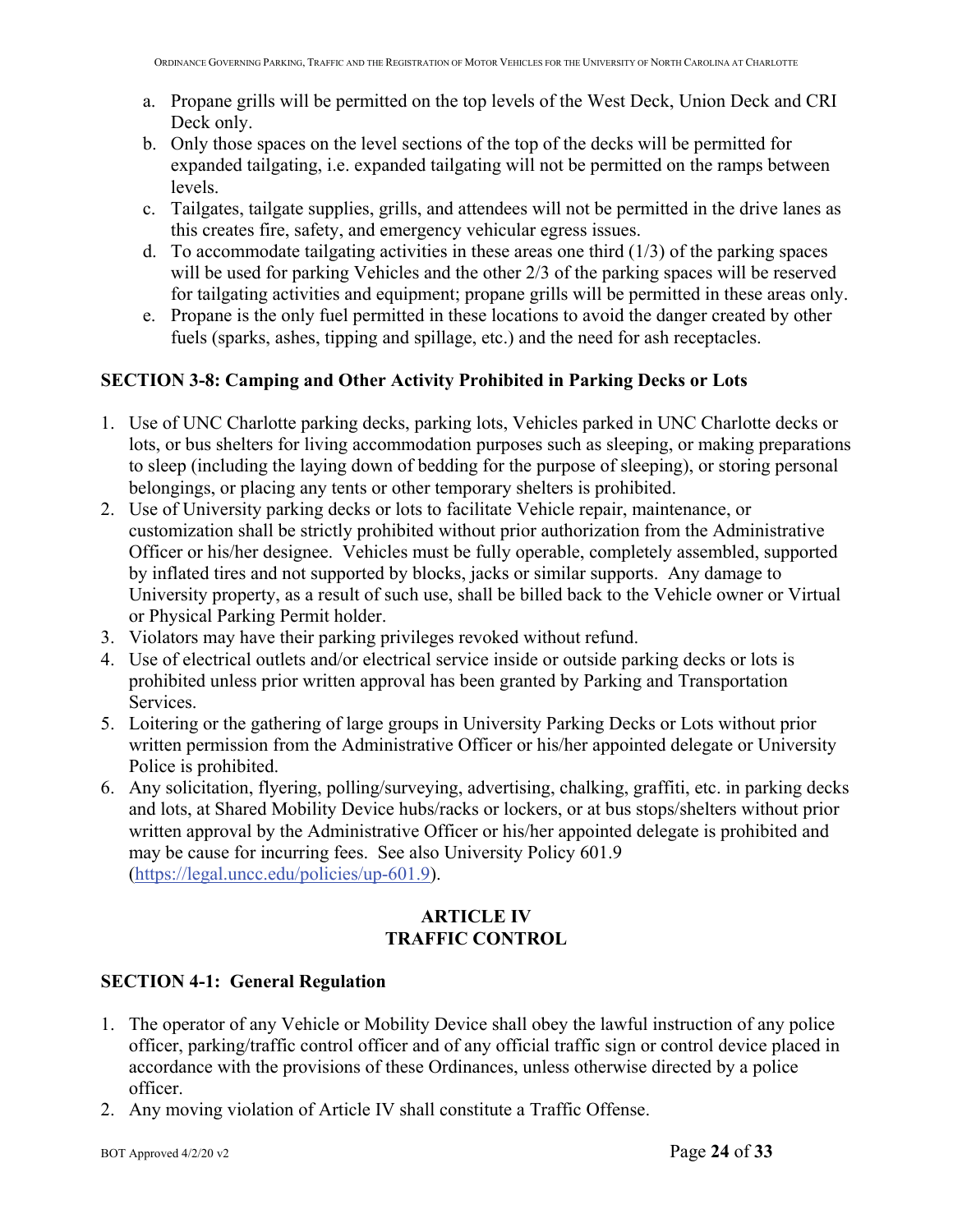- 3. These Ordinances are intended only to supplement the statewide motor Vehicle laws, all provisions of which, under the terms of General Statutes 116-44.4 and 116-44.5, apply to the University Campus. Moving violations may result in a citation to District Court, Mecklenburg County, as prescribed by North Carolina State Law.
- 4. Unless otherwise provided in these Ordinances, all vehicular traffic shall be restricted to paved thoroughfares and parking areas, except that Mobility Devices may be driven or ridden upon designated sidewalks and walkways, many with speed and time restrictions. This Section does not prohibit University Vehicles from being driven in any area necessary to perform construction, maintenance, or service work.
- 5. Notwithstanding any other Article of these Ordinances or any definition provided herein, any Vehicle or Mobility Device operated on a Street, Highway, or Roadway, must comply with this Article IV and all Traffic Control Ordinances and Regulations.

#### **SECTION 4-2: Speed Limits**

- 1. The maximum speed on thoroughfares on the Campus shall be 20 miles per hour for all Vehicles and Mobility Devices except those emergency Vehicles actually handling emergencies. The Administrative Officer or his/her appointed delegate shall install signs indicating the speed limits where they may be easily seen.
- 2. The maximum speed of 10 miles per hour is fixed for all parking areas on Campus.
- 3. A maximum speed of 35 miles per hour is hereby fixed for Alumni Way from Harris Boulevard to the greenway and a maximum speed of 20 miles per hour from the greenway to Cameron Boulevard.
- 4. No person shall operate a Vehicle or Mobility Device in excess of the speed limits designated in these Ordinances and/or on posted signs.

#### **SECTION 4-3: Stop Intersections**

1. Pursuant to North Carolina General Statutes, the Administrative Officer or his/her appointed delegate shall erect signs at intersections which require Vehicle operators to come to a full stop on the streets designated as stop streets. Whenever any such sign is erected, no person shall fail to stop in obedience to the stop sign and to yield the right-of-way to Vehicles being operated on the through streets.

#### **SECTION 4-4: Vehicular Traffic at Marked Crosswalks; Sidewalks**

1. Pedestrians have the right of way in crosswalks and sidewalks at all times. No Vehicle or Mobility Device Operator shall fail to stop and yield the right-of-way when there is a pedestrian in a crosswalk.

#### **SECTION 4-5: Pedestrian Obstructing Traffic**

- 1. No pedestrian shall walk or remain on any street, roadway, alley, driveway, parking lot, or parking area in such a careless, negligent, or willful manner so as to endanger his safety or to constitute an unreasonable impediment to lawful vehicular traffic.
- 2. Pedestrians are required to obey all traffic control devices including "Don't Walk" lights.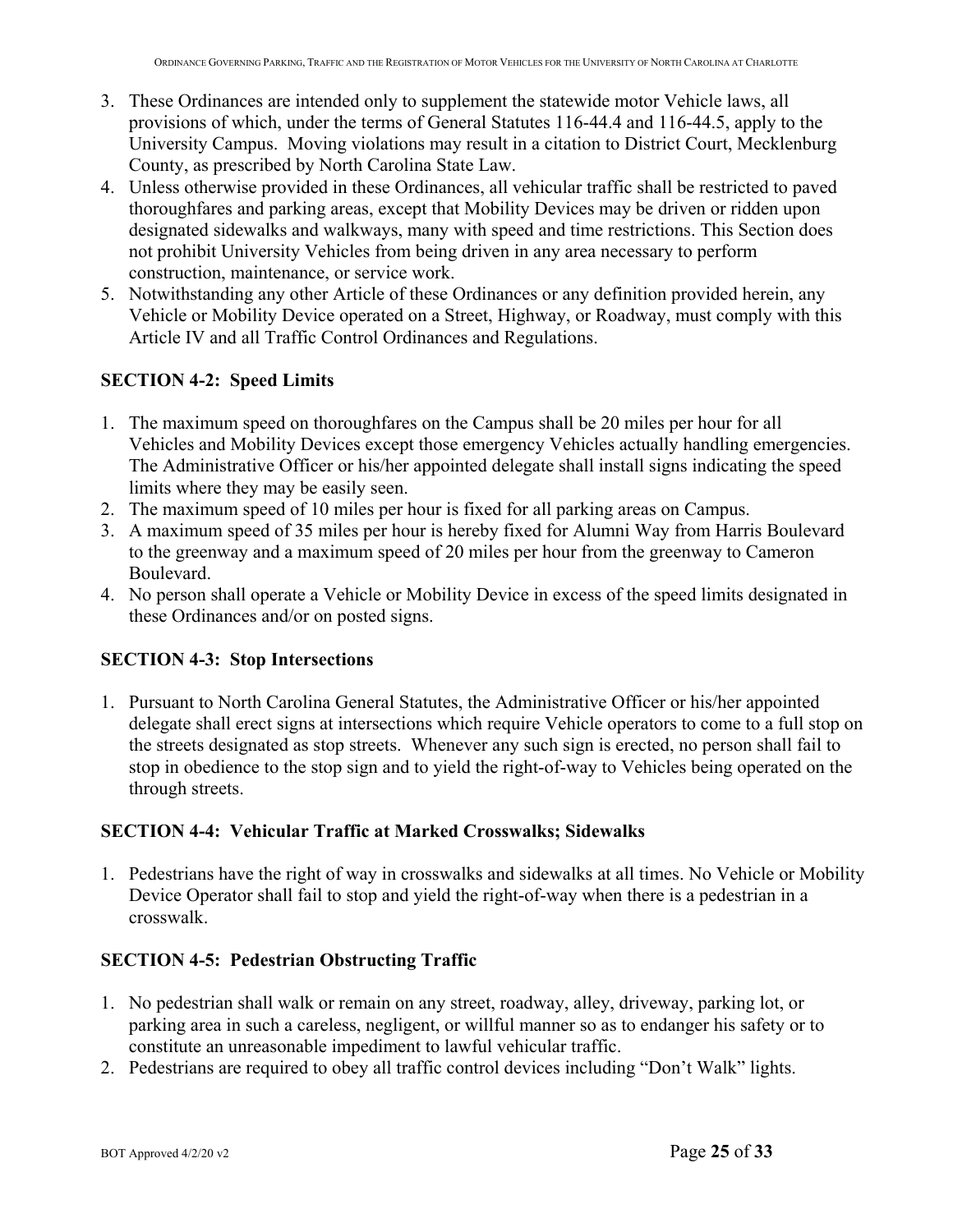## **SECTION 4-6: Signs and Devices**

- 1. The Administrative Officer or his/her appointed delegate shall erect regulatory signage at appropriate locations on Campus.
- 2. No person shall operate a Vehicle or Mobility Device in a direction opposite to that indicated by signs or markings installed pursuant to these Ordinances.
- 3. When stop signs are installed or when clearly marked stop lines are painted upon any roadways intersecting any other roadways pursuant to these Ordinances, Vehicle and Mobility Device operators shall stop at every such sign or stop line except when directed otherwise by a police officer, parking/traffic control officer or by a traffic control signal.
- 4. When yield signs are erected, placed, or installed, upon any streets or roadways intersecting any other streets or roadways, Vehicle operators shall yield at every such sign, except when directed otherwise by a police officer, parking/traffic control officer, or by a traffic control signal.
- 5. No person shall, without lawful authority, alter or attempt to alter, deface, injure, knock down, or remove any official traffic or parking control sign or service or any part thereof.

#### **SECTION 4-7: Prohibited Use of Streets**

- 1. In addition to specific controls over parking and Vehicle/Mobility Device operation contained in these Ordinances, the controls set forth in this Section are established to reduce the likelihood of interference with the mission of the University and to protect the health, safety and property rights of all persons on the Campus.
- 2. No person shall use the public vehicular areas of the Campus of the University for the purpose of advertising, selling or offering for sale by sign, poster, drawing or photograph, by crying out, or by using any loud speaker or musical instrument.
- 3. This section shall not be deemed to prohibit the sale or delivery of goods to dining halls or other duly authorized selling agencies of the University, or to prohibit the sale of groceries and other necessary household commodities to residents of housing operated, owned, or sponsored by the University. The Administrative Officer or his/her appointed delegate may authorize the selling of articles, commodities, or services by student organizations chartered by the Chancellor or the Student Government Association of the University on the Campus, but not for the use of any Vehicle other than as provided in these Ordinances.
- 4. The Administrative Officer or his/her appointed delegate shall have the authority to close any street, roadway, alley, driveway, parking area, or any portion thereof on the Campus of the University when it shall appear necessary for the purpose of an event, construction or maintenance work, or for the protection of pedestrians. When proper signs, barriers, or obstructions have been erected to give notice of such closing, no person shall drive into or upon such street, roadway, alley, driveway, parking lot, or portion thereof.
- 5. No person, firm, or corporation shall throw, dump, or place in any manner any trash, garbage, or any other articles or substances on any street, roadway, alley, or on any place where such matter may be blown, washed, or fall upon any such public vehicular area. This Section shall not be deemed to prohibit any construction or maintenance work.

#### **SECTION 4-8: Interference with Traffic**

1. No person shall park or stop a Vehicle or Mobility Device in such manner as to interfere with normal vehicular or pedestrian traffic.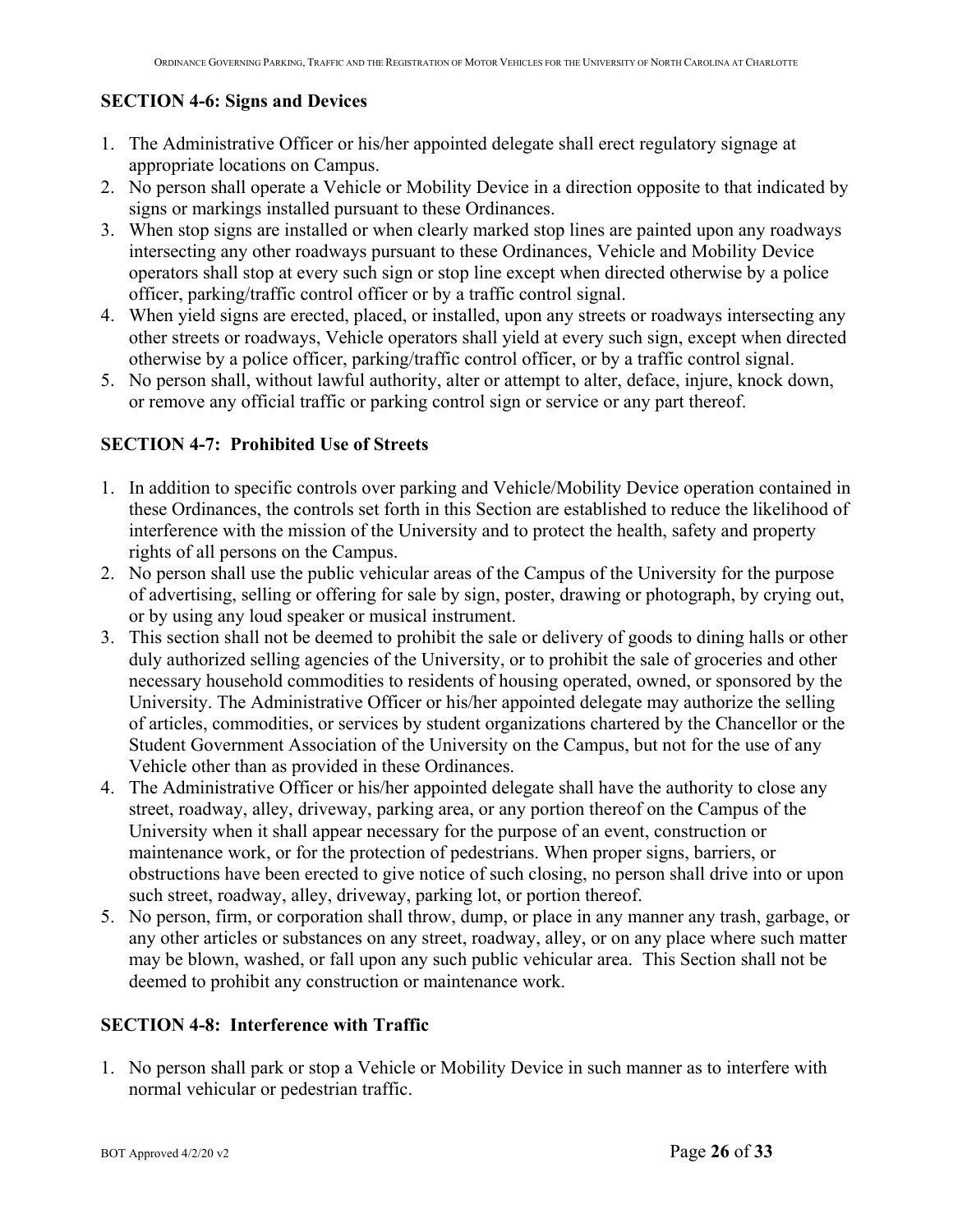## **SECTION 4-9: Service Vehicles**

- 1. The use of Service Vehicles on Campus is subject to University Policy 604.3, Service Vehicles. To the extent that Policy 604.3 may conflict with these Ordinances, these Ordinances prevail.
- 2. Service Vehicles shall not use the following during normal work hours, 8:00 a.m. to 5:00 p.m., Monday through Friday:
	- a. the sidewalk areas between the McEniry Building and the Prospector;
	- b. the sidewalk areas between the Auxiliary Services Building and the McEniry Building;
	- c. the sidewalk areas between the Auxiliary Services Building and the C. C. Cameron Applied Research Center;
	- d. the quad area immediately adjacent to the Belk Plaza;
	- e. the plaza area adjacent to the College of Education and the College of Health and Human Services;
	- f. the sidewalks adjacent to Barnard, Macy, Denny, Garinger, and Winningham buildings;
	- g. the sidewalks leading from the Reese Building to the high-rise Residence Halls and to Memorial Hall;
	- h. all brick paved areas, unless the destination facility is not accessible via an alternative rout; and.
	- i. parking lot 16A.
- 3. Service Vehicles shall avoid travel in the central area of Campus and pedestrian routes to and from the Residence Halls when students are changing classes if schedules can be altered. Only those Service Vehicles with a destination of a central Campus facility shall be in that area. If a Service Vehicle must travel in the central area of Campus when pedestrians are present, cart speeds shall be reduced to a walking pace. Operators shall either stop or go around groups of people.
- 4. No person shall operate a Service Vehicle in the Colvard Arcade at any time.
- 5. Operators shall park Service Vehicles so that they do not obstruct normal egress to and from buildings or block exits or paths of pedestrian travel on sidewalks.
- 6. Persons shall load equipment onto Service Vehicles so that it does not create a hazard to pedestrians and does not exceed the width of the Service Vehicle.
- 7. Passengers in Service Vehicles shall be seated at all times.
- 8. Passenger capacity or other published safety considerations proposed by the manufacturer of a Service Vehicle shall not be exceeded. Passengers shall keep all hands and feet inside Service Vehicles.
- 9. No person shall use a Service Vehicle to tow any equipment, unless it is properly equipped to do so (i.e., trailer hitches, etc.).
- 10. The University shall assign a number to all Service Vehicles and affix the number to the front and the rear of the Vehicle. The numbers shall be a minimum of four (4) inches high and contrast with the color of the Service Vehicle so they can be easily seen.
- 11. A non-University Service Vehicle shall not be used on Campus without written authorization from the Director of Parking and Transportation Services or his/her appointed delegate.
- 12. Each Department shall be responsible for disseminating these Ordinances to all University staff members who operate Service Vehicles and ensuring that appropriate corrective actions are taken when violations of these Ordinances are reported.
- 13. Violations under this Section shall be referred to the Department Head responsible for the Service Vehicle. If a Service Vehicle cannot be identified, violations shall be referred to the Department of Police and Public Safety.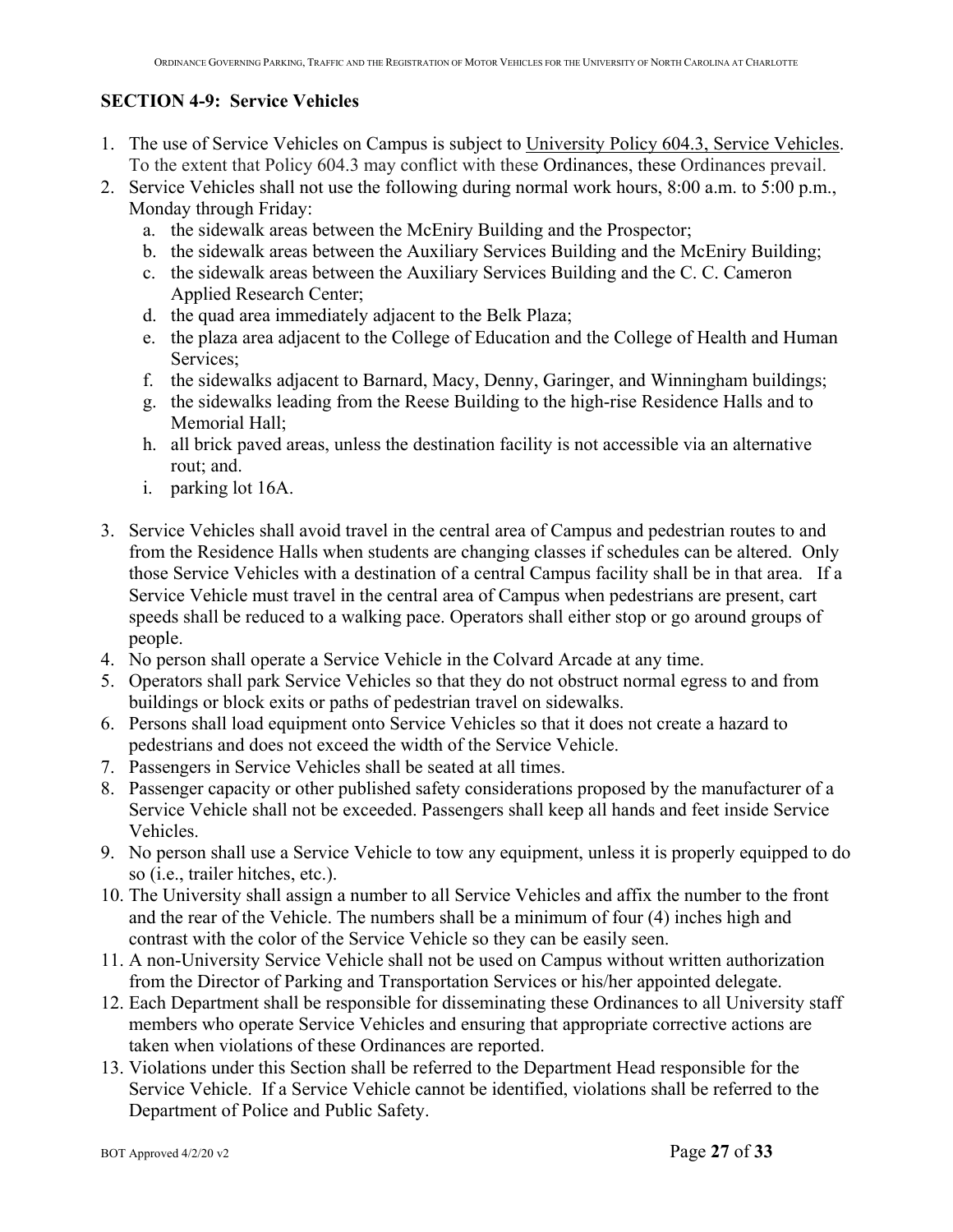- 14. In addition to administrative referrals above, operators of Service Vehicles may receive civil penalty citations for violations of these Ordinances.
- 15. The Vice Chancellor for Business Affairs must approve the purchase of Service Vehicles.
- 16. Section 4-9 shall not apply to University approved motorized wheel chairs or University paratransit Vehicles transporting persons with disabilities.

#### **SECTION 4-10: Reporting Accidents**

1. Any person required by law to make a report of an accident on Campus involving motor Vehicles shall also make a report of such accidents to the Department of Police and Public Safety.

#### **ARTICLE V CITATIONS, PENALTIES AND COLLECTIONS**

#### **SECTION 5-1: Violation Notices**

- 1. The Administrative Officer or his/her appointed delegate shall issue citations to persons who violate these Ordinances. The Administrative Officer or his/her appointed delegate shall prescribe citations. Any person who receives a citation shall cooperate fully with the appropriate authorities and furnish any requested information and documents.
- 2. Parking citations shall be conspicuously affixed to Vehicles or generated electronically and emailed or mailed to the primary email/physical address associated with the registered Vehicle or Virtual or Physical Permit owner. Traffic citations shall be given to the Vehicle operator at the time the operator violates these Ordinances or other law.
- 3. Citations for tampering with parking equipment, failure to pay at a visitor parking area, Vehicle tailgating in or out of parking facility and Payment Vouchers will be issued by mail or email. Evidence of equipment tampering or evidence that the Vehicle did in fact fail to properly submit payment or legally enter or exit a parking facility will be maintained by Parking and Transportation Services. The evidence can be scheduled and viewed by the cited party at the Parking and Transportation Services office during normal business hours.
- 4. Any student or faculty/staff member who uses his or her Parking Credential or Physical Parking Permit to allow any Vehicle other than the one registered to the Parking Credential or Physical Parking Permit to enter or exit from a parking facility shall be held responsible for payment of the maximum daily parking rate (or all rates associated with visitor parking in a mixed-use facility during peak hours as described in Section 2.2), any citations issued and issued a Parking Payment Voucher for each Vehicle allowed to exit.

a. Photographic and/or electronic data is an acceptable method to verify the misuse.

5. Any Vehicle operator found using a lost, stolen or altered credential on any Vehicle will have the Vehicle immobilized or towed, cited for *Forged, Altered or Stolen Credential* (Section 5.2) and will be referred to the Dean of Students Office for violation of the Code of Student Responsibility.

#### **SECTION 5-2: Penalties**

1. Any person violating any provisions of these Ordinances or a regulation issued pursuant hereto is subject to a civil penalty as indicated in the following schedule: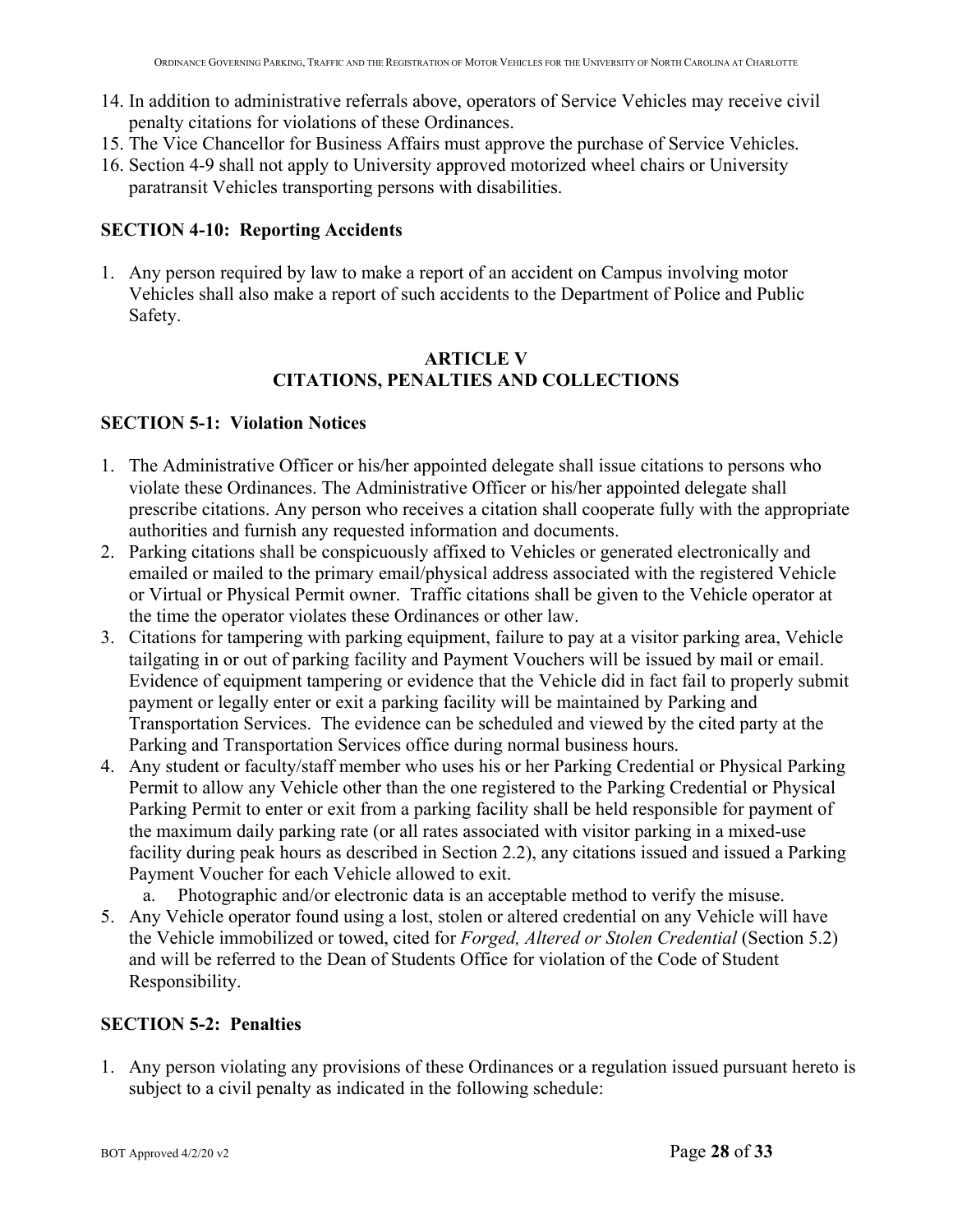| <b>Violation #</b> | <b>Violation</b>                                                                                                                                                                                                                               | <b>Penalty</b>                                                 |
|--------------------|------------------------------------------------------------------------------------------------------------------------------------------------------------------------------------------------------------------------------------------------|----------------------------------------------------------------|
| 01                 | Improper Display Or Use Of Parking Permit or Parking<br>Credential<br>(not clearly visible or not displayed as instructed)                                                                                                                     | \$20                                                           |
| 02                 | Line Straddling or Other Improper Parking Method<br>(includes backing in to parking space without an approved front license plate,<br>prohibiting the Vehicle's license plate number to be read from the drive lane as<br>per Section 2-10(10) | \$30                                                           |
| 03                 | Parking In A No-Parking Area                                                                                                                                                                                                                   | \$80                                                           |
| 04                 | Meter or Mobile Payment Time Violation                                                                                                                                                                                                         | \$30                                                           |
| 05                 | Parking In An Improper Area For The Virtual or Physical<br>Parking Permit                                                                                                                                                                      | \$40                                                           |
| 07                 | Parking On The Grass                                                                                                                                                                                                                           | \$80                                                           |
| 08                 | Blocking Traffic, Crosswalk, Pedestrian Access or Bus Pull-<br>Off                                                                                                                                                                             | \$80                                                           |
| 10                 | Parking Without A Valid Virtual or Physical Parking Permit                                                                                                                                                                                     | \$80                                                           |
| 11                 | Parking In A Tow-Away Zone or Fire Lane                                                                                                                                                                                                        | \$150                                                          |
| 12                 | Parking In Or Blocking Access To A Space Or Accessibility<br>Ramp For The Disabled                                                                                                                                                             | \$250                                                          |
| 13                 | Forged, Altered or Stolen Credential or Physical Permit                                                                                                                                                                                        | Equal to the cost<br>of an annual<br>virtual parking<br>permit |
| 14                 | <b>Traffic Offense</b>                                                                                                                                                                                                                         | \$50                                                           |
| 15                 | Improper Use of Parking Area<br>(Includes violation of Section 3-8 of this ordinance)                                                                                                                                                          | \$80                                                           |
| 16                 | Parking in a Restricted Parking Area or Space or parked in<br>time-limited spaces beyond allotted time                                                                                                                                         | \$80                                                           |
| 17                 | Parking In A Reserved Space.                                                                                                                                                                                                                   | \$150                                                          |
| 21                 | Illegal Parking or Storage of a Mobility Device                                                                                                                                                                                                | \$40                                                           |
| 22                 | Shared Permit / Credential Violation                                                                                                                                                                                                           | \$80                                                           |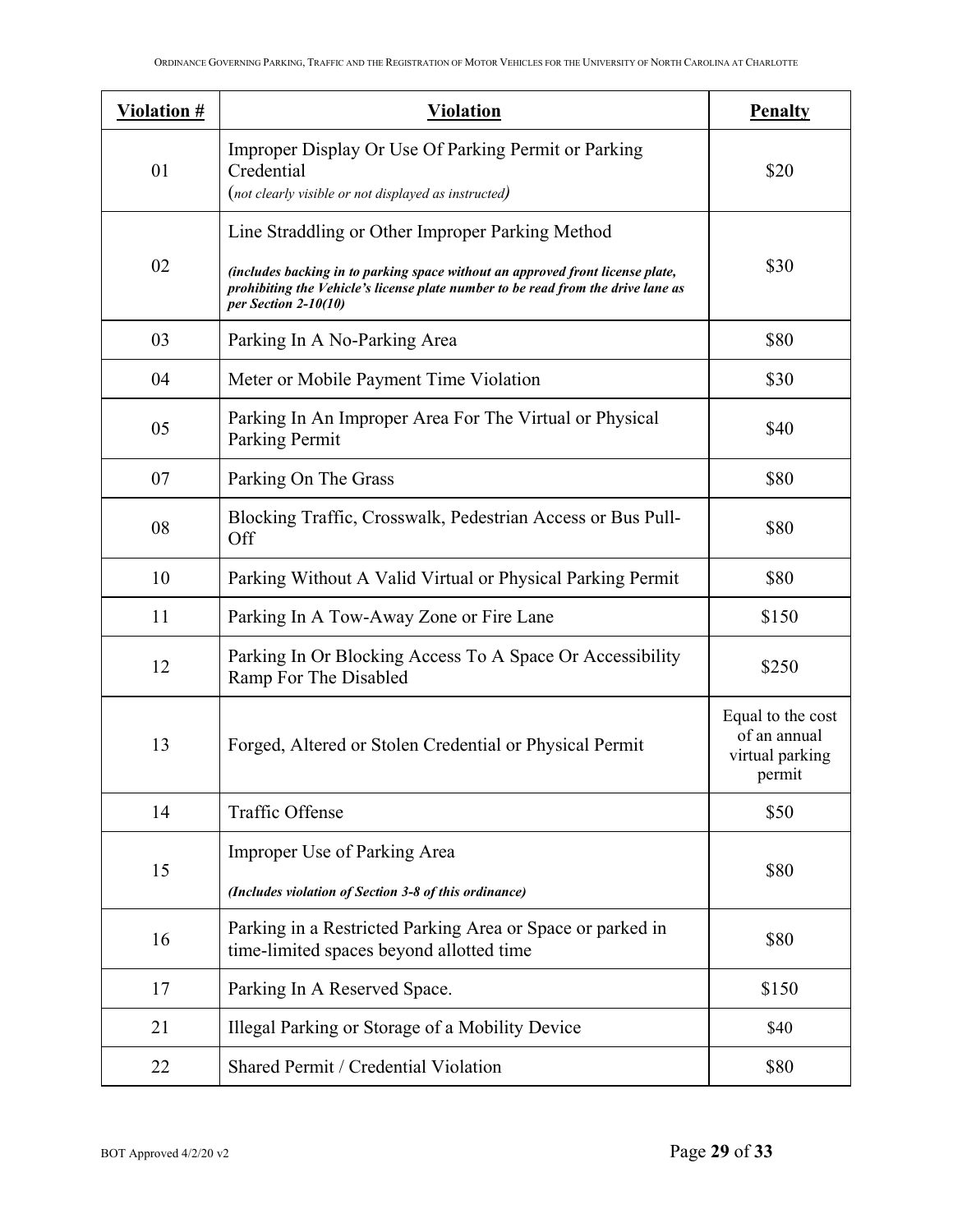| 24 | Manually forcing a gate arm open, removing a gate arm,<br>breaking a gate arm or removing, attempting to remove or<br>tampering with parking equipment including license plate<br>recognition cameras (Costs to repair or replace damaged equipment will be<br>issued via a Restitution Payment Voucher) | \$80 (plus any<br>cost to repair or<br>replace damage<br>to equipment) |
|----|----------------------------------------------------------------------------------------------------------------------------------------------------------------------------------------------------------------------------------------------------------------------------------------------------------|------------------------------------------------------------------------|
| 25 | <b>Registration Violation</b>                                                                                                                                                                                                                                                                            | \$60                                                                   |
| 29 | Failure to Display Issued Parking Permit or Credential<br>(issued permit or credential not visible in/on Vehicle)                                                                                                                                                                                        | \$20                                                                   |
| 31 | Failure to pay Visitor Parking fee at designated Visitor Parking<br>Deck or metered area<br>(departing visitor parking deck by any means other than paying the appropriate<br>fee before exiting). This penalty is in addition to Parking Payment Voucher,<br>issued as set forth in Section 2-2.        | \$50                                                                   |
| 95 | Removing, attempting to remove or tampering with an<br>immobilization device (boot)<br>(This penalty is in addition to boot removal fee as described in Section 2-2(9) of<br>this ordinance. Costs to repair or replace damaged equipment will be issued via a<br><b>Restitution Payment Voucher)</b>    | \$80 (plus any<br>cost to repair<br>device or to<br>replace device)    |

## **SECTION 5-3: Payment of Penalties**

- 1. All penalties must be paid or appealed within ten business days from the date of issue.
- 2. Penalties not paid will be assessed as follows:
	- a. **Students**: May be charged to the individual's student account with the University and treated as any other debt due the University, or student account placed on hold
	- b. **Staff/Faculty**: Deducted from member's payroll check.
	- c. **Visitors**: Billed to the individual's address
	- d. Any penalties not paid are eligible to be sent to a collection agency if other means of collection via University systems is not available or successful.
	- e. Any payment that results in a reversal, including but not limited to acts of fraud, returned checks, chargebacks, or any other actions that result in non-payment, will be immediately processed using the student's account, a staff or faculty member's payroll deduction or via a collection agency and may also incur additional administrative fees.
- 3. Any outstanding account balances must be paid to zero before purchasing a Virtual or Physical parking Permit.
- 4. If an account has reached boot/tow status, penalties must be paid in full in order to have campus parking privileges restored.
- 5. A penalty assessed against a visitor to the Campus, unless paid or properly appealed within ten (10) business days following the date of violation, may result in the issuance of an enforcement warrant as a violation of North Carolina General Statutes.

#### **SECTION 5-4: Vehicle & Mobility Device Towing, Immobilization, & Impound**

1. The Administrative Officer or his/her appointed delegate and University Police officers shall have the authority to remove to a place of storage or to immobilize by attaching a device to prevent its removal, any Vehicle: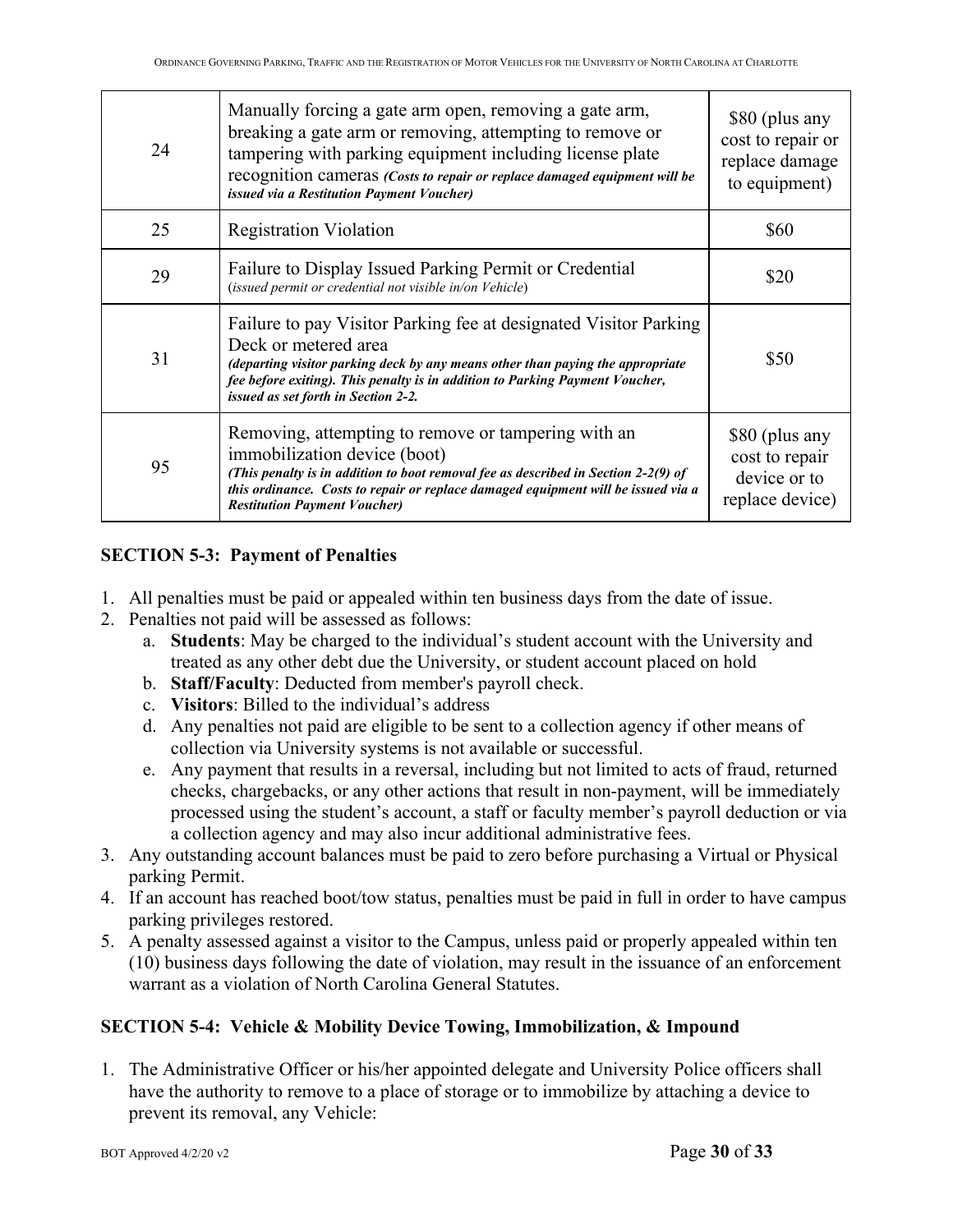- a. receiving four (4) or more citations, seven (7) or more parking or Restitution Payment vouchers, a combination of (7) citations and/or parking or Restitution Payment vouchers, or \$250 or more in fees/fines which remain unpaid on one or more Vehicles registered to the same individual.
- b. associated with multiple Failure-to-Pay and/or Tampering (violation #s 24 or 95) offenses.
- c. parked in any manner other than as provided in these Ordinances.
- d. blocking the proper movement of any other Vehicle to or from lawful parking spaces or bus stops/pull-offs for a period longer than five minutes.
- e. parking in a space designated as reserved, including but not limited to
	- 1. spaces designated for University personnel as approved by the Administrative Officer or his/her delegate.
	- 2. spaces designated for University and/or State Vehicles as approved by the Administrative Officer or his/her delegate.
- f. parked on a sidewalk or crosswalk, on grass or lawn, or on the roadway side of a Vehicle stopped or parked at the edge or curb of a street or roadway.
- g. Vehicles with mechanical problems, left in an unauthorized area in excess of time authorized by University Police or Parking and Transportation Services.
- h. owned or operated by a student who is prohibited from parking a Vehicle on Campus or in a specifically designated Campus location as a sanction resulting from a conduct proceeding conducted under the UNC Charlotte Code of Student Responsibility.
- i. associated with a payment plan that has defaulted for lack of on-time payment(s) as per written payment plan agreement.
- 2. The Administrative Officer or his/her appointed delegate and University Police officers shall have the authority to immobilize by attaching a device to prevent its removal, any Vehicle:
	- a. failing to display a license plate and/or the Vehicle identification number or the Vehicle is otherwise rendered unidentifiable by Parking and Transportation Services or the Department of Motor Vehicles.
- 3. The owner, operator or any person attempting to retrieve the offending Vehicle or Mobility Device shall be liable for payment of all outstanding University fines and fees and reasonable towing, impound and storage fees if the Vehicle or Mobility Device is so removed and stored and shall be liable for all charges associated with removal of the immobilizer where applicable. The University is not responsible for damage to a Vehicle or Mobility Device resulting from towing, removal or immobilization.
- 4. It shall be a violation of these Ordinances to remove, attempt to remove or tamper with an immobilization device or to attempt to remove a Vehicle or Mobility Device from an impound area without prior approval from the Administrative Officer or his/her appointed delegate.
	- a. Any damage caused to the immobilization device, Vehicle or Mobility Device including damage caused by the attachment of the immobilization device, shall be charged to the Vehicle/Mobility Device owner or Virtual or Physical Parking Permit holder of the Vehicle to which it was attached, at current repair cost or replacement cost if the device cannot be repaired.
- 5. If a Vehicle remains booted overnight in a visitor or other permitted area, daily visitor fees may apply.
- 6. The Administrative Officer or his/her appointed delegate and University Police officers shall have the authority to impound any Mobility Device:
	- a. parked or operated in any manner other than as provided in these Ordinances.
	- b. parked on a sidewalk or crosswalk, on grass or lawn, or at the edge or curb of a street or roadway.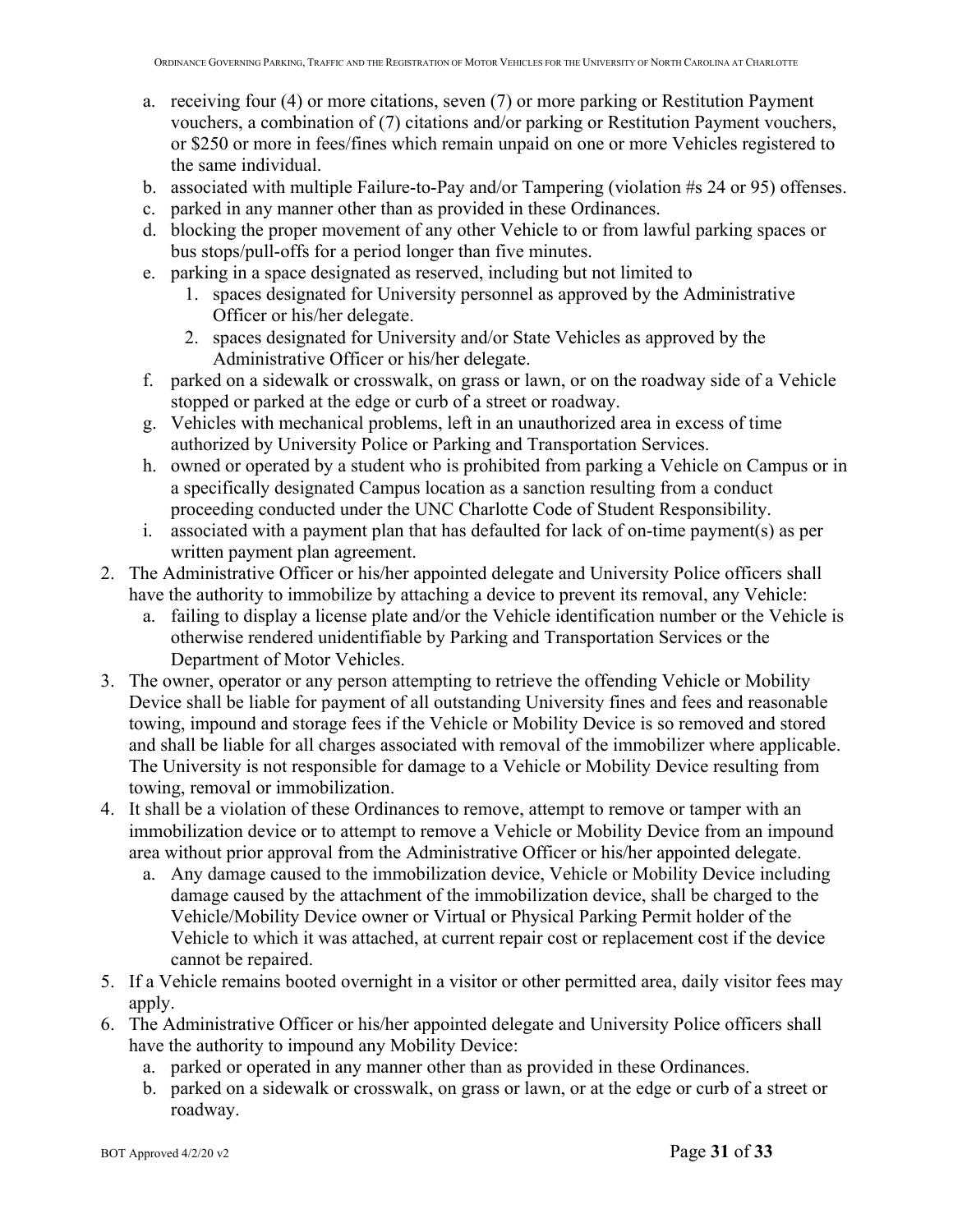- c. owned or operated by a student who is prohibited from operating a Mobility Device on Campus or in a specifically designated Campus location as a sanction resulting from a disciplinary proceeding conducted under the UNC Charlotte Code of Student Responsibility.
- d. owned or operated by a company that is not an approved Shared Mobility Device vendor through Parking and Transportation Services.
- e. that is not properly registered through Parking and Transportation Services.
- 7. Impounded Mobility Devices that are not retrieved within (24) hours are subject to daily storage fees until the device is retrieved.

#### **SECTION 5-5: Collection Methods**

- 1. Debts owed by employees of the University may be deducted from payroll checks.
- 2. Debts owed by students may necessitate that a "hold" status be placed with the University Registrar.
- 3. The University may collect debts through funds associated with account refund balances.
- 4. The University may use a collection agency to collect debts from individuals whose debts may not be collected by payroll deduction or by other means.
- 5. Debts owed by individuals not eligible for payroll deduction may be subject to garnishment of their North Carolina State income tax refund.
- 6. Debts as a result of immobilization and/or towing require payments in the form of cash, credit card, or secure check (i.e. cashier's check, money order) only. Personal or company checks will not be accepted.
- 7. Parking and Transportation Services limits the number of coins accepted as form of payment to \$100.00 USD in dollar coins, \$50.00 USD in quarters, \$20.00 USD in dimes, \$10.00 USD in nickels or \$5.00 USD in pennies, or no more than 200 total coins for payments up to \$100.00. Payments over \$100.00 USD may not be made in coins. Foreign & Canadian currency is not accepted.

#### **SECTION 5-6: Civil Suits for Recovery of Penalties**

**1.** When the Chancellor determines that civil penalties validly imposed for violation of these Ordinances cannot or will not be collected through normal administrative procedures, he/she may request the Attorney General of North Carolina to bring a civil action against the offender in the name of the State for the recovery of the penalties.

#### **SECTION 5-7: Habitual Offender/Repeated Offenses**

- 1. The Chancellor may provide for appropriate administrative sanctions for violations occurring on the Campus if an offender does not pay a valid penalty or commits repeated traffic or parking offenses. Appropriate administrative sanctions include, but are not limited to, revocation of the Virtual or Physical Parking Permit and termination or suspension of enrollment or employment.
- 2. The Administrative Officer or his/her appointed delegate shall have the authority to revoke the parking privilege of a Habitual Offender for the remainder of the Academic Year in which the violations occurred.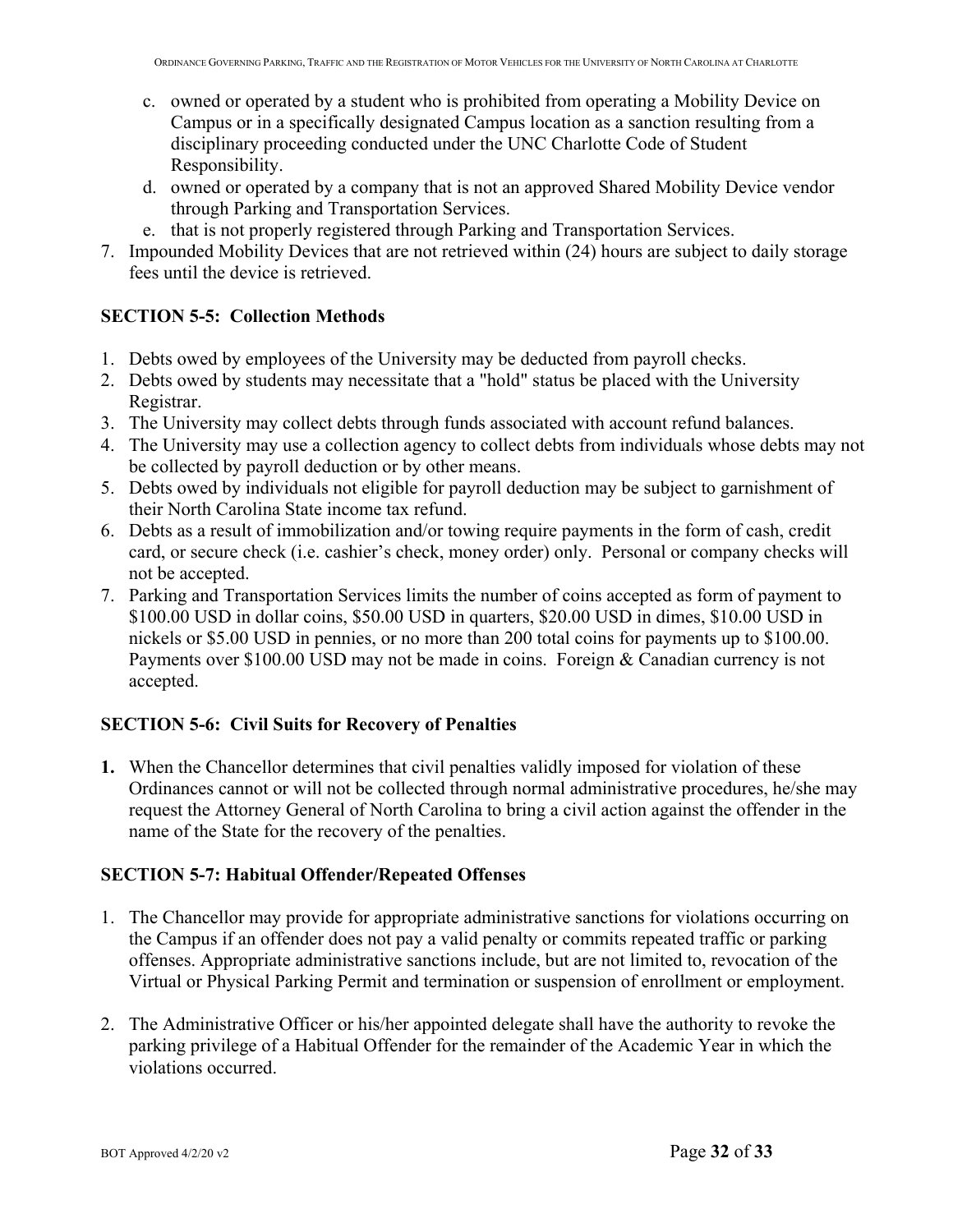a. As a result of loss of parking privileges, the Habitual Offender's Virtual or Physical Parking Permit shall be immediately terminated by Parking and Transportation Services with no refund.

## **ARTICLE VI APPEALS**

#### **SECTION 6-1: Appeals**

- 1. Any person cited for a **parking** violation under these Ordinances for which a civil penalty is imposed or a vehicle is impounded or immobilized may appeal on-line or in writing using the standard appeal form available from Parking and Transportation Services within ten business days of the date of the citation to Parking and Transportation Services.
	- a. If the first level appeal is denied, the penalty must be paid within (10) business days from date of appeal decision, or it may be further appealed as a second level appeal, to the Director of Parking and Transportation Services or his/her designee, within ten business days from the date of the denial at the first level appeal.
	- b. Further appeal may be made to the Associate Vice Chancellor of Business Services, within ten business days from the date of the denial at the second level appeal.
	- c. The Associate Vice Chancellor of Business Services' decision shall be the final recourse.
- 2. Any person cited for a **traffic** violation under these Ordinances for which a civil penalty is imposed may appeal in writing within ten business days of the date of the citation to the Office of Parking and Transportation Services.
	- a. The Chief/Director of Police and Public Safety shall serve as the Hearing Officer for traffic violations, and may consider the written appeal or conduct a hearing. The Chief/Director of Police and Public Safety's decision shall be the final recourse.
- 3. Failure to meet the ten business day appeal period requirement shall result in a forfeiture of all appeal privileges.
- 4. There are no provisions under these Ordinances for appeal of a Parking Payment or Restitution Payment Voucher as it is not a violation but merely a fee for parking in a visitor parking area or theft of or damage to University assets.
- 5. The Chancellor has the authority to change the appeals procedure and delegate the authority to hear parking and traffic violation appeals.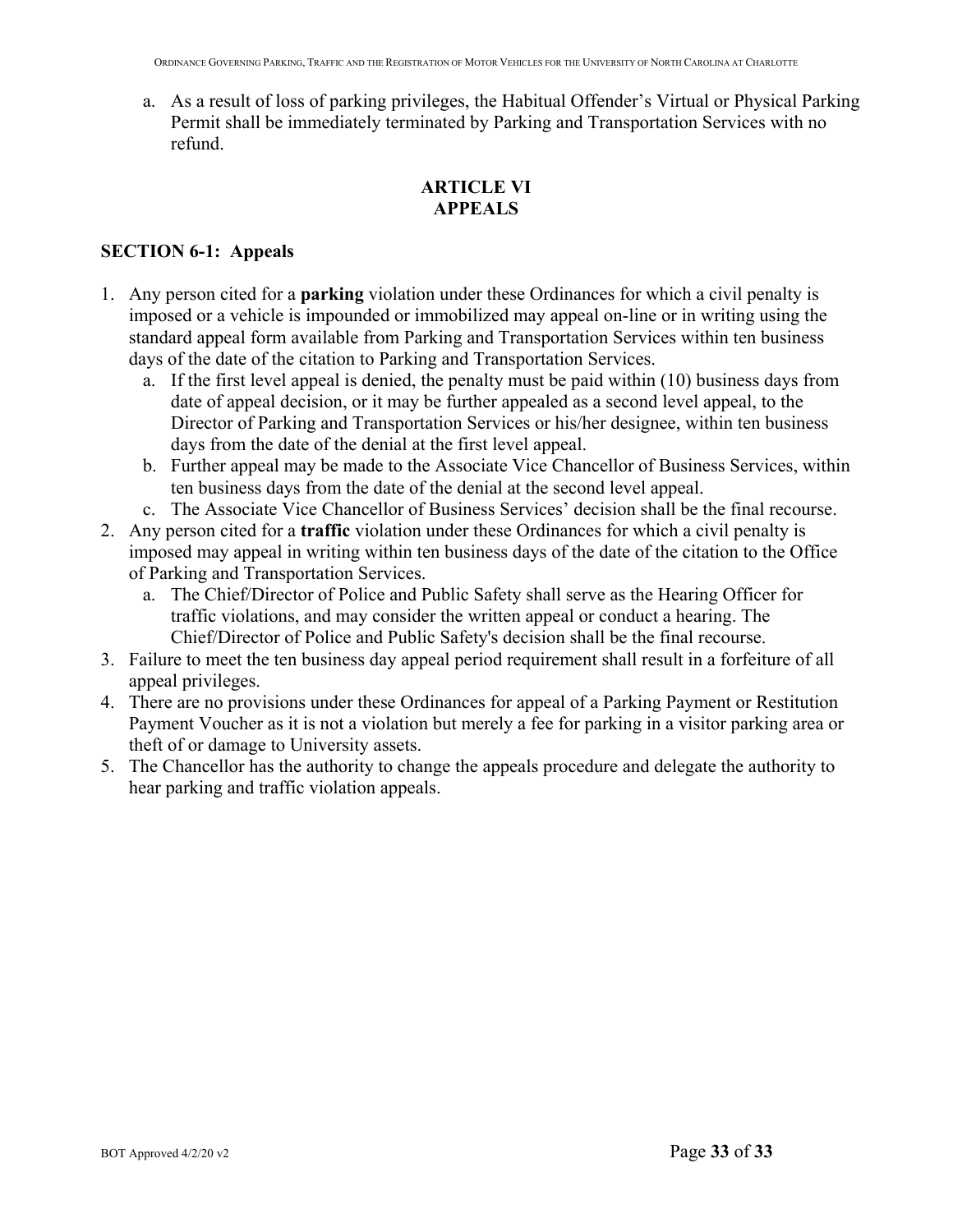## **Appendix A: Schedule of Fees**

## **1) Parking Permit Descriptions and Pricing**

|                            |                                                | <b>CUSTOMER ASSOCIATION</b> |                                   |                                   |  | PERMIT PRICING |                                                    |                                               |                           |                          |              |
|----------------------------|------------------------------------------------|-----------------------------|-----------------------------------|-----------------------------------|--|----------------|----------------------------------------------------|-----------------------------------------------|---------------------------|--------------------------|--------------|
| <b>Permit Type</b>         | <b>Description</b>                             | Faculty /<br><b>Staff</b>   | <b>Commuter</b><br><b>Student</b> | <b>Resident</b><br><b>Student</b> |  | Annual         | <b>Fall or</b><br><b>Spring</b><br><b>Semester</b> | Spring &<br><b>Summer</b><br><b>Semesters</b> | <b>Summer</b><br>Semester | <b>Summer</b><br>Session | <b>Daily</b> |
| <b>Standard</b>            | Valid in any Unrestricted<br>Space             | $\mathbf X$                 |                                   |                                   |  | \$480          | \$300                                              | \$345                                         | \$195                     | \$120                    |              |
| <b>Standard</b>            | Valid in any Unrestricted<br>Space             |                             | $\mathbf X$                       | $\mathbf X$                       |  | \$480          | \$300                                              | \$345                                         | \$195                     | \$120                    |              |
| Discount Lot 6             | Valid in Lot 6 (signed,<br>remote area) ONLY   | $\mathbf X$                 |                                   |                                   |  | \$360          | \$230                                              | \$310                                         | \$140                     |                          |              |
| <b>Discount North Deck</b> | Valid in North Deck ONLY                       |                             | $\mathbf X$                       |                                   |  | \$360          | \$230                                              | \$310                                         | \$140                     |                          |              |
| <b>Discount Lot 27</b>     | Valid in Lot 27 ONLY                           | $\mathbf X$                 | $\mathbf X$                       |                                   |  | \$225          | \$125                                              | \$195                                         | \$78                      |                          |              |
| <b>Night</b>               | Valid 3pm - 5am ONLY                           | $\mathbf X$                 | $\mathbf X$                       |                                   |  | \$290          | \$160                                              | \$255                                         | \$98                      |                          |              |
| Two-Day                    | Valid for Specific Two-Day<br>Combination ONLY | $\mathbf X$                 | $\mathbf X$                       |                                   |  |                | \$205                                              |                                               |                           |                          |              |

BOT Approved 4/2/20 v2 Appendix A: Page 1 of 5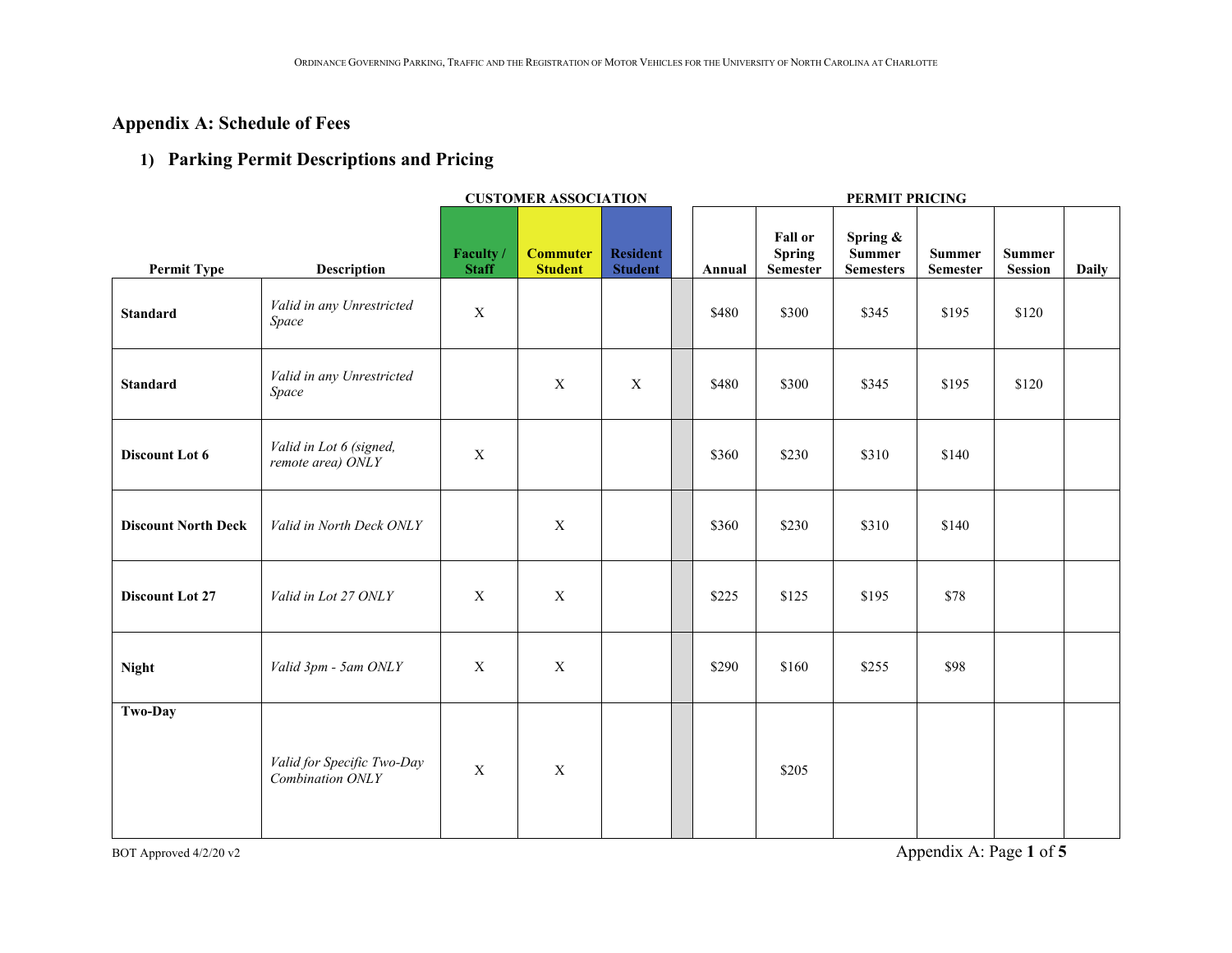|                                   |                                                                                                               | <b>CUSTOMER ASSOCIATION</b> |                                   |                                   |  | PERMIT PRICING |                                                    |                                                  |                                  |                                 |              |
|-----------------------------------|---------------------------------------------------------------------------------------------------------------|-----------------------------|-----------------------------------|-----------------------------------|--|----------------|----------------------------------------------------|--------------------------------------------------|----------------------------------|---------------------------------|--------------|
| <b>Permit Type</b>                | <b>Description</b>                                                                                            | Faculty /<br><b>Staff</b>   | <b>Commuter</b><br><b>Student</b> | <b>Resident</b><br><b>Student</b> |  | Annual         | <b>Fall or</b><br><b>Spring</b><br><b>Semester</b> | Spring $\&$<br><b>Summer</b><br><b>Semesters</b> | <b>Summer</b><br><b>Semester</b> | <b>Summer</b><br><b>Session</b> | <b>Daily</b> |
| Part-Time                         | Valid to Part-Time<br>Faculty/Staff assigned to<br>work up to 29 hrs/wk ONLY                                  | X                           |                                   |                                   |  | \$260          | \$145                                              | \$215                                            | \$83                             |                                 |              |
| Motorcycle/Moped                  | Valid in any<br>Motorcycle/Moped Space                                                                        | $\mathbf{X}$                | $\mathbf{X}$                      | X                                 |  | \$125          |                                                    | \$78                                             | \$52                             |                                 |              |
| <b>Premium Access</b>             | Purchased in Addition to the<br>Standard Permit - Valid in<br>Premium Parking Areas                           | $\mathbf X$                 |                                   |                                   |  | \$160          | \$115                                              | \$88                                             | \$78                             |                                 |              |
| <b>Discount Permit</b><br>Upgrade | Purchased in Addition to a<br>Discount Permit, Providing<br>Standard Parking Access for<br>Summer Semester    | $\mathbf{X}$                | $\mathbf{X}$                      |                                   |  |                |                                                    |                                                  | \$30                             |                                 |              |
| <b>Temporary Daily</b>            | Standard Permit Access for<br>a Specific 24hr Period<br>$(12:01am - Midnight)$                                | $\mathbf X$                 | X                                 | X                                 |  |                |                                                    |                                                  |                                  |                                 | \$8          |
| <b>Reserved</b>                   | Purchased in Addition to the<br>Standard Permit and<br>Premium Access - Valid in<br>Designated Reserved Space | $\mathbf{X}$                |                                   |                                   |  | \$250          |                                                    | \$150                                            | \$110                            |                                 |              |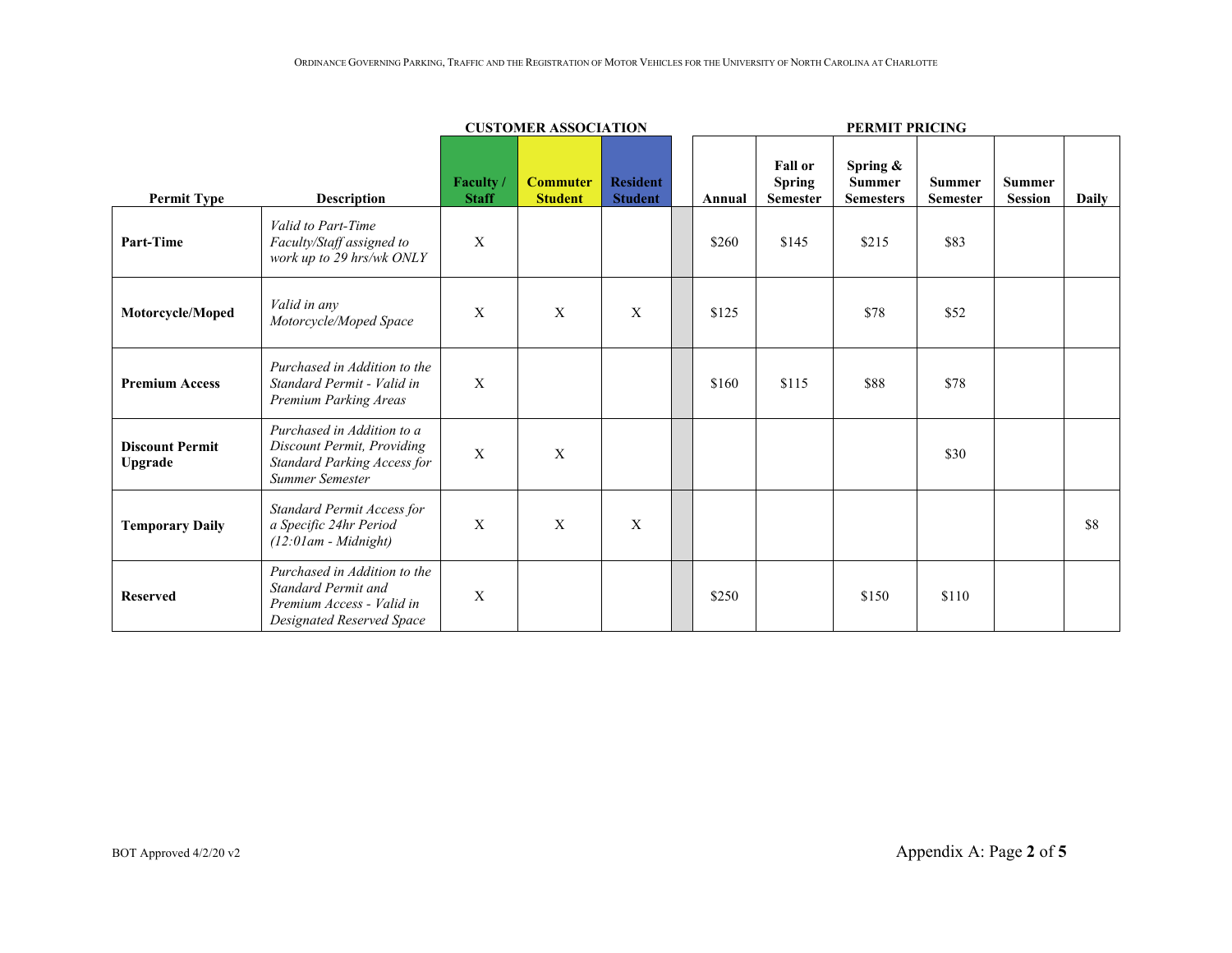### **2) OTHER PARKING-RELATED FEES**

| Fee  | <b>Description</b>                                                                      | Fee  | <b>Description</b>                                                                                      | Fee   | <b>Description</b>                                                              |
|------|-----------------------------------------------------------------------------------------|------|---------------------------------------------------------------------------------------------------------|-------|---------------------------------------------------------------------------------|
| \$6  | Event Parking Permit Purchased by<br>UNCC Department (priced per day)                   | \$20 | Credit Card-on-File Setup Fee (priced<br>annually)                                                      | \$50  | <b>Mobility Device Impound Release Fee</b>                                      |
| \$6  | <b>Reserved Event Parking Space</b><br>Purchased by UNCC Department<br>(priced per day) | \$25 | <b>Administrative Fee</b> (accessed on permit<br>refunds, chargebacks and returned check<br>processing) | \$60  | <b>Shared Mobility Device Registration Fee</b><br>(priced annually, per device) |
| \$10 | <b>Contractor / Vendor Permit (priced)</b><br>per day)                                  | \$25 | <b>Mobility Device Daily Impound Storage Fee</b><br>(applied after initial 24-hour period)              | \$85  | <b>Immobilization Device (boot) Removal Fee</b>                                 |
| \$20 | <b>Parking Payment Voucher Fee</b>                                                      | \$30 | <b>University-Issued License Plate Parking</b><br>Credential                                            | \$250 | <b>Reserved Parking Space Assignment Fee</b><br>(one-time)                      |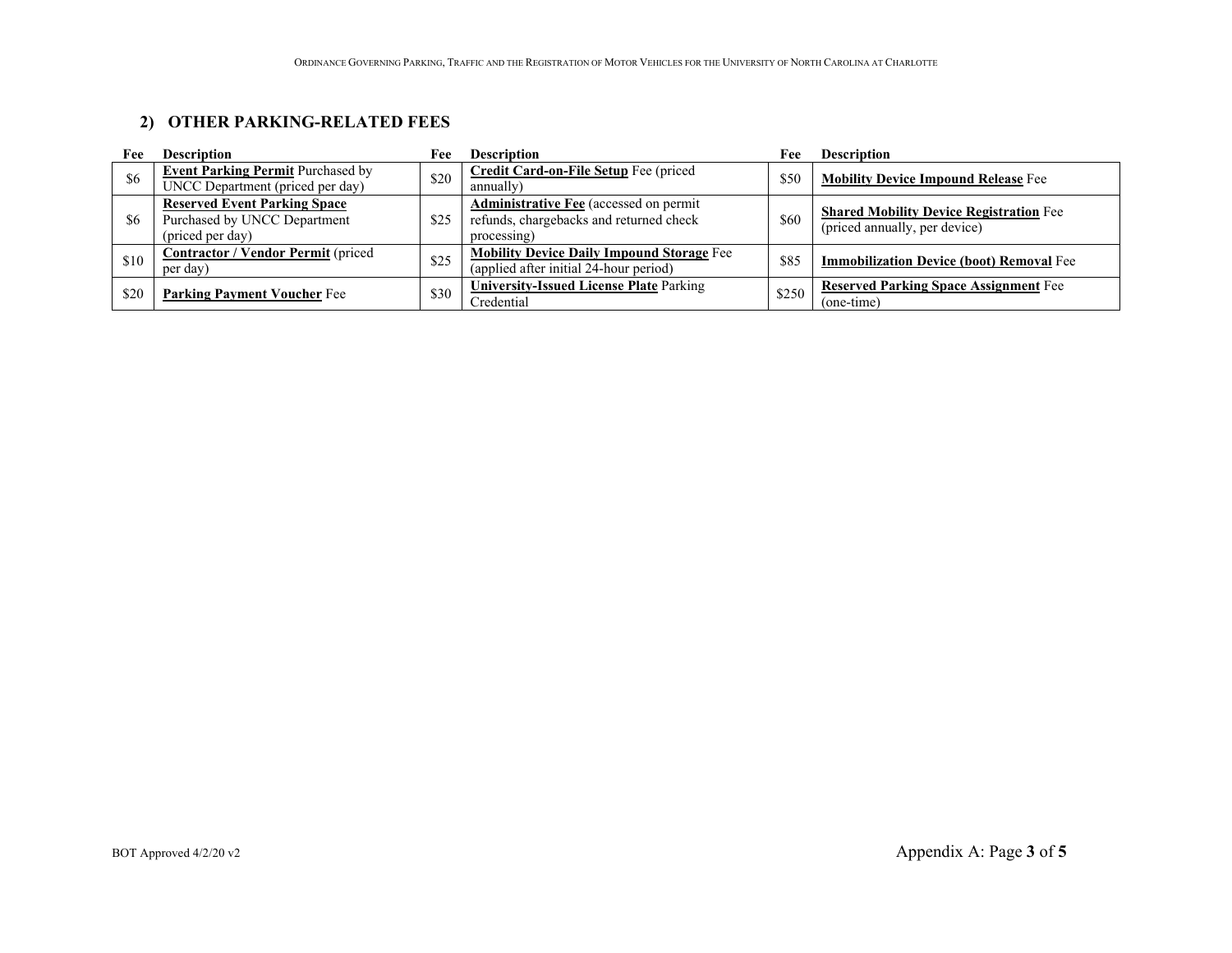#### **3) ANNUAL STANDARD PERMIT REFUND SCHEDULE**

#### 2020/2021 REFUND SCHEDULE

Refund Amount: \$14.00/Week

| Week       | <b>Refund</b><br><b>Amount</b> | Week      | Refund<br><b>Amount</b> | Week     | Refund<br><b>Amount</b> |
|------------|--------------------------------|-----------|-------------------------|----------|-------------------------|
| $17-Aug$   | $*$ \$455.00                   | $9-Nov$   | \$287.00                | 15-Feb   | \$119.00                |
| $24 - Aug$ | \$441.00                       | $16-Nov$  | \$273.00                | 22-Feb   | \$105.00                |
| $31-Aug$   | \$427.00                       | $23-Nov$  | \$259.00                | 1-Mar    | \$<br>91.00             |
| 7-Sep      | \$413.00                       | $30-Nov$  | \$245.00                | 8-Mar    | \$<br>77.00             |
| $14-Sep$   | \$399.00                       | 7-Dec     | \$231.00                | 15-Mar   | \$<br>63.00             |
| $21-Sep$   | \$385.00                       | 14-Dec    | \$217.00                | $22-Mar$ | \$<br>49.00             |
| $28-Sep$   | \$371.00                       | 4-Jan     | \$203.00                | $29-Mar$ | \$<br>35.00             |
| $5-Oct$    | \$357.00                       | $11$ -Jan | \$189.00                | 5-Apr    | \$<br>21.00             |
| $12-Oct$   | \$343.00                       | $18$ -Jan | \$175.00                | $12-Apr$ | \$<br>7.00              |
| $19-Oct$   | \$329.00                       | $25-Ian$  | \$161.00                | 19-Apr   | \$<br>0.00              |
| $26$ -Oct  | \$315.00                       | 1-Feb     | \$147.00                |          |                         |
| $2-Nov$    | \$301.00                       | 8-Feb     | \$133.00                |          |                         |

\* Minus \$25.00 Administrative Fee